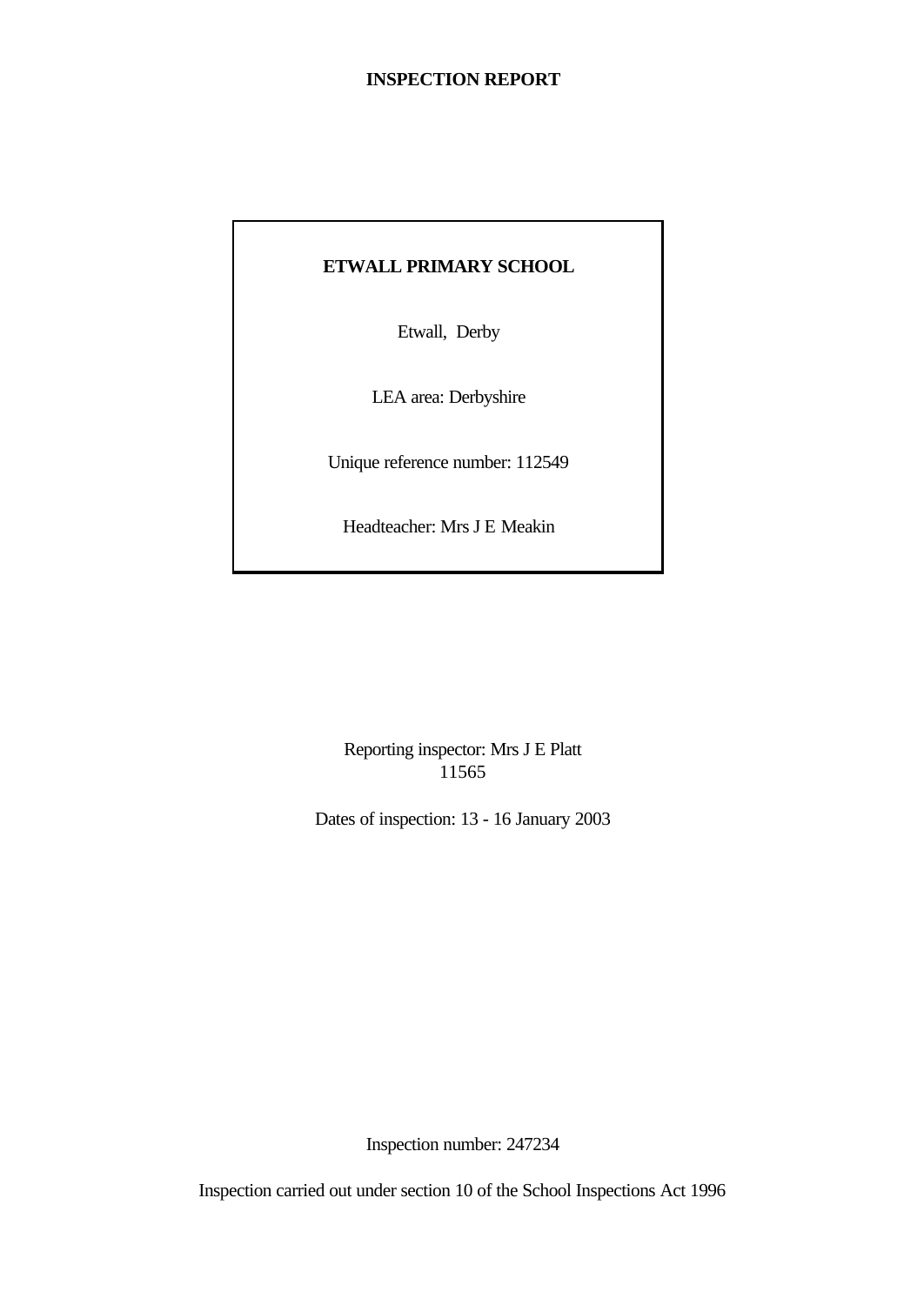## **INFORMATION ABOUT THE SCHOOL**

| Type of school:              | Infant and junior                                      |
|------------------------------|--------------------------------------------------------|
| School category:             | Community                                              |
| Age range of pupils:         | 4 to 11                                                |
| Gender of pupils:            | <b>Mixed</b>                                           |
|                              |                                                        |
| School address:              | <b>Eggington Road</b><br>Etwall<br>Derby<br>Derbyshire |
| Postcode:                    | DE65 6NB                                               |
| Telephone number:            | 01283 732301                                           |
| Fax number:                  | 01283 732301                                           |
|                              |                                                        |
| Appropriate authority:       | The governing body                                     |
| Name of chair of governors:  | Mr C Clemens                                           |
|                              |                                                        |
| Date of previous inspection: | 12 <sup>th</sup> February 2001                         |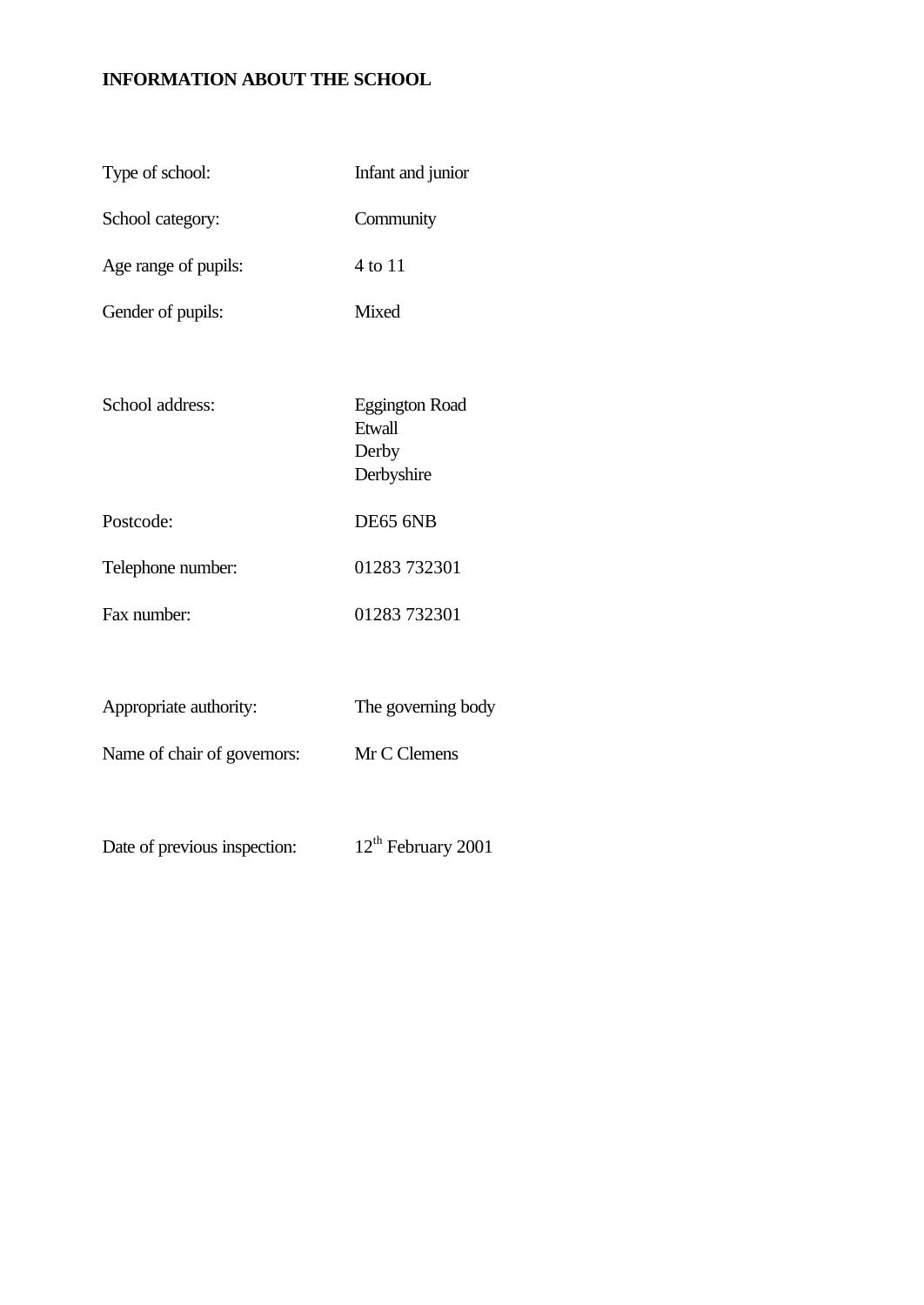#### © Crown copyright 2003

This report may be reproduced in whole or in part for non-commercial educational purposes, provided that all extracts quoted are reproduced verbatim without adaptation and on condition that the source and date thereof are stated.

Further copies of this report are obtainable from the school. Under the School Inspections Act 1996, the school must provide a copy of this report and/or its summary free of charge to certain categories of people. A charge not exceeding the full cost of reproduction may be made for any other copies supplied.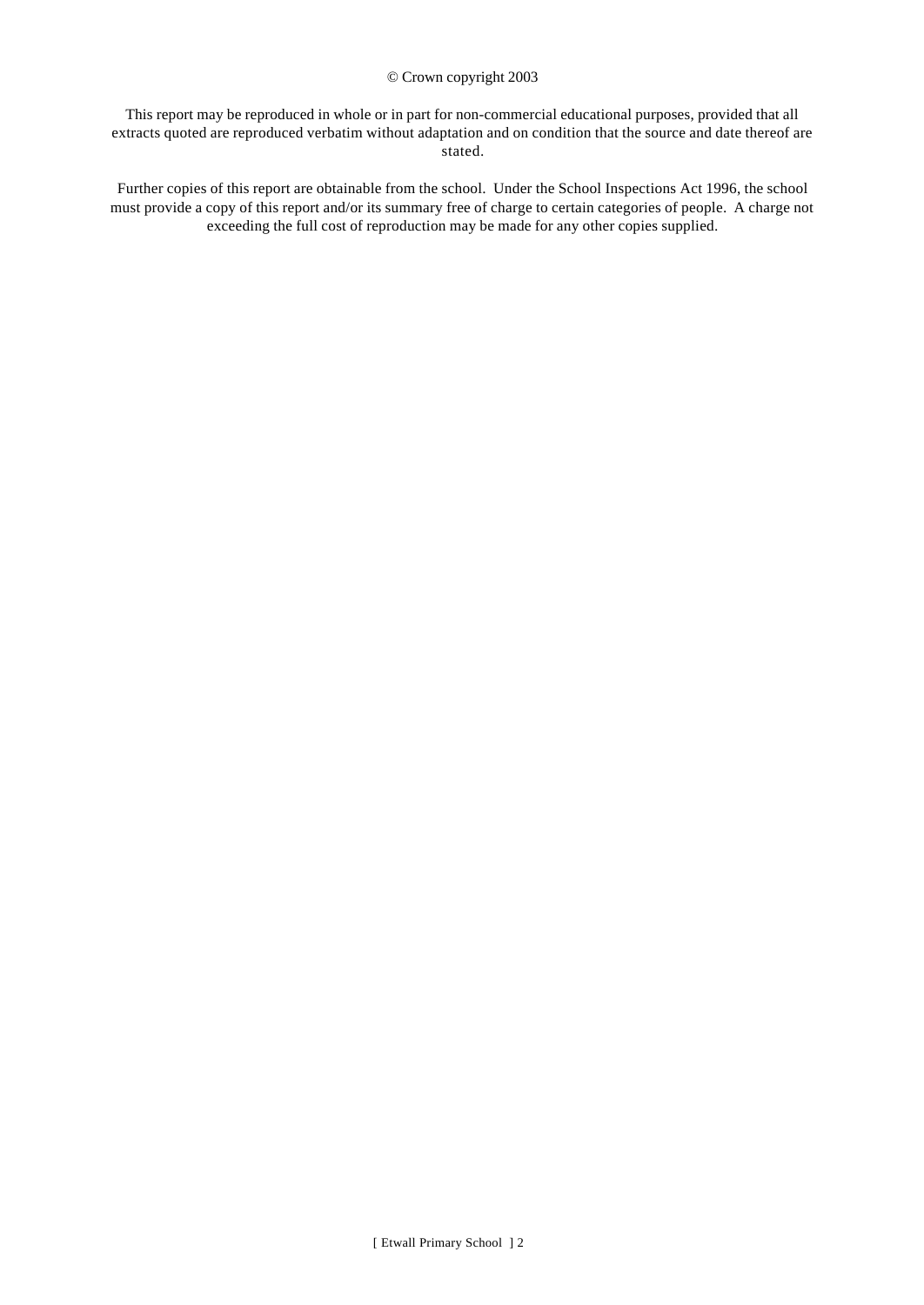#### **INFORMATION ABOUT THE INSPECTION TEAM**

| <b>Team members</b>                  |               | <b>Subject responsibilities</b> | <b>Aspect responsibilities</b>              |                                                               |
|--------------------------------------|---------------|---------------------------------|---------------------------------------------|---------------------------------------------------------------|
| Mrs J E Platt<br>11565<br>Registered |               | Art and design                  | What sort of school is it?                  |                                                               |
|                                      |               | inspector                       | Music                                       | How high are standards?                                       |
|                                      |               |                                 | Physical education                          | How well are pupils taught?                                   |
|                                      |               |                                 | The Foundation Stage                        | How well is the school led and                                |
|                                      |               |                                 | Special educational needs                   | managed?                                                      |
|                                      |               |                                 | <b>Educational inclusion</b>                | What should the school do to<br>improve?                      |
|                                      |               |                                 |                                             |                                                               |
| 11457                                | Mrs J Beattie | Lay<br>inspector                |                                             | Pupils' attitudes, values and<br>personal development         |
|                                      |               |                                 |                                             | How well does the school care for<br>its pupils?              |
|                                      |               |                                 |                                             | How well does the school work in<br>partnership with parents? |
| 29504                                | Mrs S Herring | Team                            | English                                     | How good are the curricular and                               |
|                                      |               | inspector                       | Design and technology                       | other opportunities offered to<br>pupils?                     |
|                                      |               |                                 | Geography                                   |                                                               |
|                                      |               |                                 | History                                     |                                                               |
| 17907                                | Mr M Bowers   | Team                            | Mathematics                                 |                                                               |
|                                      | inspector     |                                 | Science                                     |                                                               |
|                                      |               |                                 | Information and<br>communication technology |                                                               |
|                                      |               |                                 | Religious education                         |                                                               |

The inspection contractor was:

North West Education Services Cheshire House 164 Main Road Cheshire CW4 8JP

Any concerns or complaints about the inspection or the report should be raised with the inspection contractor. Complaints that are not satisfactorily resolved by the contractor should be raised with OFSTED by writing to:

> The Complaints Manager Inspection Quality Division The Office for Standards in Education Alexandra House 33 Kingsway London WC2B 6SE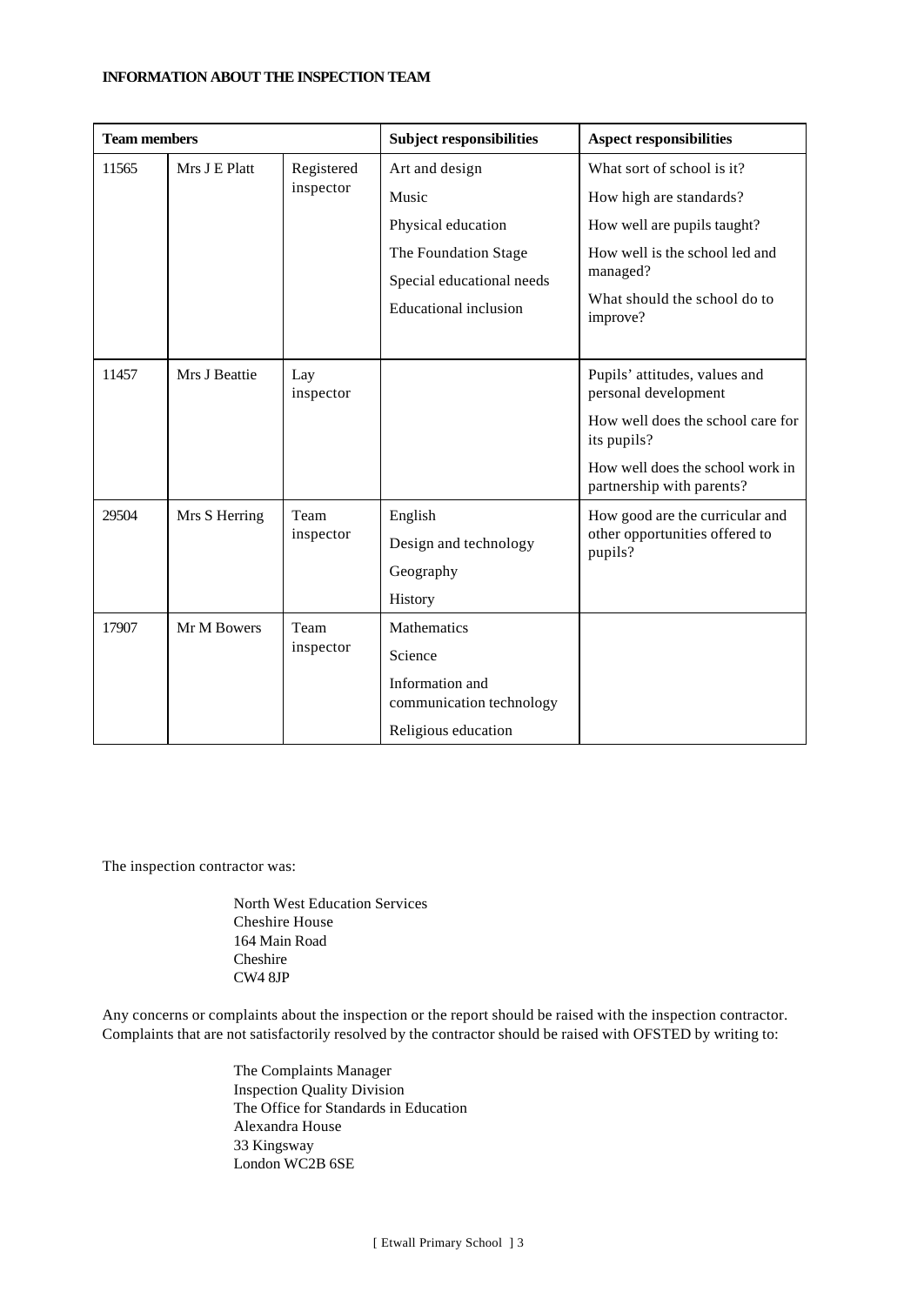## **REPORT CONTENTS**

| <b>PART A: SUMMARY OF THE REPORT</b>                                                    | 5  |
|-----------------------------------------------------------------------------------------|----|
| Information about the school                                                            |    |
| How good the school is                                                                  |    |
| What the school does well                                                               |    |
| What could be improved                                                                  |    |
| How the school has improved since its last inspection                                   |    |
| <b>Standards</b>                                                                        |    |
| Pupils' attitudes and values                                                            |    |
| Teaching and learning                                                                   |    |
| Other aspects of the school                                                             |    |
| How well the school is led and managed                                                  |    |
| Parents' and carers' views of the school                                                |    |
| <b>PART B: COMMENTARY</b>                                                               |    |
| <b>HOW HIGH ARE STANDARDS?</b>                                                          | 9  |
| The school's results and pupils' achievements                                           |    |
| Pupils' attitudes, values and personal development                                      |    |
| <b>HOW WELL ARE PUPILS TAUGHT?</b>                                                      | 12 |
| <b>HOW GOOD ARE THE CURRICULAR AND OTHER</b><br><b>OPPORTUNITIES OFFERED TO PUPILS?</b> | 14 |
| <b>HOW WELL DOES THE SCHOOL CARE FOR ITS PUPILS?</b>                                    | 16 |
| <b>HOW WELL DOES THE SCHOOL WORK IN</b>                                                 |    |
| <b>PARTNERSHIP WITH PARENTS?</b>                                                        | 18 |
|                                                                                         |    |
| HOW WELL IS THE SCHOOL LED AND MANAGED?                                                 | 19 |
| WHAT SHOULD THE SCHOOL DO TO IMPROVE FURTHER?                                           | 21 |
| <b>PART C: SCHOOL DATA AND INDICATORS</b>                                               | 23 |
| PART D: THE STANDARDS AND QUALITY OF TEACHING IN                                        |    |

# **AREAS OF THE CURRICULUM, SUBJECTS AND COURSES 27**

**Page**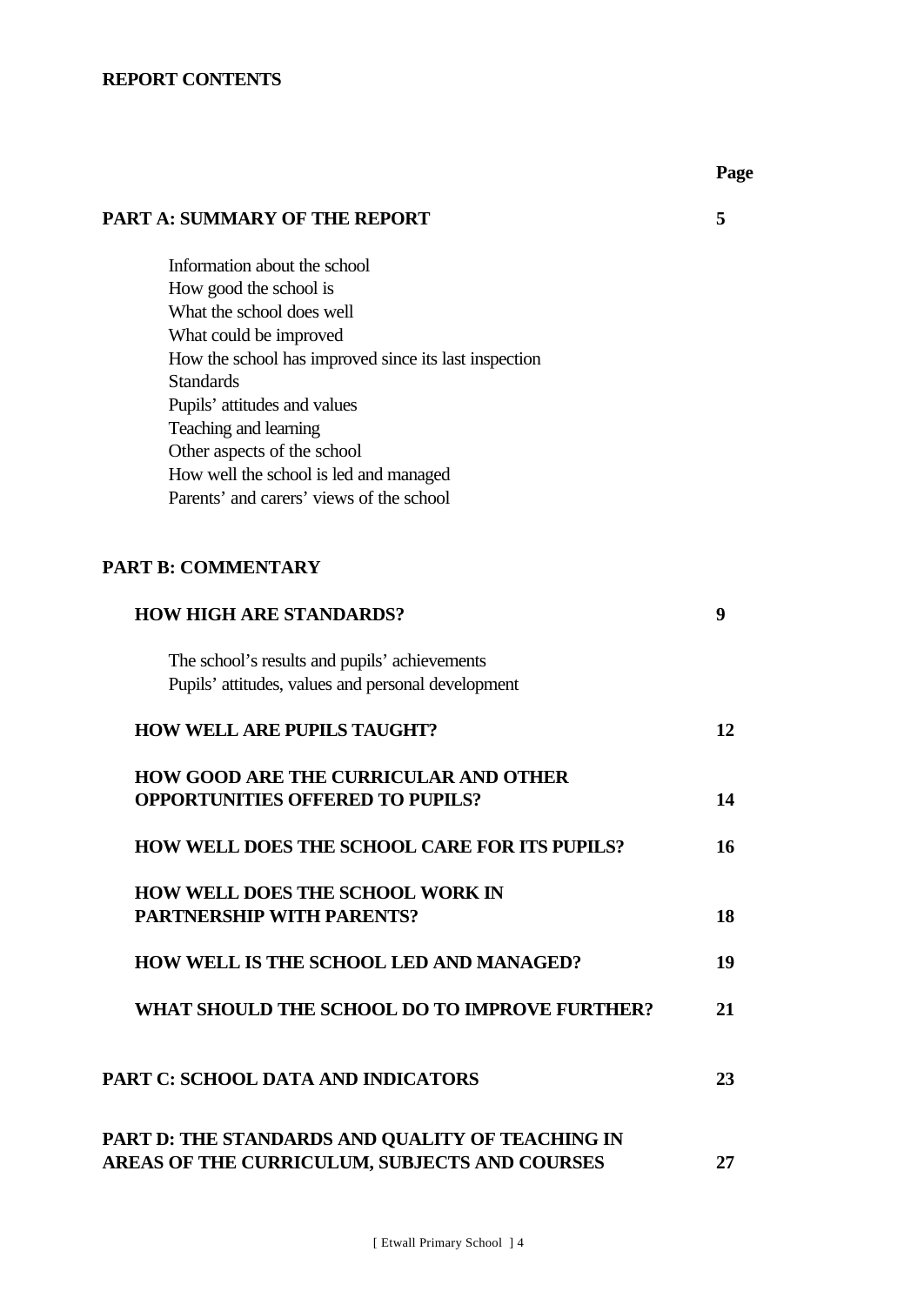## **PART A: SUMMARY OF THE REPORT**

#### **INFORMATION ABOUT THE SCHOOL**

Etwall Primary School is average sized having 208 boys and girls on roll. Pupils are taught in single-year classes except for Years 5 and 6 which are mixed to make the classes smaller in size. Very few pupils are from minority ethnic groups and no pupils need help because they are in the early stages of learning to speak English. Currently, 20 pupils (10 per cent) are on the school's register of special educational needs and this is below the national average. These pupils have a wide range of difficulties including speech and communication, physical and specific learning difficulties. Five pupils have a formal Statement of Special Educational Need and this is a high number for the size of the school. A below average proportion of pupils is eligible for free school meals. The school is situated in a relatively advantaged area. Overall attainment on entry to the school is above average.

#### **HOW GOOD THE SCHOOL IS**

This is a good school with some very good features. It is a very happy and thriving school where pupils show a genuine concern for each other. Good teaching leads to pupils being very willing to learn. As a result, good progress is made and standards are well above average in English, mathematics and science. The overall quality of management from headteacher, senior staff and governors is good. Value for money is good.

#### **What the school does well**

- Standards in English, mathematics and science are well above average in Years 2 and 6.
- Teaching is good and so pupils work hard and make good progress.
- The headteacher provides very good management. She is a dedicated leader who leads by example and has earned the respect of all.
- The needs of pupils with special educational needs are fully met and they play a full part in school life and make good progress.
- The school cares very well for its pupils and has very close links with parents and the community

#### **What could be improved**

- Standards in information and communication technology throughout the school.
- Standards in design and technology in the junior years.
- The overall management of subjects other than English, mathematics and science and systems to assess pupils' progress in these subjects.
- The length of time which lapses between the teaching of geography and history is too long in Years 3 to 6.

*The areas for improvement will form the basis of the governors' action plan.*

#### **HOW THE SCHOOL HAS IMPROVED SINCE ITS LAST INSPECTION**

The school was last inspected in February 2001. The school has made very good improvement since then and standards have risen in English, mathematics and especially in science. Overall achievement is now good. Hard work and dedication from all involved with the school have brought about this improvement. The concerns raised in the previous inspection have all received attention. The quality of teaching is better and now includes more very good features. Good systems are in place to monitor pupils' progress in English, mathematics and science. The information gained from assessment is used effectively to monitor individual progress as well as evaluate the school's overall performance. Other subjects do not have formal systems to check on progress and this remains an area requiring attention.

#### **STANDARDS**

The table shows the standards achieved by pupils at the end of Year 6 based on average point scores in National Curriculum tests.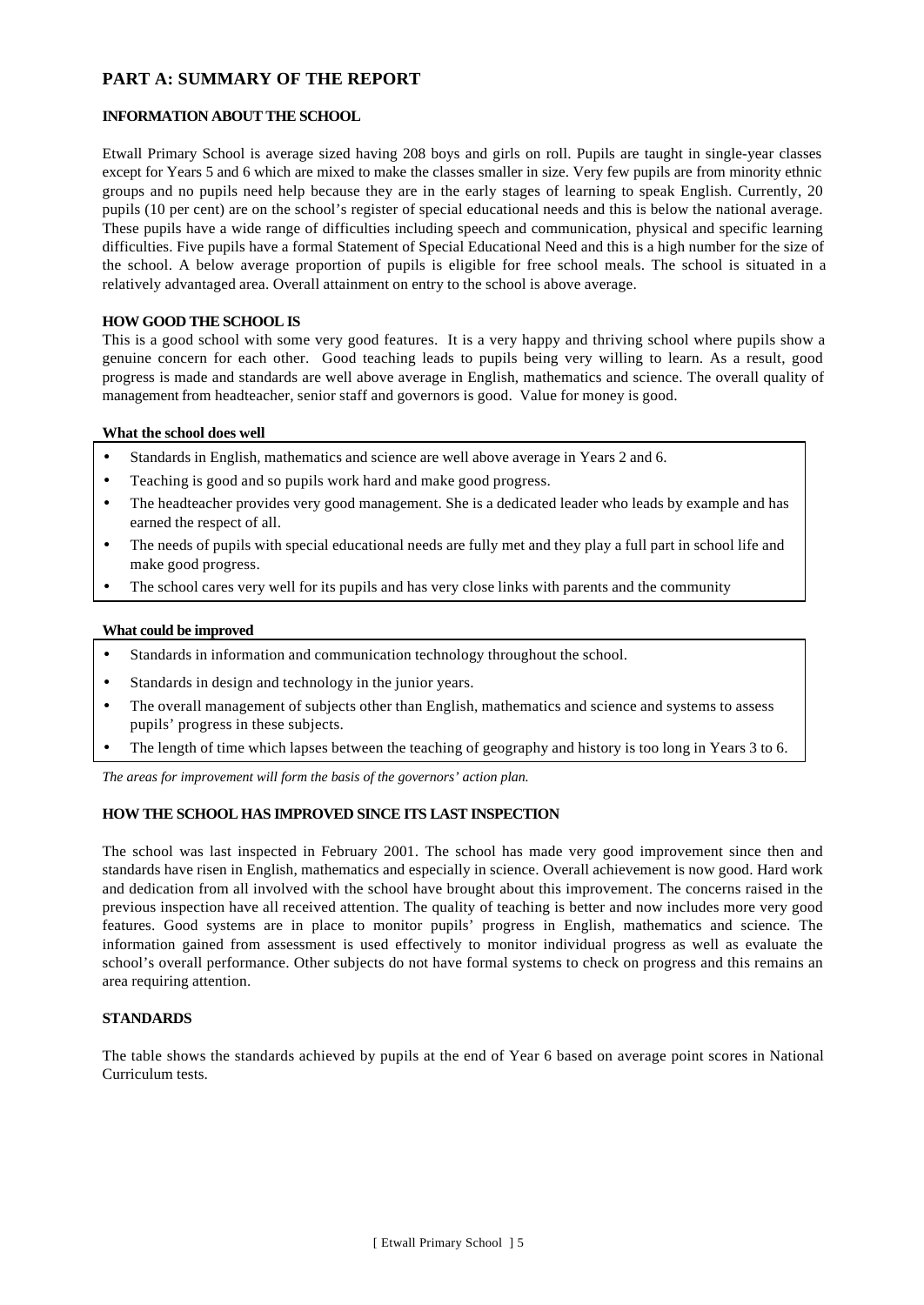|                        | <b>Compared with</b> |             |             |                           |                                     |        |  |
|------------------------|----------------------|-------------|-------------|---------------------------|-------------------------------------|--------|--|
| <b>Performance in:</b> | all schools          |             |             | <b>Similar</b><br>schools | <b>Key</b>                          |        |  |
|                        | 2000                 | 2001        | 2002        | 2002                      |                                     |        |  |
| English                | $\mathbf C$          | $\mathbf C$ | $\mathbf C$ | E                         | well above average<br>above average | A<br>B |  |
| Mathematics            | D                    | $\mathbf C$ | B           | $\mathbf C$               | average<br>below average            |        |  |
| Science                | E                    | A           | A           | A                         | well below average                  | E      |  |

The well below average results in English show the school did not do as well as expected when compared to similar schools. Too few pupils reached above average standards and this held down the school's overall performance. This was not the case in mathematics and science when the proportion of pupils reaching high standards was above average. The overall trend in results over the last three years has been upward with results improving every year. Current standards in Year 6 show the school has continued to improve and more challenging teaching is now provided for the higher attaining pupils in English. As a result, standards in Year 6 are now well above average in English, mathematics and science. Overall achievement is good. The school met its targets in English in 2002 and was very close to achieving its targets in mathematics. This year's targets are challenging and the school is well placed to achieve them.

National test results in 2002 at the end of Year 2 were well above the national average in reading, writing and mathematics. When compared with similar schools pupils are doing better than expected and standards were well above average in reading and above average in writing and mathematics. Teachers' assessment in science was also above average. Higher attaining pupils are doing very well and the number exceeding the level expected for their age in writing and science was in the top five per cent in the country. Current standards show the school has built on these results and standards are well above average in reading, writing, mathematics and science. Overall achievement is good.

Children in the Reception class get off to a good start. They make good progress and many are exceeding the level expected for their age especially in reading, numeracy and knowledge and understanding of the world.

Pupils with special educational needs make good progress. They receive effective help and their progress is closely monitored. The school also provides well for gifted and talented pupils seeking out extra help to meet their needs.

Attainment in physical education is above average in Year 6 and swimming is a strength in the school. In information and communication technology throughout the school and in design and technology in Year 6 standards are below average because insufficient attention is given to all aspects of the subjects. Standards in other subjects are wholly satisfactory.

| Aspect                                    | <b>Comment</b>                                                                                                                                                                                                                        |
|-------------------------------------------|---------------------------------------------------------------------------------------------------------------------------------------------------------------------------------------------------------------------------------------|
| Attitudes to the school                   | Very good. Pupils are very proud of their school and keen to talk about their<br>happy experiences. They settle quickly to tasks and complete work neatly.                                                                            |
| Behaviour, in and out of<br>classrooms    | Very good. Pupils behave courteously and respectfully to adults and each<br>other. Behaviour is very good and enhances learning in lessons.                                                                                           |
| Personal development and<br>relationships | Very good. Older pupils thoroughly enjoy looking after the younger children.<br>Relationships are very good. Pupils respond in an excellent way to the level of<br>trust they are given and initiate their own ideas in a mature way. |
| Attendance                                | Very good. Attendance is well above the national average.                                                                                                                                                                             |

#### **PUPILS' ATTITUDES AND VALUES**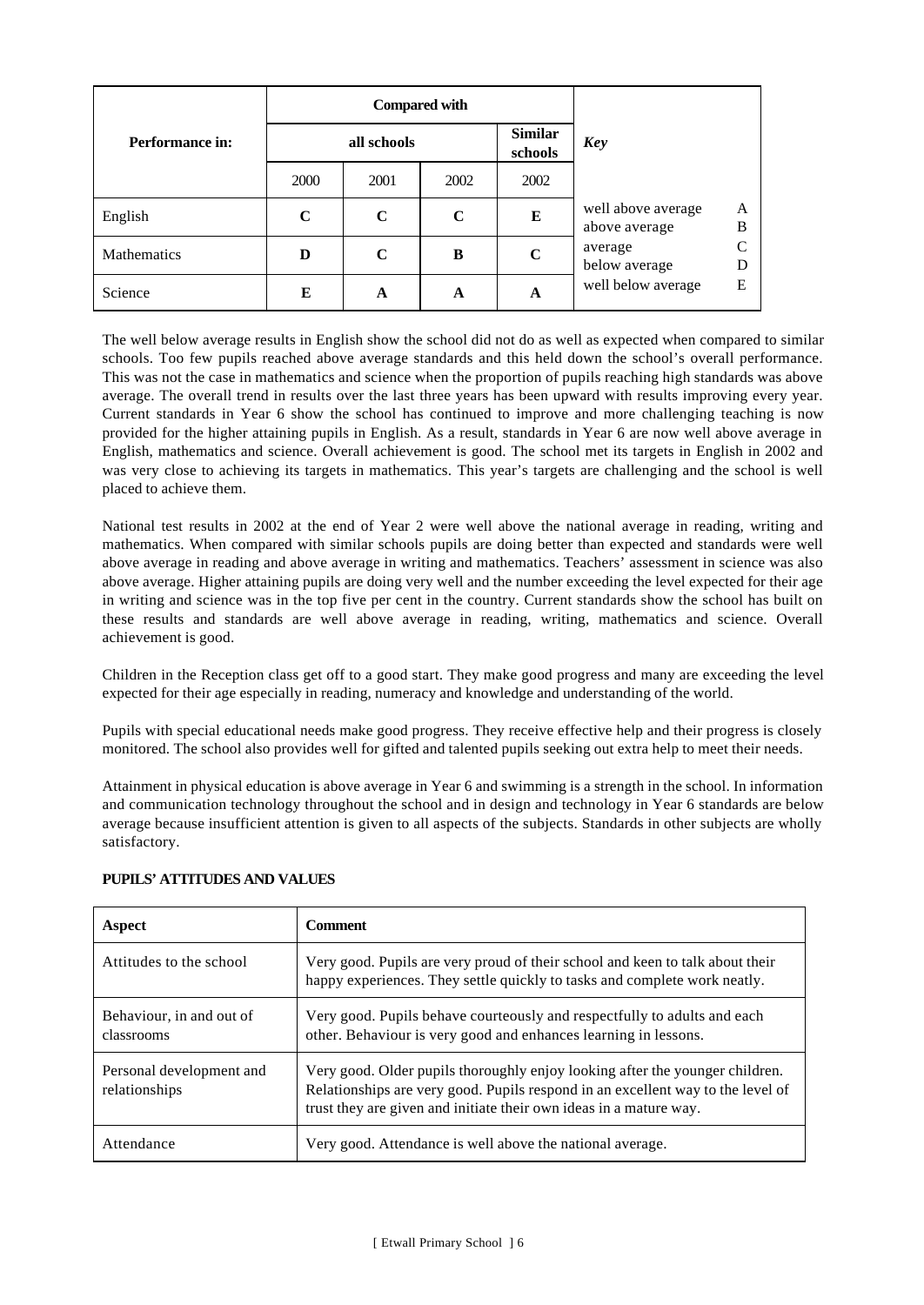#### **TEACHING AND LEARNING**

| Teaching of pupils in: | <b>Reception</b> | Years $1-2$ | Years $3-6$ |  |
|------------------------|------------------|-------------|-------------|--|
| Quality of teaching    | Good             | Good        | Good        |  |

*Inspectors make judgements about teaching in the range: excellent; very good; good; satisfactory; unsatisfactory; poor; very poor. 'Satisfactory' means that the teaching is adequate and strengths outweigh weaknesses.*

The overall quality of teaching is good and this leads to effective learning. Examples of good teaching were seen in all years and in one lesson seen the teaching was excellent. A lack of understanding about the topic being taught led to teaching in one lesson being less than satisfactory. The overall quality of teaching of information and communication technology and design and technology in the juniors is judged to be unsatisfactory because insufficient attention is given to all aspects of the subjects and extending computer skills in other subjects.

The teaching of English and mathematics is good with some very good features. Literacy skills are taught imaginatively in the Reception class with the use of puppets and games leading to good learning. These skills are built on throughout the school and pupils are confident readers and writers. Numeracy lessons are often exciting with challenging, practical tasks that enhance pupils' ability to solve problems.

Teaching meets the needs of all groups of pupils especially those with special educational needs. These pupils sustain their interest extremely well because teachers and classroom assistants work together and structure their work very carefully. Higher attaining pupils are fully challenged especially in Year 6 where they benefit from very effective help in a small group.

Positive features in many lessons include the variety of approaches teachers employ to make learning interesting and the warm relationships which encourage pupils to try hard. Teachers do not always make it clear what they want pupils to learn in lessons and this leads to pupils not having a full understanding of the purpose of their tasks.

| Aspect                                                                                               | <b>Comment</b>                                                                                                                                                                                                                                                                                                                                                                                      |
|------------------------------------------------------------------------------------------------------|-----------------------------------------------------------------------------------------------------------------------------------------------------------------------------------------------------------------------------------------------------------------------------------------------------------------------------------------------------------------------------------------------------|
| The quality and range of the<br>curriculum                                                           | Satisfactory. The focus on literacy and numeracy has been effective in raising<br>standards. Insufficient attention is given to all aspects of information and<br>communication technology and design and technology. In Years 3 to 6, too<br>much time is left between the teaching of history and geography. Personal,<br>social and health education is carefully promoted.                      |
| Provision for pupils with<br>special educational needs                                               | Very good. Classroom assistants have been trained and give good help and<br>this enables these pupils to make good and often very good progress towards<br>their targets.                                                                                                                                                                                                                           |
| Provision for pupils with<br>English as an additional<br>language                                    | No pupils need help because they are in the early stage of learning to speak<br>English.                                                                                                                                                                                                                                                                                                            |
| Provision for pupils' personal,<br>including spiritual, moral,<br>social and cultural<br>development | Very good. Spiritual development is very good and pupils have a real interest<br>in the world around them. Opportunities for moral and social development are<br>very good. This leads to a happy community where pupils respect each other.<br>Cultural development is satisfactory although opportunities to learn about life<br>and customs in a multi-cultural society are less well developed. |
| How well the school cares for<br>its pupils                                                          | Very good. The school is very effective in caring for its pupils. Procedures for<br>promoting attendance are excellent. Systems to assess progress in English,<br>mathematics and science are very good but these are not in place in other<br>subjects.                                                                                                                                            |

#### **OTHER ASPECTS OF THE SCHOOL**

The school has a very effective partnership with parents. They appreciate the information they receive about what is happening in school and the progress that their children make.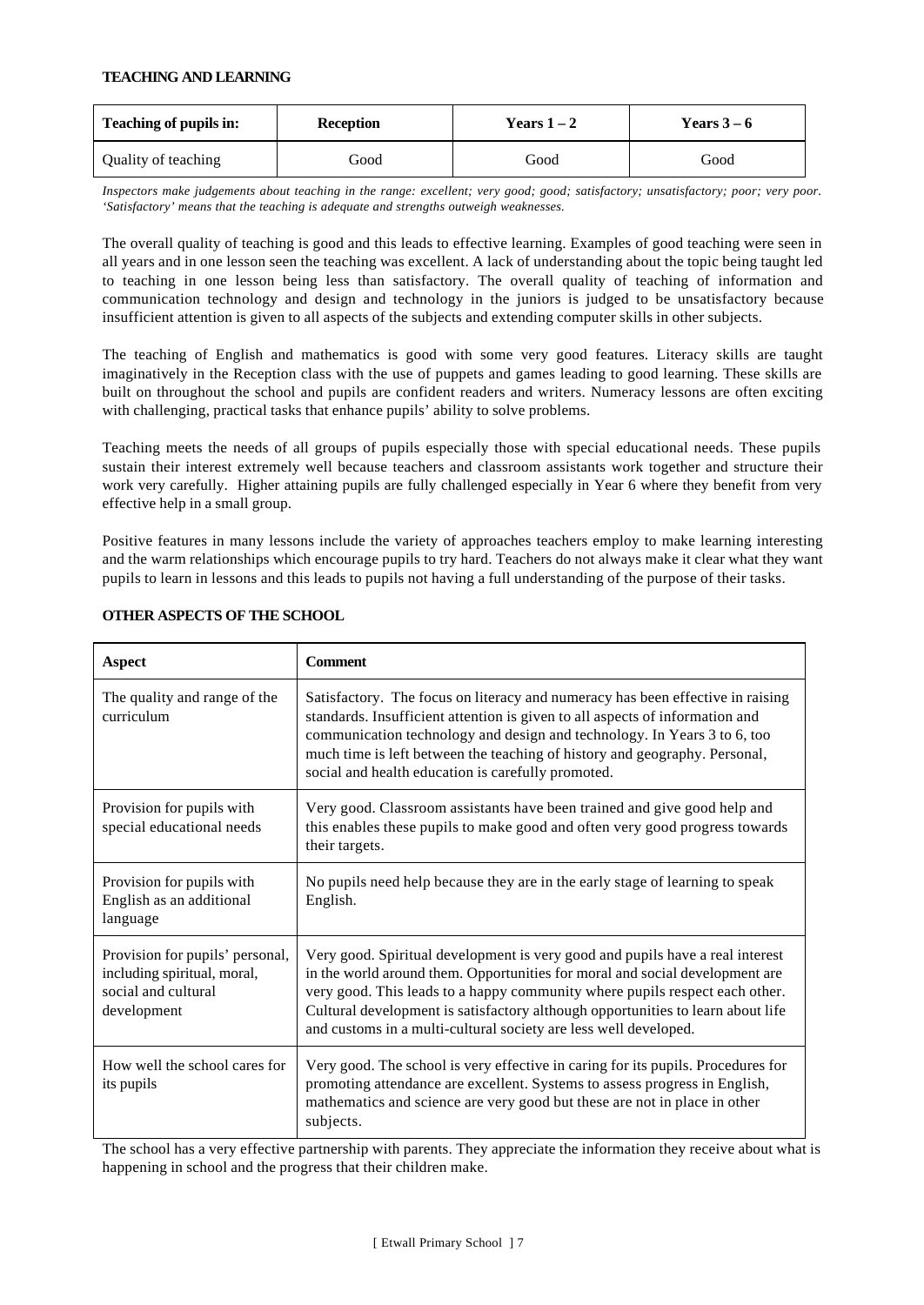#### **HOW WELL THE SCHOOL IS LED AND MANAGED**

| Aspect                                                                 | <b>Comment</b>                                                                                                                                                                                                                                                                                                                                             |
|------------------------------------------------------------------------|------------------------------------------------------------------------------------------------------------------------------------------------------------------------------------------------------------------------------------------------------------------------------------------------------------------------------------------------------------|
| Leadership and management<br>by the headteacher and other<br>key staff | Good. The headteacher provides very purposeful leadership and has raised<br>morale and developed a team of staff determined to raise standards.<br>Management of English, mathematics and science is effective and has led to<br>improvement in these subjects. Other subject leaders have not had sufficient<br>opportunity to fully develop their roles. |
| How well the governors fulfil<br>their responsibilities                | Satisfactory. An efficient committee structure is in place and all statutory<br>duties are met. Governors are starting to extend their monitoring role and their<br>involvement in identifying priorities for the school.                                                                                                                                  |
| The school's evaluation of its<br>performance                          | Good. The headteacher and staff monitor the work of the school closely<br>through analysis of data about each pupil's progress, and comparative<br>information about the performance of the school both nationally and locally.<br>This information is being used effectively to set individual targets for pupils.                                        |
| The strategic use of<br>resources                                      | Good. Good systems are in place to apply the principles of Best Value.<br>Governors oversee the budget and check that money is spent prudently. Staff<br>are deployed very efficiently and pupils benefit from extra help as they work.                                                                                                                    |

There are sufficient staff and a good number of classroom assistants who have been trained to meet the needs of the school. Resources are adequate, although the school lacks resources for information and communication technology. Accommodation is satisfactory. The library is attractive although underused for independent research.

#### **PARENTS' AND CARERS' VIEWS OF THE SCHOOL**

| What pleases parents most |                                                                                                                                                                     | What parents would like to see improved                                                                                                           |  |  |
|---------------------------|---------------------------------------------------------------------------------------------------------------------------------------------------------------------|---------------------------------------------------------------------------------------------------------------------------------------------------|--|--|
|                           | Teachers expect their children to work hard.<br>Behaviour in the school is good.<br>They feel comfortable in approaching the teachers<br>with concerns or problems. | More activities provided outside of lessons.<br>Information about how their children are getting<br>on.<br>The way the school works with parents. |  |  |
|                           | The school helps their children to become mature.<br>Teaching is good and children make good<br>progress.                                                           |                                                                                                                                                   |  |  |

Inspectors agree with these positive views. With the variety of clubs available, the provision for activities extra to the curriculum is judged to be good although few are available for younger children. The inspectors judge that the opportunities for parents to be informed in their child's progress are good. Written reports are detailed and informative. The school has a very close relationship with the vast majority of parents.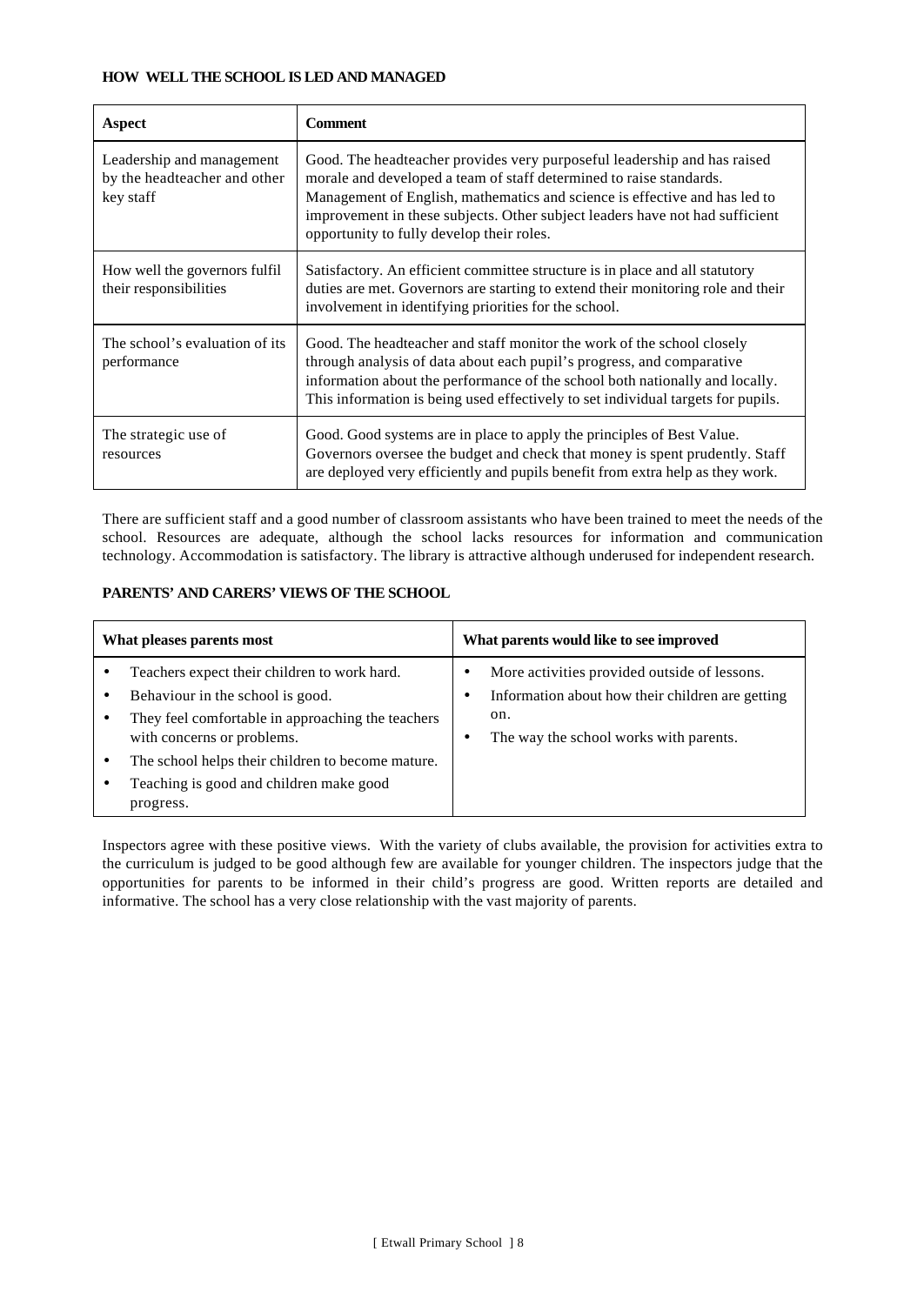### **PART B: COMMENTARY**

### **HOW HIGH ARE STANDARDS?**

#### **The school's results and pupils' achievements**

1. Overall standards in English, mathematics and science have improved significantly since the last inspection. Achievement is now good and pupils reach well above average standards in English, mathematics and science.

## *Standards and progress in the Foundation Stage<sup>1</sup>*

2. Children enter school with standards that are above average in most aspects especially in their personal and social development and mathematical skills. Children are confident speakers but the majority start school with broadly average attainment in reading and writing. In response to good teaching and a stimulating range of experiences children make good progress. Standards exceed the early learning goals<sup>2</sup> by the time they leave the Reception class in all aspects except writing and physical and creative development where standards reach the level expected for their age. Considering the low starting point in writing the majority of children are making good progress. Children make good progress in swimming and this is beneficial to their social as well as their physical skills. In other aspects of their creative and physical development children make satisfactory progress. Some tasks are too directed by staff and this restricts children from using their imagination.

#### *Results and analysis of national tests for seven-year-olds*

3. In the 2002 national tests for seven-year-olds results were well above the national average in reading, writing and mathematics. Compared with similar schools pupils did better than expected and results were also well above average in reading and above average in writing and mathematics. The proportion of pupils exceeding the national average was very high. In fact, in the writing test, results were in the top five percent in the country. Similar high standards were evident in the teacher assessments in science, which were above average and were also in the top five per cent of schools for the high number of pupils reaching above average levels. Standards have risen since the last inspection and every year more pupils are reaching and exceeding the level expected. Improvement has been brought about by:

- more detailed assessments carried out half termly;
- effective use of assessment information to track individual progress and provide extra help when required;
- closer monitoring of teaching and a willingness to learn;
- better planning guidelines in science and mathematics;

l

better use of classroom assistants, including training for them so that their skills match the school's needs.

#### *Current standards and achievements in English, mathematics and science in Year 2*

4. Current standards show that the school's positive response to the last inspection has continued to improve standards. In reading, writing and mathematics achievement is good and standards are well above average. Pupils are very confident speakers having an imaginative vocabulary and this enhances their skills in other subjects. Standards in science are also well above average and achievement is good. Higher attaining pupils continue to make good progress because teachers are matching work to their ability and so providing suitably challenging work. The results of national tests suggested boys were doing better than girls. This was not evident during the inspection. Teachers are aware that some classes have an uneven number of boys and girls and plan accordingly.

<sup>&</sup>lt;sup>1</sup> The Foundation Stage begins when children reach the age of three and ends at the end of the Reception class. It is a distinct stage in preparing children for later schooling and is based on six areas of learning. These mainly refer to: communication, language and literacy; mathematical development and personal and social development, but also include: knowledge and understanding of the world and physical and creative development.

 $2^{2}$  Early learning goals are the expectations for most children to reach by the end of the Foundation Stage.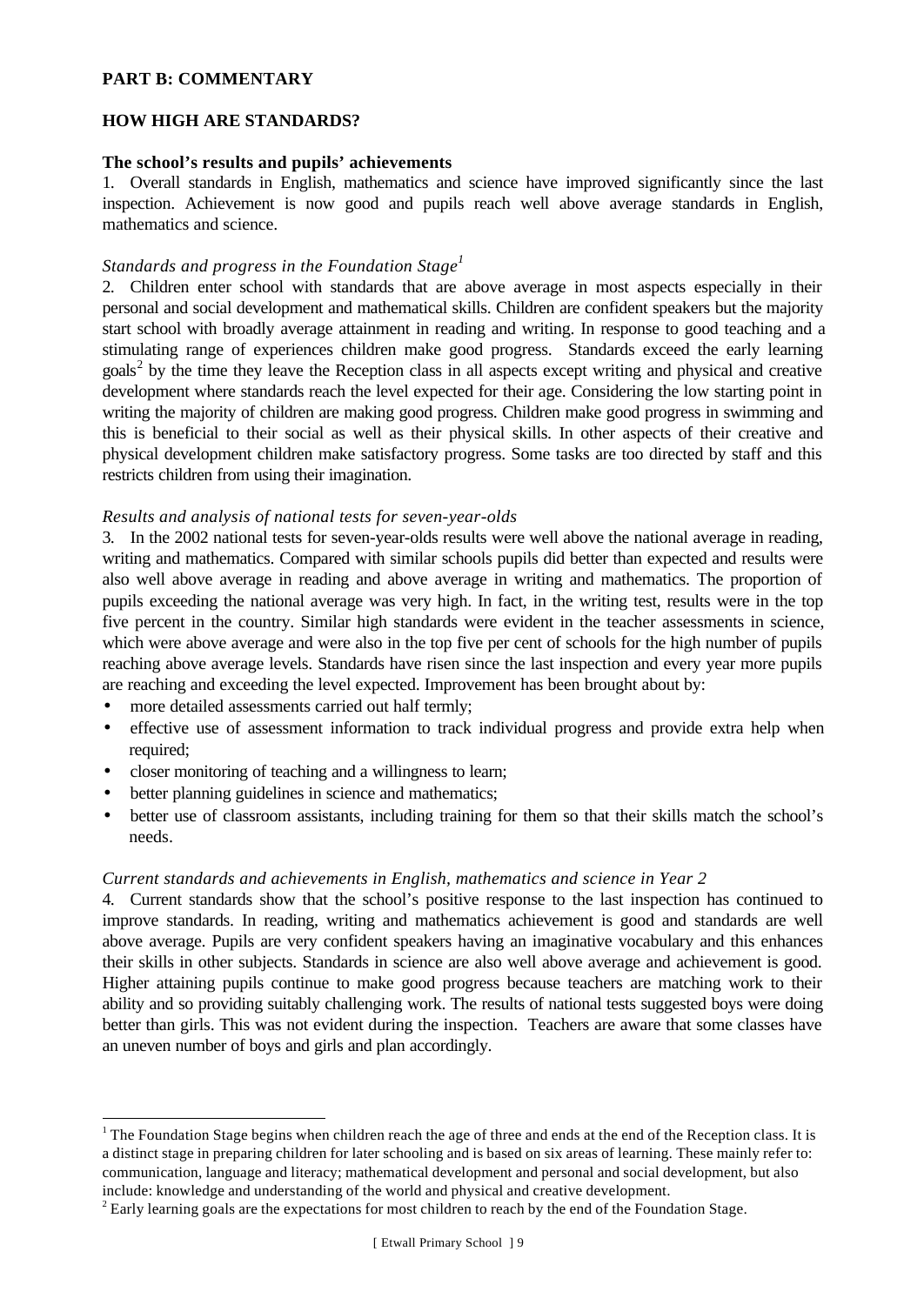## *Results and analysis of national tests for eleven-year-olds*

5. Results in 2002 showed standards were in line with the national average in English, above average in mathematics and well above average in science. When compared with similar schools results were well below average in English, average in mathematics and well above average in science. The results in English were disappointing for the school and showed pupils were not doing as well as they should have. Analysis of results shows the higher attaining pupils did not do well and the number of pupils reaching the higher levels was well below average. This held down the school's overall performance in English. This was not the case in science and mathematics when the number of pupils exceeding the level expected for their age was above average in mathematics and well above average in science with 61 per cent exceeding the level expected for their age.

6. Over the last five years the school's trend in test results has been broadly similar to the national trend. However, every year more pupils have reached and exceeded the national average and improvement since the last inspection has been very good. Reasons for improvement include:

- the teaching and assessment procedures identified as improving standards in Years 1 and 2;
- literacy, mathematics and science lessons are taught in single age groups in Year 5 and 6 and this enables teachers to plan more carefully for pupils' needs;
- active support by the headteacher and subject leaders;
- individual targets shared with pupils who are very aware of what they need to do to improve;
- additional teacher appointed to teach the higher attainers in English and the lower attaining pupils in mathematics:
- trained classroom assistants leading booster classes.

## *Current standards and achievement in Year 6 in English, mathematics and science*

7. The changes outlined above continue to have a positive effect on standards, which are well above average in English, mathematics and science. Achievement of pupils of all abilities is good. The school has successfully tackled the lack of progress by higher attaining pupils in English. Pupils in Year 5 and 6 are grouped according to their ability and the higher attaining pupils benefit from very good teaching in English. This is enabling many of them to make very good progress. Pupils show confidence in all aspects of English. They are developing a love of books and speak and listen very well. Teachers effectively promote literacy in other subjects and pupils are confident writing in a range of styles. Numeracy skills are a strength in mathematics. Pupils use and apply their knowledge in other subjects and rise to the challenge to solve difficult problems. Improvement in science has been significant. This subject is now a strength in the school, with pupils especially developing their skills of enquiry and predicting outcomes to their investigations.

8. There is no significant difference between the attainment of boys and girls. The school uses assessment information effectively to identify gifted and talented pupils. Currently, those identified as academically gifted and provided with additional support from the local secondary school to check work is being correctly set so that good progress can be made. The school has a very flexible approach to their ability groups so that pupils can move between groups to ensure they are working at the best level to extend their learning. This is effective in extending the learning of higher attaining pupils in Year 4 who work with Year 5 for mathematics. Pupils seen to be talented in other aspects of the curriculum are linked to additional expertise to foster and extend their skills. This can bee seen in the school's links with the local football club which trains those showing an aptitude for football.

9. The school has set challenging targets for 2003. With the current good progress now being made the pupils are on the way to achieve them.

## *Progress of pupils with special educational needs*

10. These pupils often make good progress and pupils with formal statements often make very good progress because of the effective support they have from teachers, classroom assistants and their peers. They have very detailed individual educational plans with specific targets to match their identified needs.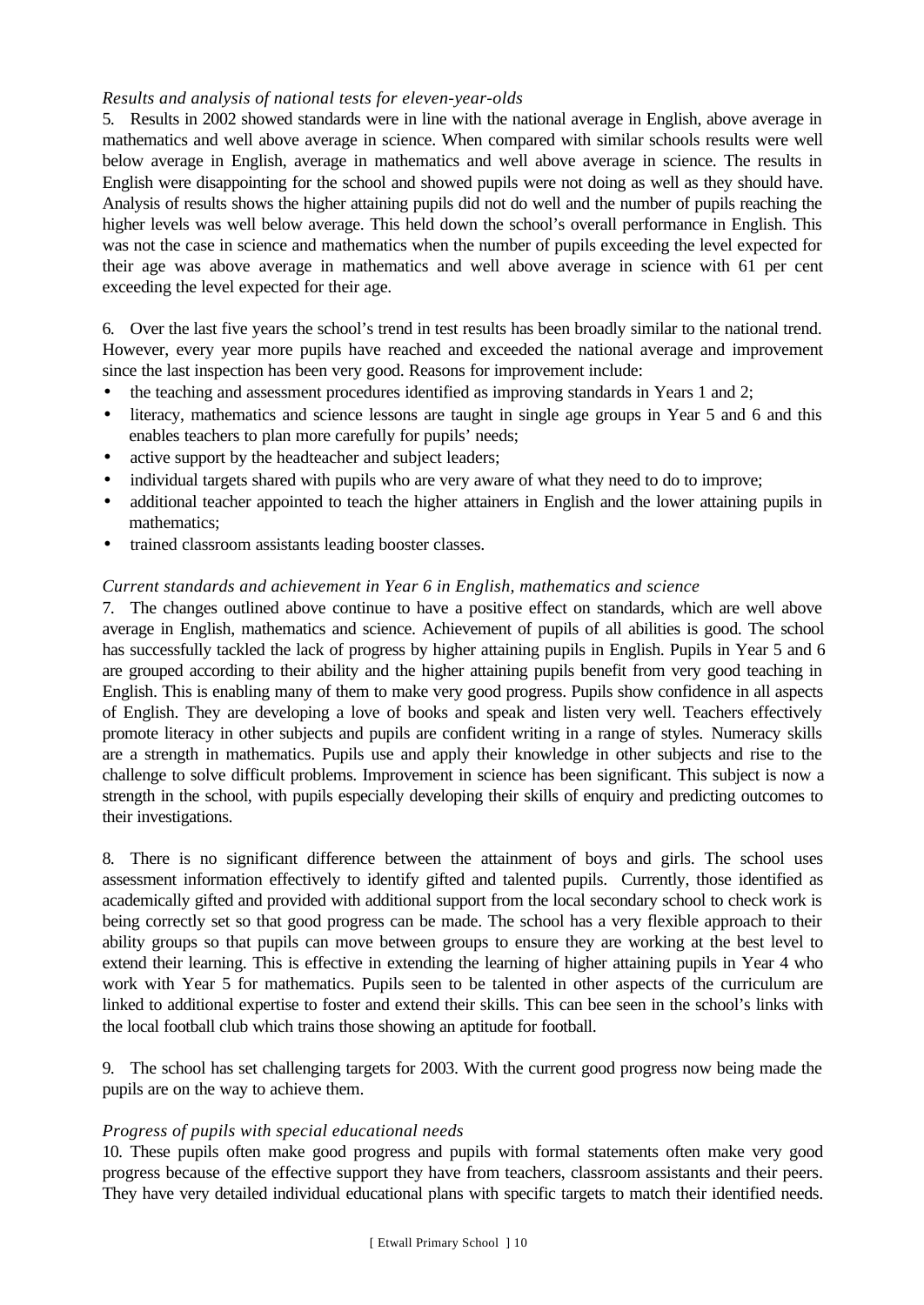Steps to reach these targets are suitably small and measurable. Close monitoring by teachers and the school's co-ordinator for special educational needs ensures that when a target is achieved a new one is set. This enables pupils to successfully extend their learning. Pupils with physical difficulties are sensitively helped to have full access to the curriculum. When deemed beneficial, pupils stay longer with younger pupils and this enables them to develop in self-esteem as they work with pupils at a similar level of social development.

## *Current standards in other subjects*

11. Since the last inspection the school's focus has rightly been on raising standards and eliminating underachievement in English, mathematics and science. This has been done very effectively but has led to some marking time in other subjects. Satisfactory standards have been maintained in art and design, geography, history, music and religious education. However, the lapse of time between the teaching of history and geography in Years 3 to 6 hampers the pupils' development of skills as they have difficult recalling previous learning. Standards in physical education have improved in Years 3 to 6 with the enthusiasm of newly appointed teachers and are now good. Swimming standards remain good throughout the school. Standards in information and communication technology and in design and technology in Year 3 to 6 are below average. Pupils are underachieving in these subjects because insufficient attention is given to all elements of the curriculum and teachers have insecure subject knowledge in teaching some aspects of them.

## **Pupils' attitudes, values and personal development**

12. Pupils enjoy school and their attitudes to all aspects of school life are very good. The vast majority of parents say that their children are very keen to come to school and are eager to take a full part in everything the school has to offer. In class, pupils work hard and lessons are rarely disrupted. Pupils take care with their work and it is neatly presented. In the playground and at lunchtime they talk and play freely and happily, secure in the supportive, family atmosphere in which every individual member's needs are valued. Exemplary attitudes and behaviour in school enable pupils to take part in challenging activities. For example, in physical education in Years 5 and 6, pupils showed excellent perseverance and determination to improve their movements. Pupils who are new to the school develop confidence and trust in the kind and friendly atmosphere that is maintained throughout the day.

13. Behaviour is very good. From the Foundation Stage onwards pupils respond very well to the high expectations of good conduct and consideration for others. Pupils learn to listen carefully without interrupting others and this contributes very well to the very good climate for learning throughout the school and to their individual achievements. The school has not needed to exclude any pupil temporarily or permanently during the past school year. In the playground many pupils play imaginatively and group ball games are good-natured. The older pupils are able to play fast and vigorous ball games unsupervised and without undue altercation and hostility. Behaviour in assembly is exemplary and, when required, pupils are confident to take a full part in leading assemblies knowing that they can count on the support and attention of all present.

14. Relationships are very good. Reception children settle quickly and happily and soon become part of the welcoming community, knowing that they can rely on help from staff and pupils alike. Pupils respect each other's ideas and beliefs. However, knowledge and respect for other cultures are, to a certain extent, limited by the lack of opportunities provided to increase their understanding. Racism is not tolerated and any incident is dealt with firmly. Pupils know that incidents of bullying are taken seriously and the large majority of them are secure and confident in the knowledge that they should report any concerns immediately. All members of staff are vigilant for pupils who need support, and for those who have any special needs and, together with parents, effectively help them to become confident members of the community.

15. Pupils' personal development is a great strength of the school. Pupils respect and value each other and show spontaneous friendliness and courtesy to visitors to the school. Older pupils politely held doors open for a small group of senior citizens who sometimes lunch in school. Lunchtime is a pleasant, social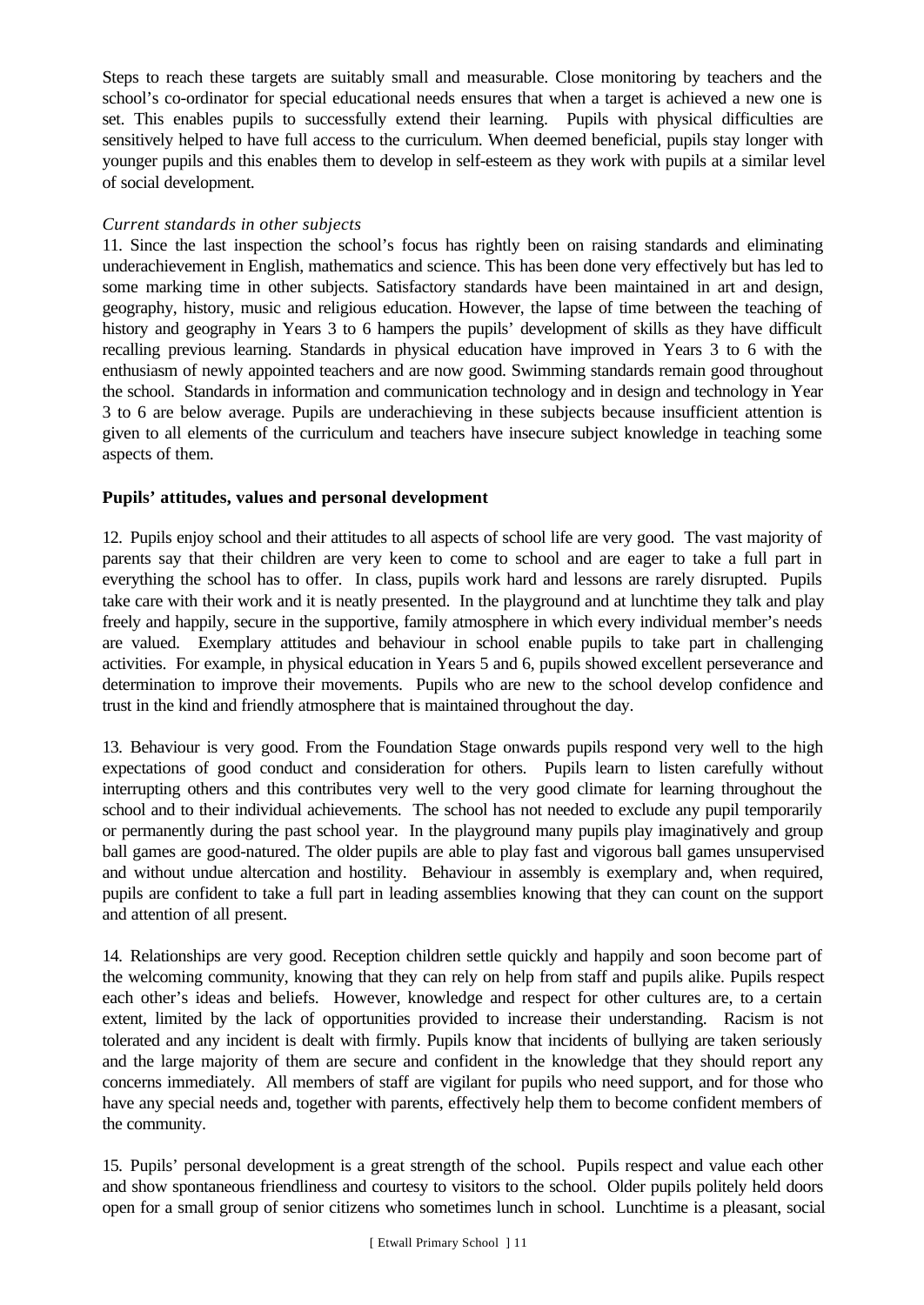occasion and many pupils have monitoring responsibilities. Pupils take on these responsibilities in an excellent way. In particular, the Year 6 pupils who wear red or green caps, and the younger " blue cap" monitors are serious about their duties and take great satisfaction in their work. They undertake their duties inside and outside school using their own initiative and without direct supervision. All pupils have a strong sense of ownership of the school and they take great pride in the part they play in their school community. The elected school council members are able to conduct a meeting without help from staff, although members of staff have been invited to the council to discuss items, when suitable. Members of the council, elected from each junior year group, discuss items in an orderly and business-like way, showing remarkable maturity, initiative and courtesy towards each other throughout the proceedings. They are pleased with their achievements and take their role seriously. Pupils in Year 6 are very well prepared for secondary education and for their future as citizens, and they set a very good example to the rest of the school.

16. Attendance is very good. The vast majority of pupils do not want to miss school and the attendance figures for the last school year are well above average. The school works very well with any family when a pupil's attendance gives cause for concern and the rate of unauthorised absence is below the national figure. School and families together make sure that pupils arrive on time and punctuality is good.

## **HOW WELL ARE PUPILS OR STUDENTS TAUGHT?**

17. Teaching is good and has improved since the last inspection. It leads to good learning and this is one of the key factors for the improvement in standards. In the 49 lessons seen, teaching was excellent in one, very good in seven, and good in a further 25 lessons. Teaching was satisfactory in 15 lessons and in just one lesson the teaching was less than satisfactory. Good teaching was spread evenly across the school. Teaching was consistently good in English, mathematics and science because the school has given most attention to these subjects. Effective training has successfully raised teachers' confidence and close monitoring checks these subjects are taught well and enable pupils to make good progress. Although unsatisfactory teaching was only seen in one lesson, the overall quality of teaching in information and communication technology and design and technology in the junior classes is unsatisfactory because teachers do not give enough attention to all of the required aspects of the subject.

The strengths in teaching and learning are:

- the management of pupils;
- the very thorough way basic literacy and numeracy skills are taught;
- the high expectations of the pupils;
- the variety of methods which make lessons enjoyable;
- the help provided for pupils with special educational needs.

Areas for development in teaching and learning are:

- teachers' knowledge in information and communication technology and design and technology;
- lesson plans and the clarity of what pupils are to learn in lessons;
- the use of information and communication technology to support learning in other subjects.

#### *Teaching and learning in the Foundation Stage*

18. Teaching is good in the Foundation Stage. Children come to school with a spring in their step because the teacher and support staff work as a team and have created a happy and secure classroom. At the time of the inspection half of the children were new to school and had already settled happily into the class routines. A common strength is the adults' care for the children and their wish to help the children do well. This shows in the way they listen to the children and relate in a warm and friendly manner. All staff have a good understanding of the needs of this age range. They know the children well and are quick to spot when they need help and when they need to be encouraged to try harder. Early literacy and numeracy skills are taught effectively. Through the use of puppets and games activities, these sessions are imaginative and lead to children quickly grasping these important early skills. The school has detailed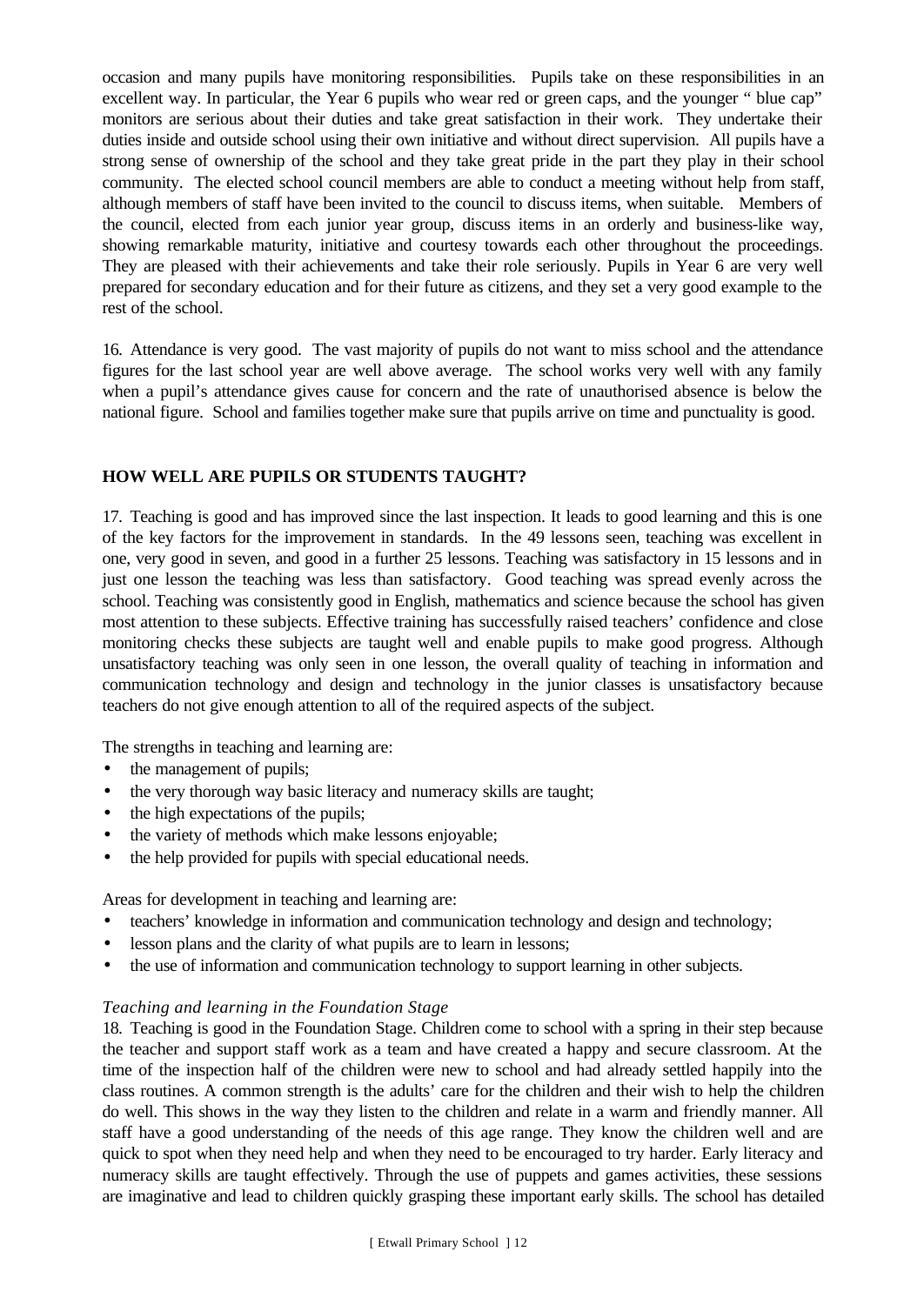termly plans that ensure the experiences for these children match the nationally recommended curriculum. However, weekly lesson plans do not always make it clear the skills to be taught and this leads to staff occasionally giving too much attention to completing a task rather than extending children's learning. This hampers learning especially in creative and physical activities. Planning includes opportunities for children to work with an adult on a specific activity or to choose from a range of activities. This leads to smooth running of the day and children rarely lack for something to do. On occasions too many activities are available and this leads to some children moving too quickly between tasks rather than persevering with an activity.

## *Teaching and learning in Years 1 to 6*

19. The overall quality of teaching and learning is good in Years 1 to 6. The National Literacy and Numeracy Strategies have improved teachers' knowledge in teaching these subjects and these strategies are having an on-going positive effect on standards. Teachers have a secure scientific knowledge because of additional support from new planning guidelines and advice from the co-ordinator. However, when teaching was unsatisfactory it was linked to insecurity in the science topic being covered. In other subjects teachers have a satisfactory knowledge, except in information and communication technology and design and technology. In these subjects teachers do not give enough attention to all aspects of the curriculum and the development of skills.

20. Teaching of literacy and numeracy is good. Staff respond well to training and the school willingly introduces new initiatives in these subjects in their determination to raise standards. Teaching in Year 1 builds effectively on the good start made in the Reception class and pupils quickly extend their knowledge of letters and sounds and use them most effectively in their reading and writing. Introductions to numeracy lessons are lively with teachers developing pupils' skills to solve problems through quick question and answer sessions. In response to a weakness identified in the last inspection, teachers now promote literacy and numeracy skills in other subjects. This has been very effective in raising standards.

21. Planning of lessons is satisfactory. Detailed planning guidelines are in place for all subjects. Teachers are starting to put these to good use in planning what to teach and this ensures tasks are being taught in a suitable sequence. Lesson plans are recorded in a diary and the quality varies between classes. Teachers do not include in their plans how information and communication technology is going to be used to support learning in other subjects. Consequently, computers were not used as much as expected during the inspection. It is not always clear in lesson plans what teachers intend pupils to learn and so pupils are unclear about the purpose of their tasks. Planning is much better in numeracy and teachers make it clear what pupils will learn in lessons and in the best lessons seen these were explained very clearly to pupils.

22. In the best lessons, teachers have high expectations of their pupils and challenge them to work hard. Pupils respond positively to this challenge and work is mostly completed neatly. In Years 5 and 6, pupils are grouped according to ability in English and mathematics and this has been a key factor in raising standards because staff are adept at challenging all abilities and checking that all are learning at a good rate.

23. A common strength in lessons is the variety of methods used to make learning enjoyable. Most lessons move at a brisk pace with opportunities to work individually and in a group. This is effective teaching and was seen especially in art and design, music and physical education, where pupils collaborate and learn from each other. For example, pupils in Year 5 and 6 in a music lesson especially enjoyed composing simple patterns, selecting instruments and then performing to the rest of the class. This approach is beneficial for pupils with special educational needs as they become part of a group and so grow in self-esteem.

24. Teachers are particularly adept in managing pupils and keeping their attention. Many lessons are carried out in a good humoured atmosphere based on mutual respect. As a result, behaviour is very good and pupils strive to please their teachers and produce their best work. This approach to discipline is very effective for pupils with special educational needs because it creates an atmosphere which encourages confidence to participate knowing that their efforts are valued. The needs of these pupils are fully met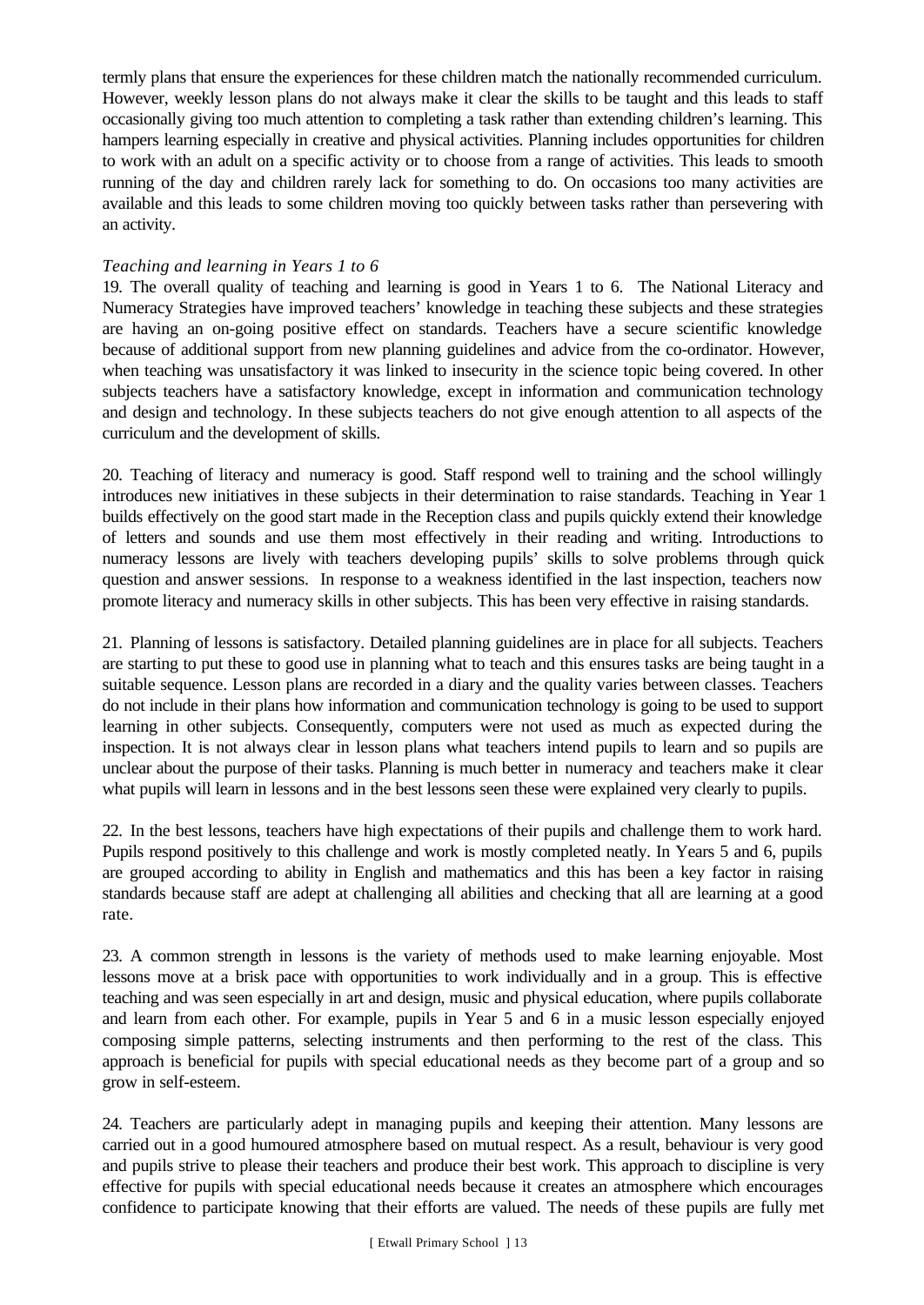and they benefit from the close partnership between support staff and teachers. The overall quality of teaching for these pupils is very good. When they have an individual education plan support staff are included in setting targets. This means their help is most effective because it is based on a clear understanding of the needs of the pupils they help. Detailed records check on the progress of these pupils and new targets set when one is achieved. This leads to effective learning and good progress.

25. Teachers give considerable time to marking pupils' work. Lengthy comments are often included which tell pupils how they can improve. In literacy lessons in Year 2, the teacher is very effective at checking that pupils can read and understand the comments made and so they learn from their errors. The school is making effective use of assessment information to set individual targets in English and mathematics. These are referred to in lessons and marking so pupils, especially the older ones, are clear about the progress they are making. Lesson plans do not provide an opportunity for teachers to record progress in lessons. Teachers often jot down notes and keep a mental record of individual needs and then plan the next lessons accordingly. This is generally effective and tasks are set that match the needs of all abilities. It is less effective in subjects, other than English, mathematics and science, where there are inadequate assessment procedures to keep a check on progress at the end of topics.

26. Most parents are happy with the amount of work their children are given to do at home. Overall, this is satisfactory. Parents make a very positive contribution to the high standards in reading by the help they provide at home. Work is set in other subjects that extends learning in lessons, especially in mathematics. Limited evidence was available of any detailed research projects.

## **HOW GOOD ARE THE CURRICULAR AND OTHER OPPORTUNITIES OFFERED TO PUPILS OR STUDENTS?**

27. The quality of learning opportunities provided is satisfactory. All subjects of the curriculum are taught and the provision for religious education meets the requirements of the locally agreed syllabus.

28. The balance of the curriculum is generally satisfactory. The school has understandably given priority to the teaching of English, mathematics and science and this has resulted in very good improvement in standards in these subjects. This has led to a lesser focus on some other subjects, in particular, information and communication technology and design and technology. Standards are below the level expected in information and communication technology because skills are not taught systematically. Also, some areas of the curriculum are not given sufficient attention, these include aspects of control technology in the infants, and multimedia work, control and modelling in the juniors. A similar weakness is evident in design and technology in the juniors. Insufficient attention is given to teaching the skills of design and evaluation of work and as a result standards in Year 6 are below average A comparative weakness is the planning for the teaching of history and geography in a half-yearly cycle in Years 3 to 6. This hampers the development of skills, for example at the time of the inspection these pupils had had no geography lessons for almost six months, and in discussion pupils could remember very little of the topics they had covered previously. The school having its own swimming pool enhances the curriculum. This enables pupils to have tuition throughout their time in school, leading to good standards.

29. There has been good improvement in the curriculum since the last inspection. The key issue related to the teaching of practical aspects of science has been fully resolved with a very good effect on standards achieved. Greater challenge is now provided for all pupils in literacy and numeracy and so achievement is now good. The minor issue relating to coverage of the creative subjects has had limited attention while the school focuses on standards in literacy, numeracy and science. Overall, provision for these subjects is satisfactory.

30. Children in the Foundation Stage receive a varied and rich range of experiences that lead to good progress. A relative weakness in the provision of resources for outdoor play is more than compensated for by children's regular use of the school's swimming pool.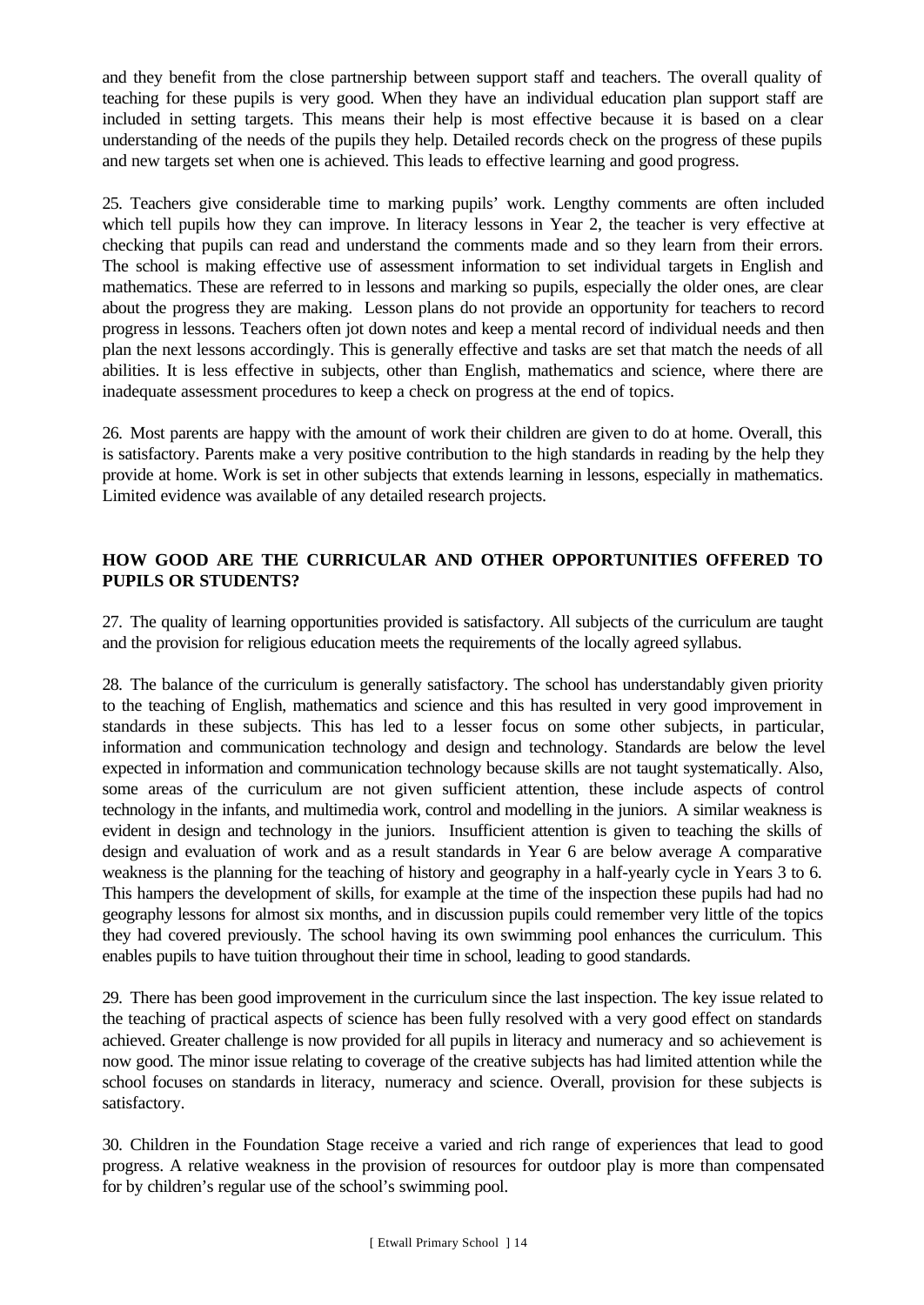31. The school's strategies for teaching literacy and numeracy are now very good and standards are well above average. The decision to provide an additional teacher to allow English and mathematics to be taught in smaller groups of similar ability in Year 6, has been very effective in providing appropriate challenge for pupils of all abilities. In particular, the demands being placed on higher attaining pupils in literacy are enabling more pupils to work at the higher level. In literacy, initiatives such as regular practice and homework have improved pupils' spelling. A strong feature is the focus on writing across all subjects. For example, pupils write up science experiments or describe their route to school. This has had a crucial effect on improving the quality of writing across the school. The introduction of the National Numeracy Strategy, along with the implementation of a new commercial scheme, has been very effective in providing more structure to lessons and guiding teaching.

32. Extra-curricular activities are good. Staff devote their time to providing additional activities in sport, gymnastics and art. Parents expressed a concern about the lack of after school activities and this is because most of these events are offered exclusively to pupils in Years 3 to 6, though pupils in Year 2 participate in the village well dressing in the summer. Peripatetic music lessons are offered within the school day. The curriculum is enriched through a sound range of visitors and visits, including a residential trip for pupils in Years 5 and 6 to a centre developing computer skills and outdoor activities. The curriculum is enlivened by theme days, for example, Year 3 pupils dress up and experience "Ancient Egyptian" activities for the day, including a competition in the board game, 'Seega'.

33. Provision for personal, social and health education, including citizenship is good. Aspects are covered in Circle Time<sup>3</sup> and lessons include topics on health and personal safety. Areas of citizenship are covered by the opportunity all pupils have to vote for representatives for the school council, the participation in the school council and through balanced debates. For example, the Year 6 discussion on vivisection. The recently appointed co-ordinator for personal and social development checks carefully to ensure the pupils have opportunities to learn about the importance of safety, doing the right thing and extending and developing friendships. As well as in lessons these themes are explored during assemblies. For example, during the inspection the aspect of trusting was highlighted during a whole school assembly and the infant pupils explored the theme of relationships with the message that name-calling is unacceptable. Much of health education is carefully dealt with in the science curriculum and there are special lessons for sex education and also lessons to inform pupils about the misuse of drugs.

34. High priority is given to ensuring pupils of all abilities have equal access to the curriculum. A strong feature is the high level of classroom assistants enabling pupils to achieve as well as they can, and the grouping arrangements in Year 6 to meet the needs of higher attaining pupils. Careful planning for the mixed age classes in Years 5 and 6 ensures topics are not missed or repeated. The school provides well for its talented pupils. Links with a local football club lead to talented footballers having the opportunity to attend a sports academy. The school liaises with the local secondary school to check that work set for those identified as academically gifted is pitched at the correct level to ensure they make good progress.

35. Pupils with special educational needs are very well supported in the school. The school welcomes all pupils and is committed to providing an education that meets the needs of all pupils including those with physical difficulties. Recently, the school has adapted a toilet so that the building is now more accessible for these pupils. Classroom assistants are trained so that all pupils receive expert help when required. The friendly atmosphere in the school is beneficial to these pupils who thrive because their self-esteem is boosted in this caring community.

36. The curriculum is further enriched by very good arrangements for promoting pupils' personal, spiritual, moral social and cultural awareness. These findings reflect those of the previous report.

l

 $3$  During Circle Time pupils discuss a wide range of personal and general issues. All pupils agree that no interruptions should occur and only one person at a time will speak. Respect for other pupils' views will occur at all times and therefore pupils feel confident that they can talk with ease and free from any form of interference or interruption from other children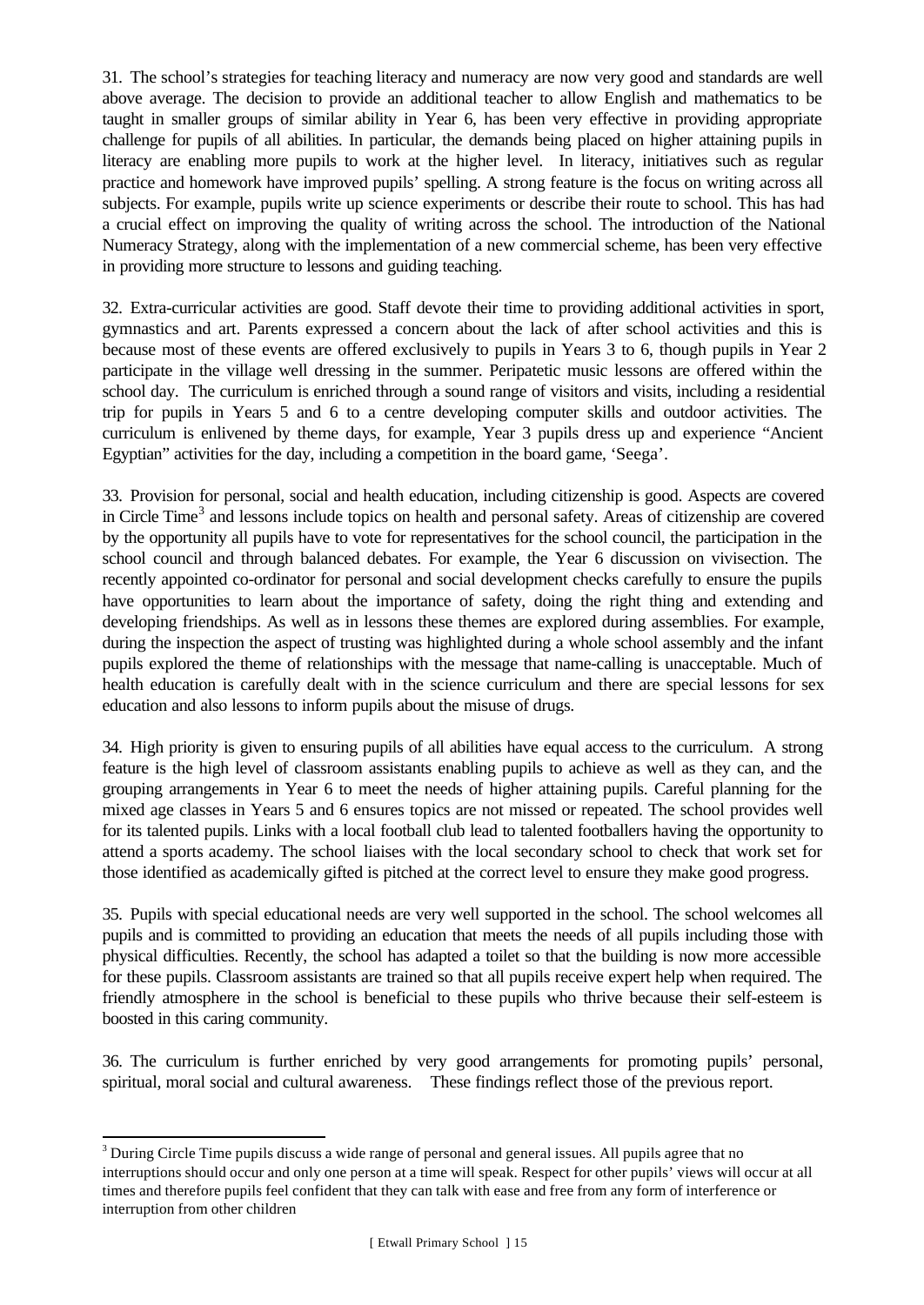37. The provision for spiritual development is very good. The school places great emphasis on spiritual development, including it in its aims and objectives. Circle Time is used to explore many associated themes. Pupils think and talk about their own personal achievements that are celebrated in their '*Reflections on the Term's Work'* displayed around the school's entrance hall. Pupils' poetry titled '*Winter Fruit',* '*Beauty of the Wildlife Area* and the poetic sequel to Walter de la Mare's *'The Listeners'* develops within the children a feeling of self worth, and in other readers an insight into the beauty of nature, enthusiasm and curiosity. Pupils have opportunities to pause and consider the themes of the regular assemblies to reflect on their own circumstances. Prayers are said regularly and pupils have many opportunities to consider the actions of famous people who have devoted their lives to the well being and improvement of the world.

38. Arrangements for pupils' moral development are very good. Pupils have a clear understanding of what is acceptable, and a great majority abides by the rules and can determine right from wrong. Pupils understand the consequences of their actions and appreciate that all staff apply the rules fairly and that rewards are often given. Equal opportunities and personal rights are well developed. Pupils take on responsibilities to look after younger children in the playground and support the learning of the less able. Very good strategies are used during assemblies to highlight the correct response to inappropriate behaviour displayed by other pupils.

39. The provision for pupils' social development is very good. Adults in the school provide very good role models for pupils and there are positive relationships between adults and children. Pupils collaborate well during group work, sharing out tasks and taking turns to use equipment. Older children are provided with very good opportunities to take responsibility for their actions, like helping in and around the school or assisting in the school office. The school council enables pupils to be involved in the choice of charities to support following a fund raising initiative. This helps them to recognise their role in society as they learn how they can play a part in helping others less fortunate than themselves.

40. The provision for pupils' cultural development is sound. Pupils are aware of the importance of their own cultural traditions and this is enhanced through their involvement in the local well dressing celebrations. Studies in history and geography ensure that pupils appreciate the cultural heritage of British society, but not enough is done currently to provide pupils with an understanding of the culturally diverse society Britain has become. Pupils benefit from theatre visits, they study the work of famous artists and local artists work within the school. Religious education is beginning to give pupils introductory insights into non-Christian World Faiths and pupils work with multi-cultural objects including African drums and Aztec artefacts. However, the celebration of other cultures is not fully embedded in the curriculum. For example, the study of art and music from other cultures is not fully developed.

41. The school has a central place in village life and a variety of very good links with the community enrich the curriculum and pupils' personal development. Good support from local businesses has helped to provide an increased range of resources. Pupils and staff welcome senior citizens into school with courtesy and friendliness. Strong links with local churches contribute to religious knowledge and spiritual development, pupils use the local library and learn about citizenship from the local police.

42. Strong links with the local playgroup provide for a smooth start to school life for the youngest children. Links with other primary schools are good and include netball and football matches. Cluster schools share expertise and experiences and discuss new initiatives. Good links with the secondary school include termly staff meetings to discuss academic and other issues. Pupils in Year 6 become familiarised with secondary school life when they visit for swimming lessons, attend special performances and visit for a longer session nearing the end of the school year. Sixth form students sometimes come into school as part of their studies and some help as reading partners.

## **HOW WELL DOES THE SCHOOL CARE FOR ITS PUPILS?**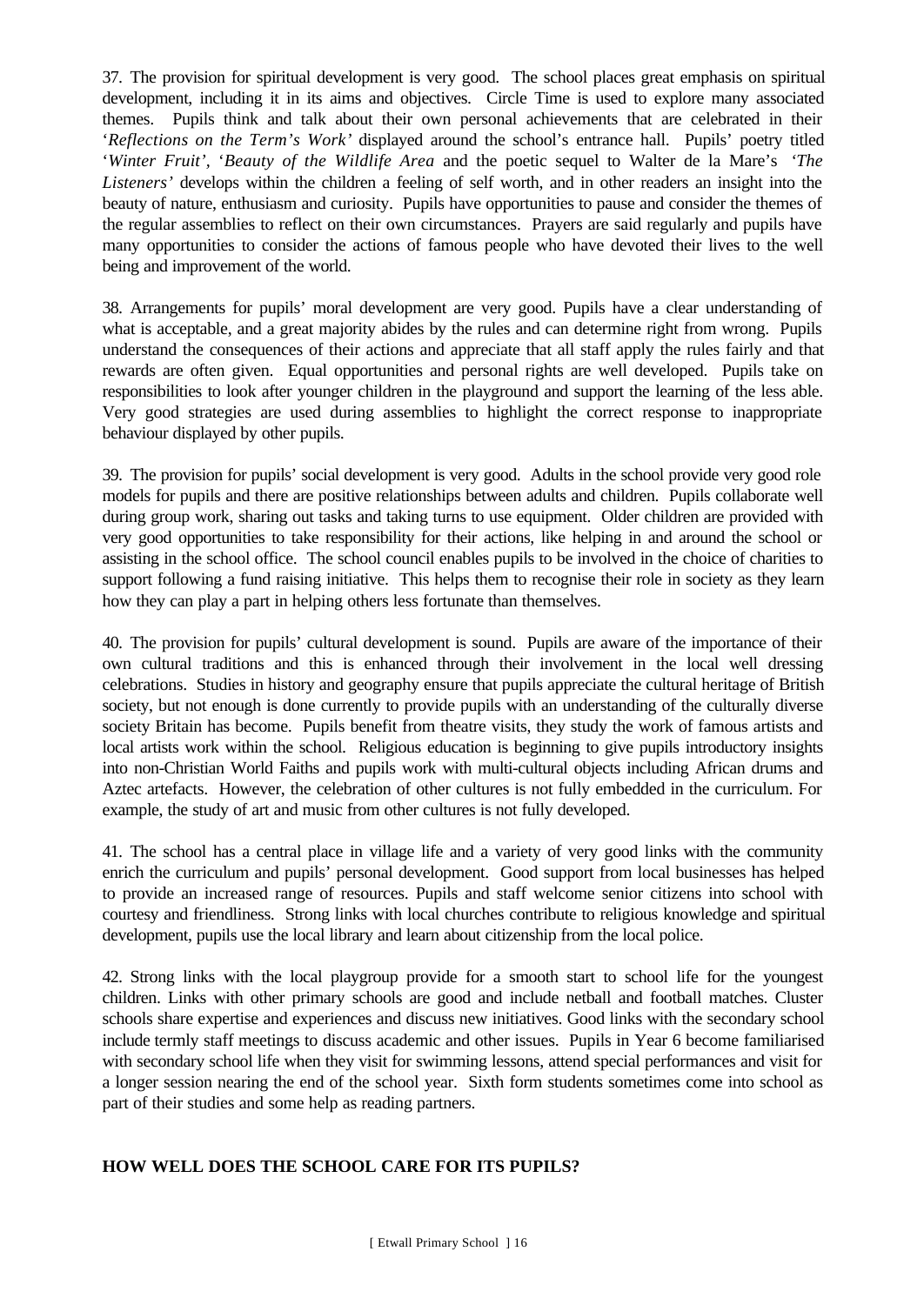43. The school gives significant attention to pupils' health and safety. The caretaker, staff, pupils and parents are all vigilant for safety in the school building and playgrounds and they report any hazards. The head teacher and the health and safety governor audit the premises and make sure that risk assessments are up to date. The school has good procedures to promote healthy eating. Teachers, midday assistants, classroom assistants and the office staff attend to any medical or first aid needs with care. The school nurse provides a very good service and offers very effective individual support. The school calls on outside agencies when needed. Procedures to provide for pastoral care are very good. All staff take care to support pupils through any difficulties and to include parents in discussions when necessary.

44. Child protection procedures are in place. All staff know what to do if they have any concerns and parents are aware of the school's obligation to follow the required procedures.

45. The school has excellent procedures to monitor pupils' attendance. Teachers and office staff record and check attendance carefully so that the school follows up any unexplained absence. Pupils respond very well to the class and individual rewards for good attendance and the school co-operates with the educational welfare service to support families if any pupil's record gives cause for concern.

46. Procedures to promote good behaviour are very effective. The school places strong emphasis on praise, reward and the encouragement of good behaviour to promote a secure environment in which all members of the community can live and work together happily. Pupils are eager to receive individual and team points for good behaviour and work. Pupils and their teachers together formulate their class rules and they respect these and the school's rules and consider the occasional sanctions to be fair.

47. The school has an effective anti-bullying policy. Staff are constantly vigilant and pupils know that it is the responsibility of every member of the community to recognise and help to eradicate bullying in all its forms. Parents receive a handbook detailing the behaviour and anti-bullying policies and the responsibilities of pupils, staff, parents and governors. The school is registered with the local authority's anti-bullying commitment scheme. A play performed last term by a visiting drama group created interest and discussion by parents and pupils about how to tackle any concerns about bullying. The head teacher is always available to pupils and the post box for comments and concerns provide an opportunity to express any worries. Pupils explain that the friendly bench in the playground is very useful and if they sit on it someone will join them as an instant friend and they say, *the red hats will help anyone.* Classroom and midday assistants play a valuable part in monitoring pupils' behaviour and welfare and they liaise closely with the teaching staff. The school council encourages pupils to raise concerns about any aspect of school life and to take responsibility for their community. Members of the council show a remarkable level of maturity and interest in their community. They use their own initiative and take action when necessary, making an effective contribution to the welfare of all.

48. The school's procedures for assessing pupils' attainment and progress in English, mathematics and science are very good. They provide detailed and reliable information about pupils' attainment in national and other standardised tests and are used effectively to judge how well children are achieving and as a basis for setting individual and year group's targets. The results of National Curriculum tests are analysed in detail and senior staff use this information to see how well the school is doing over time, and to measure how successful the teaching has been in improving pupils' performances. The school also makes effective use of the information gleaned from an assessment carried out when children start school. The curriculum is planned to meet the children's needs and those needing extra help are promptly spotted.

49. In subjects, other than English, mathematics and science, procedures for assessing what pupils know and can do are not in place. At the end of the year teachers provide an overall judgement on progress but these are not always reliable because they are not supported by information about pupils' progress throughout the year. Subject leaders are aware of the need to develop assessment systems and the new subject leader for information and communication technology has begun to identify how key skills and techniques can be assessed.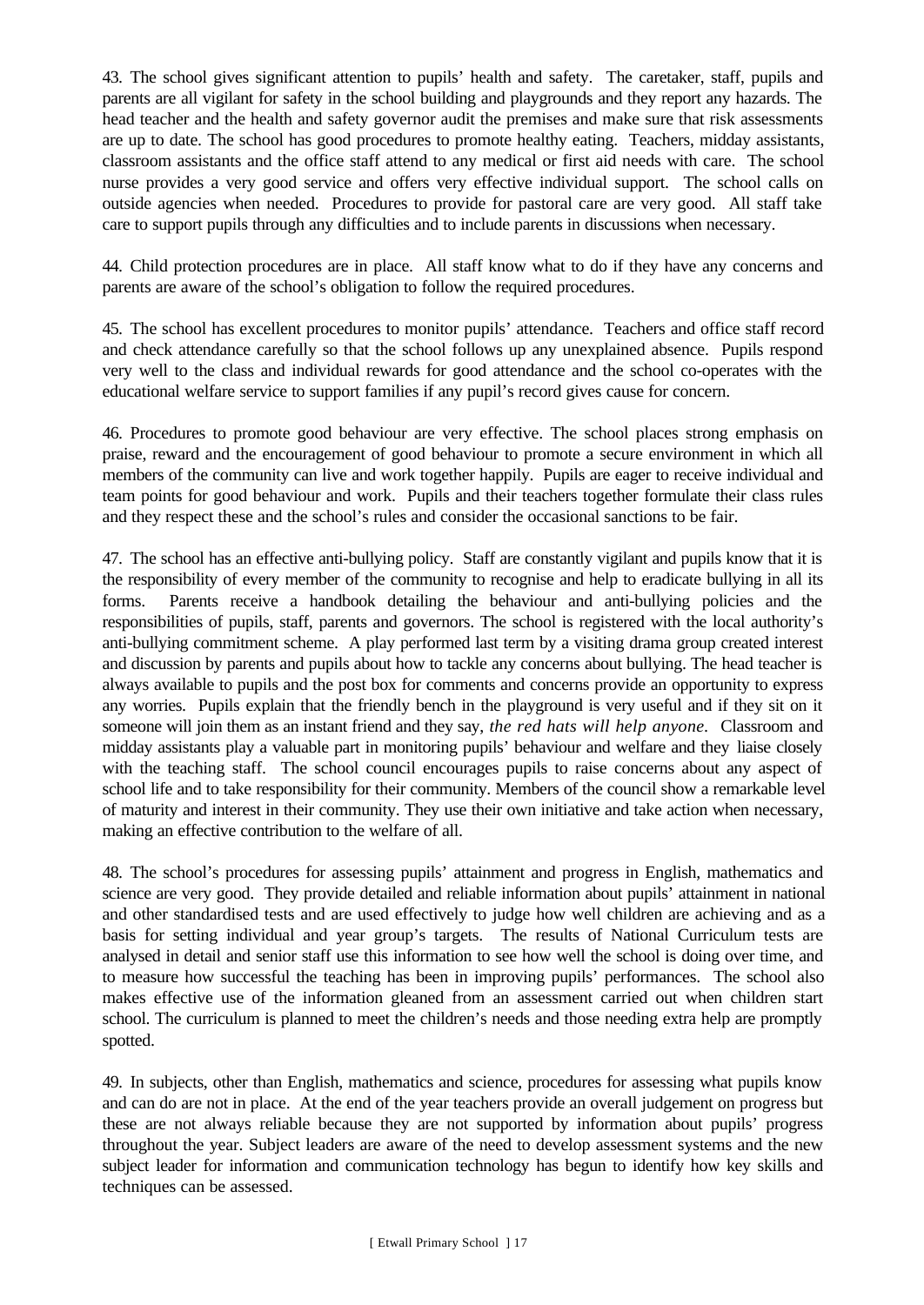50. The school uses assessment information very well to improve teaching and learning in English, mathematics and science. Teachers analyse pupils' answers in tests and this has led to significant changes in the curriculum. For example in English and science, they have identified the need to extend pupils' vocabulary. As a result, all teaching now includes this as a key aspect of lessons. In science, pupils' skills in setting up investigations are carefully monitored. Their ability to think quickly to solve mental mathematics problems, explain, and illustrate how they came to their answers is regularly checked.

51. The school keeps a careful eye on how well each pupil is progressing and organises teaching groups of children of similar abilities. This has been very effective in raising standings of individuals in the lower attaining groups in English and mathematics in the juniors. Individual and group targets give pupils a clear understanding about how to improve. The oldest pupils know how well they are doing and talk about their strengths and areas for improvement. The assessment and monitoring of the progress of pupils with special educational needs is very good. Records are meticulously maintained and when one target is achieved another is set so learning builds effectively on prior attainment.

## **HOW WELL DOES THE SCHOOL WORK IN PARTNERSHIP WITH PARENTS?**

52. The school continues to have a very good and effective partnership with parents. In particular, the large majority of parents are very pleased with the way they are always made welcome to approach the school with questions or a problem. Parents say that staff take the initiative to have a word with them on an informal basis when necessary. The very large majority of parents say that their children are happy, make good progress, behave well and are helped to become mature and responsible. The large majority of parents consider that the teaching is good, expectations are high and that the school is well led and managed.

53. A few parents do not think that they are kept well informed about their child's progress. However, evidence from the inspection shows that opportunities to talk to teachers about pupils' progress are very good. Parents have termly invitations to school to meet with their child's teacher as well as an open invitation to discuss any concerns with their child's class teacher and the head teacher at any other time during the term. The written reports to parents at the end of the school year are very good and include considerable detail about what the pupils have studied as well as evaluative comments about how well they have worked and clear targets for the future. The reports include an opportunity for parents to comment in writing as well as to discuss any issues with the teacher. The school has very good procedures to help pupils through any difficulties. Parents of pupils with special educational needs are fully involved with all procedures and are kept very well informed about the progress their children are making.

54. A minority of parents does not agree that the school provides an interesting range of activities outside lessons. However, evidence shows that the range of extra curricular activities is good and involves every member of staff. The activities are provided mainly for pupils in Years 3 to 6 and the school says that the younger pupils found after-school activity tiring although some parents would like the infants' gymnastics club to be continued.

55. Parents of children who are new to the school have very good information and a warm welcome. The prospectus and the handbook for parents are very well produced and give good detail of the school's standards and expectations as well as all the statutory information. Parents have full details of the school's behaviour and anti- bullying policies. The school newsletter keeps parents well informed about any current issues and the calendar of events and activities. The Governors' Annual Report gives a good account of the year's activities and achievements and fulfils statutory requirements. The school is considering ways in which all parents' views can be canvassed and so become more involved in school decisions.

56. The school provides parents with detailed information about the curriculum. Teachers send out regular letters with details about topics and the school has good plans to continue to provide a workshop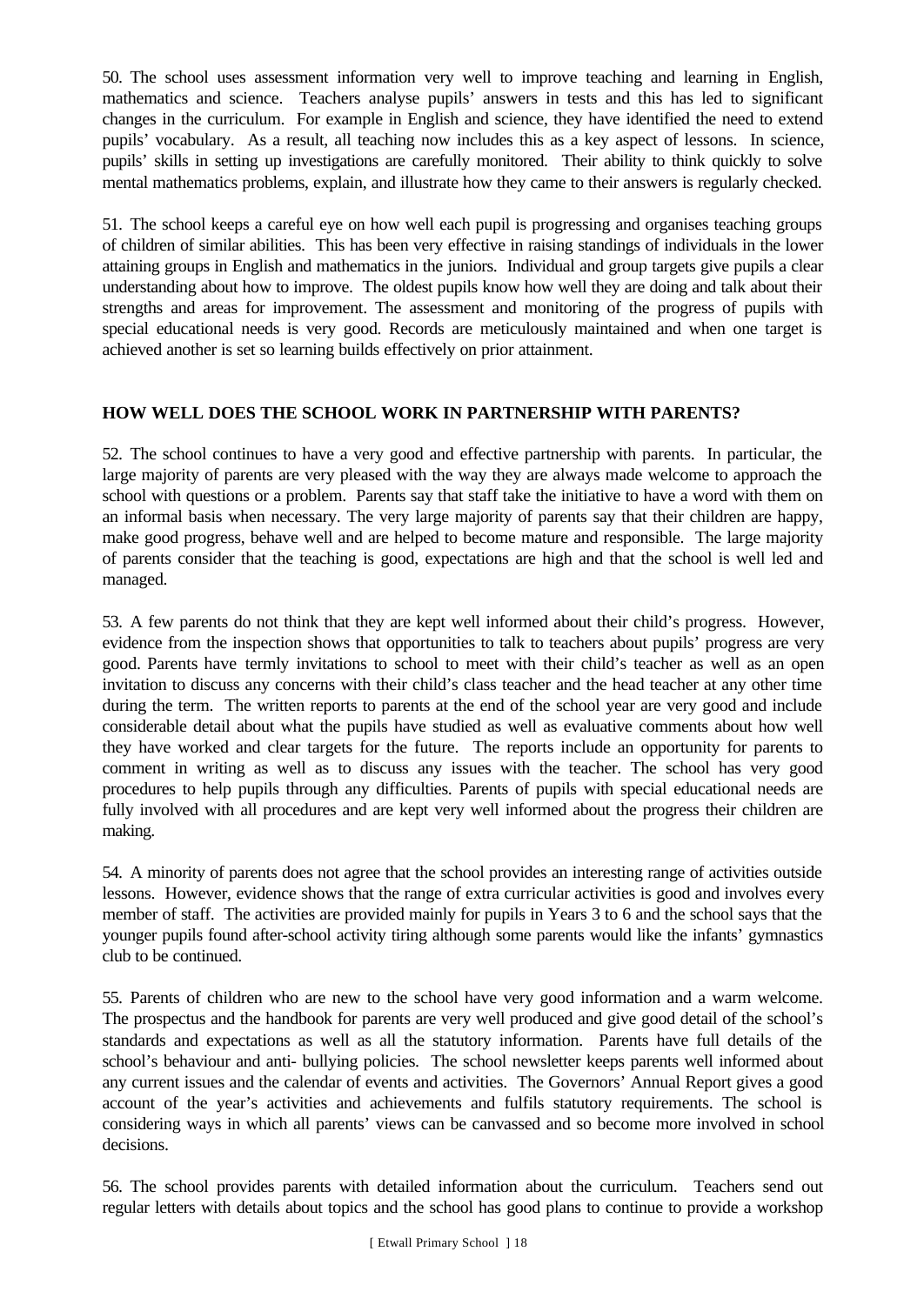evening for parents. Several parents provide help in class and with swimming lessons and their contribution makes a very good impact on pupils' learning. Parents who help in class are well briefed and all parents' help is highly valued by the school. Parents give generously to fundraising events both for the school and for charities and participate in fun days and special events. They are included in the celebration of their children's successes when they attend special family assemblies and they are an enthusiastic audience for Christmas celebrations and Year 6 plays. The Parent Teacher Association is very committed to helping the school and raises considerable amounts of money for a range of resources.

57. Parents make a very good contribution to pupils' progress by supporting their work at home. The large majority are happy about the amount of homework set and they support their children's reading, writing and numeracy work. A few parents have concerns about the work their children are expected to do at home, some say too much, some too little. Evidence shows that pupils have suitable amounts of homework for their age and that the school is sensitive to individual needs and always ready to discuss any concerns with pupils and their parents.

## **HOW WELL IS THE SCHOOL LED AND MANAGED?**

58. The overall quality of leadership and management is good. This is an improvement since the last inspection and has been brought about by the dedicated leadership from the headteacher. Under her leadership the school has maintained its strengths in the pastoral care of pupils and raised the achievement of all pupils. She has been determined to raise standards and has led by example with a regular teaching commitment and very effective management of the school's provision for special educational needs. She has earned the respect of all and established an atmosphere where all feel valuable members of a team with a clear direction for the future.

59. The school has made a good start on improving the management role of subject leaders. The focus has rightly been on English, mathematics and science and these subjects are now effectively managed. Teaching has been observed and advice shared with colleagues and this has led to better teaching. Action plans for these subjects now have a clear focus on raising standards with very practical actions to achieve this. For example, the literacy action plan includes half-termly writing assessments to track individual progress more closely. The management role of other subject leaders is still in need of attention. Opportunities to observe teaching and learning have not been available and the lack of assessment information means action plans are too general and not sufficiently focussed on raising standards. In information and communication technology and design and technology management has been ineffective in spotting how the school has started to lag behind in standards and resources. The new co-ordinator for information and communication technology has made a good start at tackling weaknesses by auditing resources and more equipment is already on the way.

60. The deputy headteacher has a heavy load of responsibilities including teaching Year 2 pupils and managing literacy. These roles are carried out well but lead to some lack of time and opportunity to develop the role of deputy head. As a result, there is limited time to support the headteacher with strategic planning and financial administration.

61. The management of provision for special educational needs is very good. The recently revised Code of Practice<sup>4</sup> has been successfully put in place and all staff have had training on its implications for their teaching. The co-ordinator maintains detailed records of pupils' progress, Termly meeting take place with staff, parents and the local authority to check that the school is providing the best for these pupils. Information and communication technology is used effectively in the management of this provision. Individual education plans are written with specific targets and clear steps to achieve these. These plans are very much working documents and classroom assistants refer to them regularly and record how pupils are progressing. As a result, tasks match pupils' needs and they make good progress. Pupils with physical

l

<sup>&</sup>lt;sup>4</sup> Code of Practice—this gives practical advice to schools and local education authorities about their responsibilities and tasks to ensure that pupils who have special educational needs receive the most suitable help to further their learning and personal development. This is a statutory duty under the 1993 Education Act.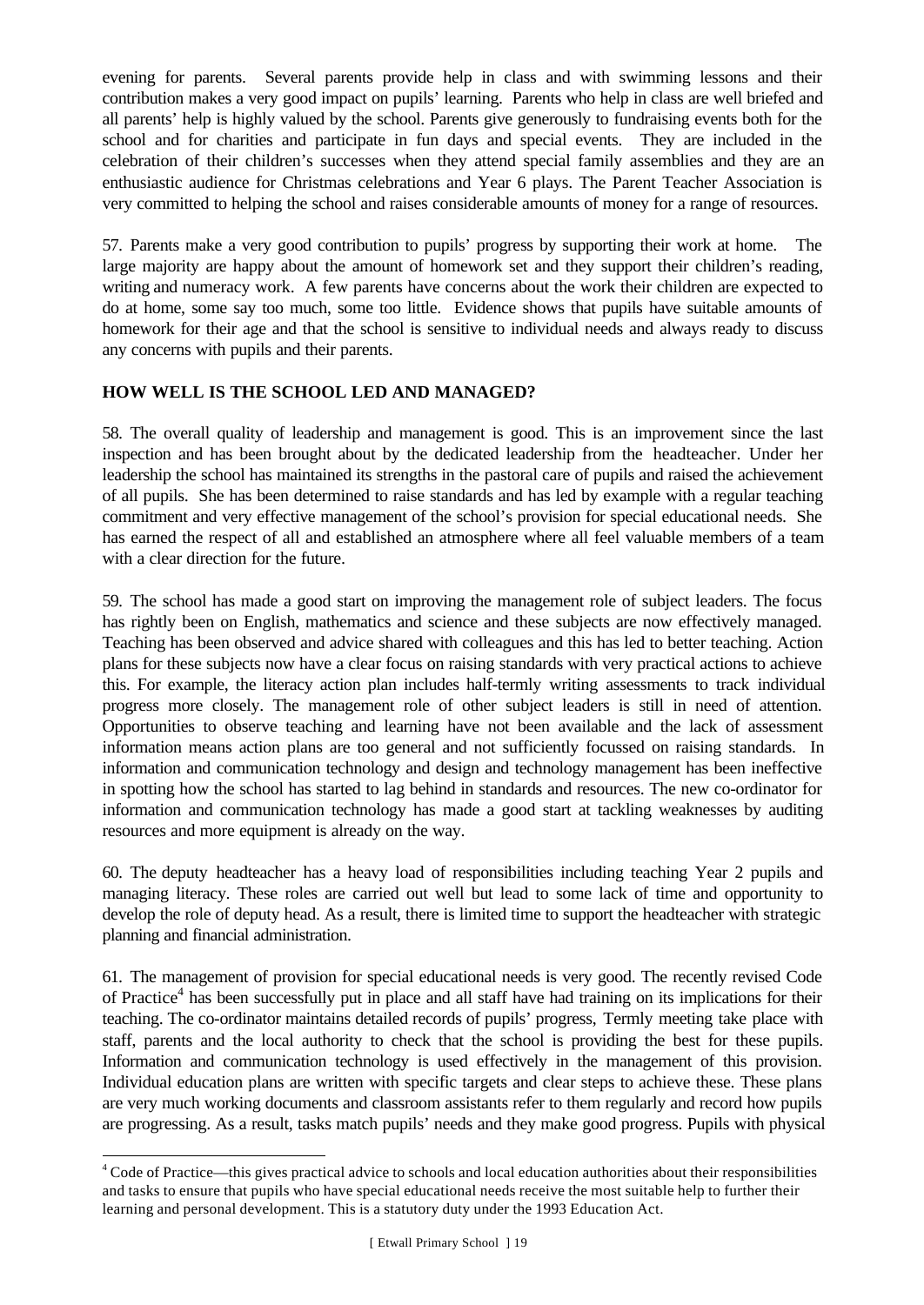difficulties are sensitively supported with a good balance between individual support and whole class teaching. The school welcomes pupils with special educational needs, including those with physical difficulties, and has adapted the building to provide full access to the curriculum.

62. The governors continue to be supportive. They provide a sound contribution to the management of the school and check that statutory requirements are met. Currently, they are extending their role in monitoring on a more formal basis and have sought advice from the local authority on how to carry this out. Governors are linked with subject leaders and this has led them to have an informed view of strengths and areas for development in the school. However, these links have not been sufficiently rigorous to ensure that sufficient attention is being given to all aspects of the curriculum. For example, to check the school has sufficient resources to teach information and communication technology effectively and is covering all aspects of the curriculum to sufficient depth.

63. The headteacher has given significant attention to managing the improvement of the school's evaluation of its performance. Effective systems are now in place to spot any potential underachievement and prompt action taken to remedy this. For example, the school has made radical changes to the science curriculum to resolve the weakness identified by national test results. Information and analysis of test results is a regular feature on the minutes for governors' meetings and they are well informed about the school's actions to tackle any underachievement.

64. The effective monitoring of teaching by the headteacher, local authority advisors and subject leaders for English, mathematics and science has contributed to the good teaching now evident in the school. The sharing of teaching in science has been good practice in raising teachers' confidence in teaching the investigative elements of the subject.

65. The school's plan for improvement identifies very suitable targets for improvement. These are currently linked to the previous inspection and focus on raising standards. The plan is a good vehicle for improvement because the actions are clearly set out and include very specific criteria for judging success. Progress towards meeting these targets is closely monitored by staff and governors. Other areas for development, including aiming to achieve a healthy school's award, are supported by all because they are based on self-evaluation and include ideas from governors and staff. However, it is a weakness that action plans for other subjects do not clearly focus on what is needed to improve standards. This has contributed to standards falling in information and communication technology and design and technology.

66. The overall management of the budget and monitoring of spending is good. The school has limited spare finance when the staffing budget has been taken out of the overall income. Other spending is linked to priorities in the school's improvement plan. Governors are active in their role in checking on spending. With the effective support of the administrative staff, spending is checked on a weekly basis to spot where any adjustments need to be made to avoid overspending. Information and communication technology is used expertly in this process and information is readily to hand when spending decisions are being made.

67. Good attention is given to value for money. Governors are much more aware of the effect spending is having on standards. For example, the school has spent wisely on additional teaching to provide for the higher attaining pupils in English in Year 6 because this was a weakness identified in national tests. Current predictions show evidence that this has been a good decision and led to higher standards. Governors and the headteacher also giving good attention to the other aspects of the principle of Best Value. More information is obtained on the school's performance by comparing the school's results with those of similar schools in the locality and nationally. This has enabled the school to check that pupils are making as much progress as they should be. The school has successfully overcome its previous underachievement by setting challenging targets and with effective management from the headteacher, has put in many changes to face this challenge. The local authority has been consulted along with other schools to check that any changes will be effective. As yet more could be done to involve parents when deciding on priorities for school improvement. It ensures fair competition by seeking out estimates for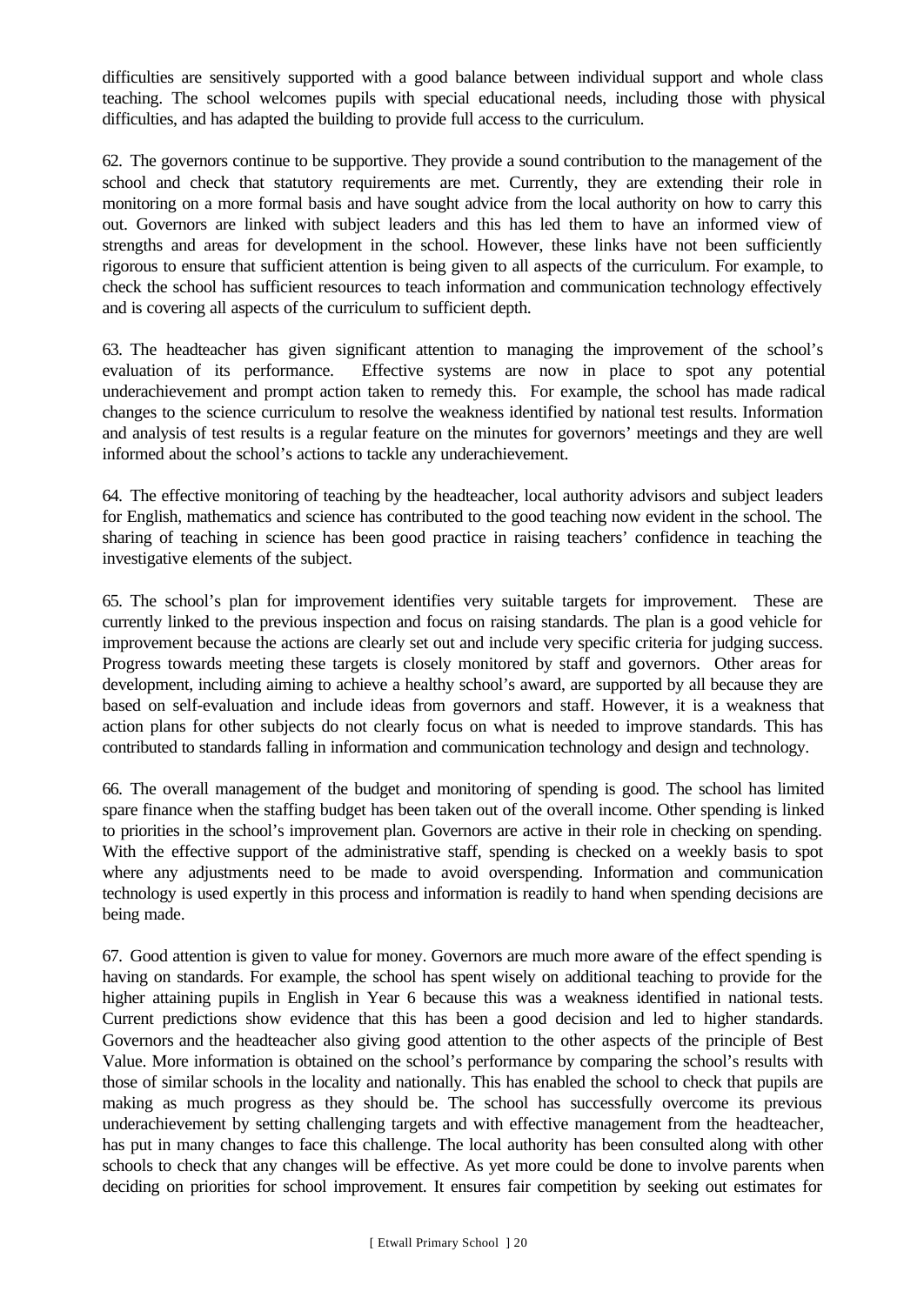work before approving any spending. The school has just received a report from the most recent financial audit and the headteacher is in the process of implementing the recommended changes.

68. The headteacher and governors have effectively established performance management in school. Training is provided to match both individual needs and the needs of the school. This has included a focus on literacy and has led to improvements as staff have been trained in how to lead small groups to boost their reading and writing skills.

69. Very good management from the headteacher has led to the establishment of a well qualified and experienced team of staff. The deployment of staff is effective in tackling parents' concern about the large class in Year 4. Additional adult help is available and, in literacy and numeracy, effective organisation leads to pupils being taught in small groups. The school made a decision not to accept places for student teachers while they were resolving previous concerns. However, placements are offered to nursery nurses and students from the local secondary school. The deputy head manages these effectively so that students and the school benefit from the experience.

70. The accommodation is satisfactory. The old building needs constant attention to keep it in a good state of repair. The curriculum is greatly enriched by the school's swimming pool and the attractive outdoor facilities that include a wild life area.

71. Resources are adequate. The range of reading books is good and most are in good quality although a few in classrooms and in the library are getting old and torn and need replacing. The school lacks resources for information and communication technology and is not making best use of the computers already in classrooms. The library is very attractive but is underused to extend pupils' skills of independent research.

72. The school's aims are to optimise academic achievement and nurture pupils' personal, social and spiritual abilities. The overall strength in the leadership of the school and the determination shown by all staff to raise standards means that the aims of the school are fully reflected in the daily life of the school.

## **WHAT SHOULD THE SCHOOL DO TO IMPROVE FURTHER?**

73. In order to raise standards and improve the quality of education the governors, headteacher and all staff should:

- (1) raise standards in information and communication technology by:
	- ensuring all aspects of the curriculum are taught in sufficient detail;
	- putting detailed planning guidelines in place to ensure basic skills are taught;
	- identifying opportunities for pupils to apply these skills in other subjects;
	- providing further training for teachers;
	- extending resources and making better use of the resources already available.
	- This is an area for development already identified by the school.

See paragraph numbers 11, 17, 19, 21, 28, 59, 62, 71, 80, 88, 100, 108, 113, 120, 124, 131, 132, 133, 134, 135.

- (2) raise standards in design and technology in Years 3 to 6 by:
	- ensuring all aspects of the curriculum receive sufficient attention;
	- checking that all the necessary skills are taught in a systematic way as pupils move from class to class.

See paragraph numbers 11, 17, 19, 28, 59, 116, 118, 120, 121.

(3) improve management and implement assessment procedures in all subjects other than English, mathematics and science by: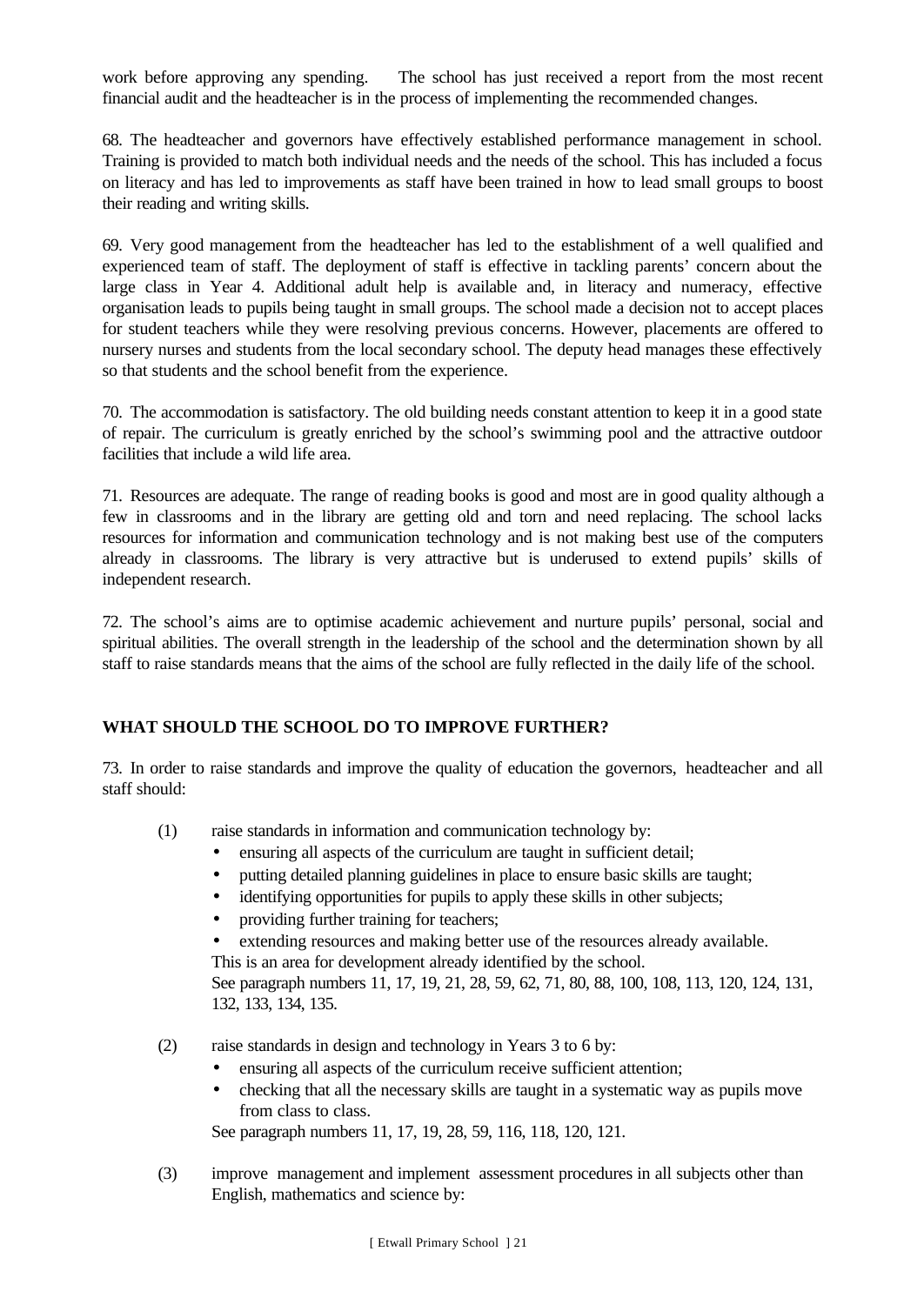- implementing systems to assess and track pupils' progress;
- providing opportunities for subject leaders to gain a more informed picture of standards and areas for development in the subjects they manage. See paragraph numbers 25, 49, 59, 65, 114, 121, 125, 130, 131, 136, 141, 147, 155.
- (4) adjust the organisation of the geography and history curriculum to avoid the lengthy gap between the teaching of these subjects in Years 3 to 6. See paragraph numbers 11, 28, 122, 126.

 In addition to the key issues above, the governors may wish to consider including the following minor issues in the action plan:

• make it clearer in lessons what pupils are to learn and share this with them (this is done well in mathematics);

See paragraphs 18, 21, 76, 88, 115, 124, 129, 147.

• provide more opportunities for pupils to learn about the cultures and faiths of a multicultural society;

See paragraphs 14, 40, 155.

• develop the use of the library for independent research.

See paragraphs 71, 86, 89, 129.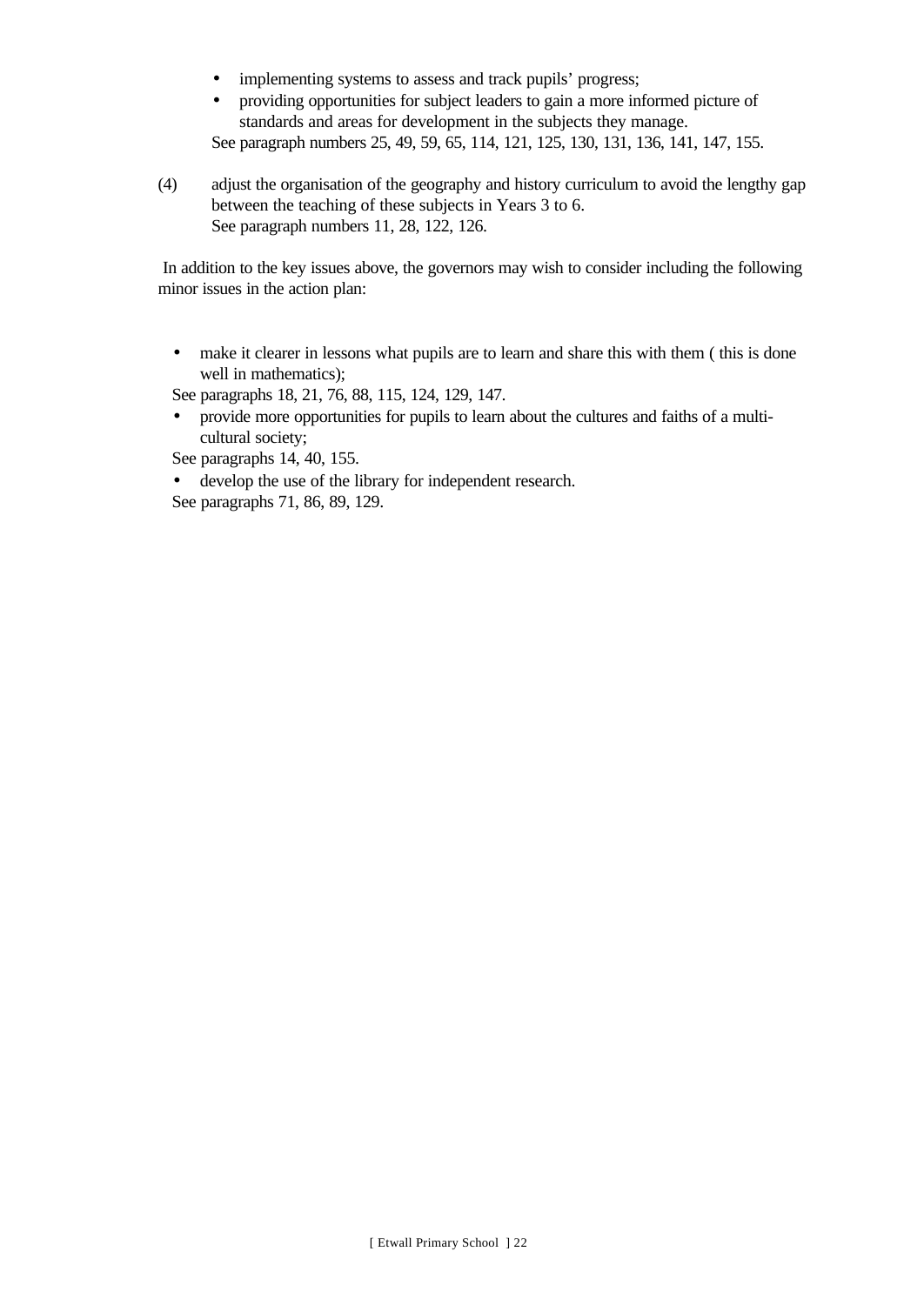#### **PART C: SCHOOL DATA AND INDICATORS**

#### *Summary of the sources of evidence for the inspection*

Number of lessons observed

Number of discussions with staff, governors, other adults and pupils

| 49 |  |
|----|--|
| 34 |  |

#### *Summary of teaching observed during the inspection*

|            | Excellent | Very good | Good | Satisfactory | Unsatisfactory | Poor | Very Poor |
|------------|-----------|-----------|------|--------------|----------------|------|-----------|
| Number     |           |           | 25   | ⊥⊃           |                |      |           |
| Percentage |           | 14        | 51   | ີ່<br>31     |                |      |           |

*The table gives the number and percentage of lessons observed in each of the seven categories used to make judgements about teaching. Care should be taken when interpreting these percentages as each lesson represents more than two percentage points.*

#### *Information about the school's pupils*

| Pupils on the school's roll                                           | Nursery   | $YR - Y6$ |
|-----------------------------------------------------------------------|-----------|-----------|
| Number of pupils on the school's roll (FTE for part-time pupils)      | <b>NA</b> | 200       |
| Number of full-time pupils known to be eligible for free school meals | NA        |           |

*FTE means full-time equivalent.*

| Special educational needs                                           | Nursery   | $YR - Y6$ |
|---------------------------------------------------------------------|-----------|-----------|
| Number of pupils with statements of special educational needs       | <b>NA</b> |           |
| Number of pupils on the school's special educational needs register | <b>NA</b> | 20        |

| English as an additional language                       | No of pupils |
|---------------------------------------------------------|--------------|
| Number of pupils with English as an additional language |              |

| Pupil mobility in the last school year                                       | No of pupils |
|------------------------------------------------------------------------------|--------------|
| Pupils who joined the school other than at the usual time of first admission |              |
| Pupils who left the school other than at the usual time of leaving           | 10           |

#### *Attendance*

#### **Authorised absence Unauthorised absence**

|                           | %        |                           | %   |
|---------------------------|----------|---------------------------|-----|
| School data               | ◠<br>ت ک | School data               | 0.4 |
| National comparative data | 5.4      | National comparative data | 0.5 |

*Both tables give the percentage of half days (sessions) missed through absence for the latest complete reporting year.*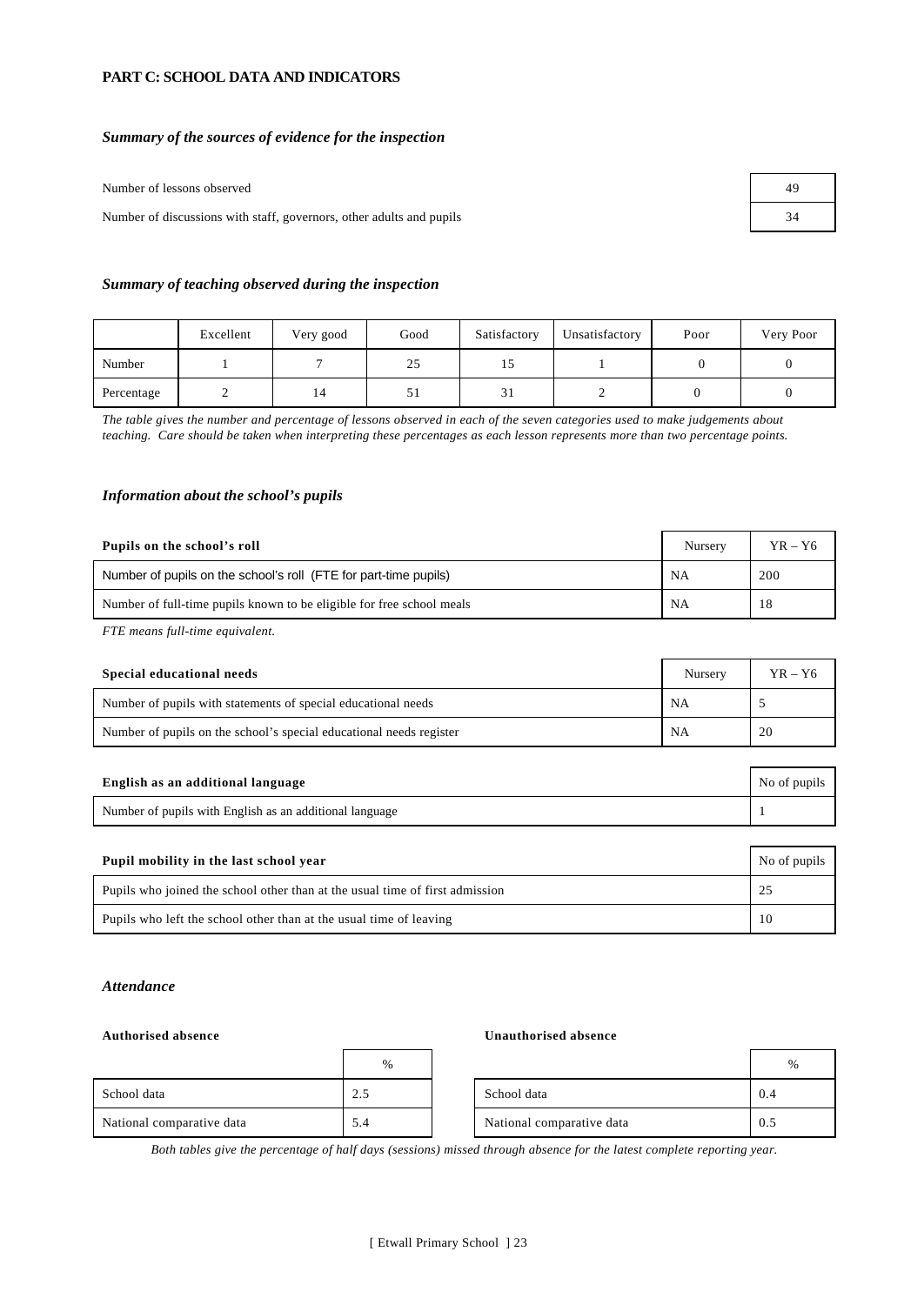|                                                                                        |             |         | Year | <b>Boys</b>        | Girls              | Total   |
|----------------------------------------------------------------------------------------|-------------|---------|------|--------------------|--------------------|---------|
| Number of registered pupils in final year of Key Stage 1 for the latest reporting year |             | 2002    | 13   | 13                 | 26                 |         |
| <b>National Curriculum Test/Task Results</b>                                           |             | Reading |      | Writing            | <b>Mathematics</b> |         |
|                                                                                        | <b>Boys</b> | 12      |      | 12                 | 11                 |         |
| Numbers of pupils at NC level 2<br>and above                                           | Girls       | 13      |      | 13                 | 13                 |         |
|                                                                                        | Total       | 25      |      | 25<br>24           |                    |         |
| Percentage of pupils                                                                   | School      | 96 (88) |      | 96 (91)            | 92 (88)            |         |
| at NC level 2 or above                                                                 | National    | 84 (84) |      | 86 (86)<br>90 (91) |                    |         |
| <b>Teachers' Assessments</b>                                                           |             | English |      | <b>Mathematics</b> | <b>Science</b>     |         |
|                                                                                        | <b>Boys</b> | 12      |      | 12                 | 12                 |         |
| Numbers of pupils at NC level 2<br>and above                                           | Girls       | 13      |      | 13                 | 13                 |         |
|                                                                                        | Total       | 25      |      | 25                 | 25                 |         |
| Percentage of pupils                                                                   | School      | 96 (91) |      | 96 (91)            |                    | 96 (97) |
| at NC level 2 or above                                                                 | National    | 85 (85) |      | 89 (89)            |                    | 89 (89) |

#### *Attainment at the end of Key Stage 1 (Year 2)*

 $\overline{\mathsf{I}}$ 

*Percentages in brackets refer to the year before the latest reporting year.*

## *Attainment at the end of Key Stage 2 (Year 6)*

|                                                                                        | Year | <b>Boys</b> | Girls | Total |
|----------------------------------------------------------------------------------------|------|-------------|-------|-------|
| Number of registered pupils in final year of Key Stage 2 for the latest reporting year | 2002 | 19          |       | 36    |
|                                                                                        |      |             |       |       |
|                                                                                        |      |             |       |       |

| <b>National Curriculum Test/Task Results</b>   |             | English | <b>Mathematics</b> | <b>Science</b> |
|------------------------------------------------|-------------|---------|--------------------|----------------|
|                                                | <b>Boys</b> | 17      | 16                 | 19             |
| Numbers of pupils at NC level 4<br>and above   | Girls       | 15      | 13                 |                |
|                                                | Total       | 32      | 29                 | 36             |
| Percentage of pupils<br>at NC level 4 or above | School      | 89 (87) | 81 (68)            | 100(97)        |
|                                                | National    | 75 (75) | 73 (71)            | 86 (87)        |

| <b>Teachers' Assessments</b>                   |             | English | <b>Mathematics</b> | <b>Science</b> |
|------------------------------------------------|-------------|---------|--------------------|----------------|
|                                                | <b>Boys</b> | 16      | 17                 | 17             |
| Numbers of pupils at NC level 4<br>and above   | Girls       | 15      | 15                 | 15             |
|                                                | Total       | 31      | 32                 | 32             |
| Percentage of pupils<br>at NC level 4 or above | School      | 89 (92) | 91 (89)            | 91 (89)        |
|                                                | National    | 73 (72) | 74 (74)            | (82)<br>82     |

*Percentages in brackets refer to the year before the latest reporting year.*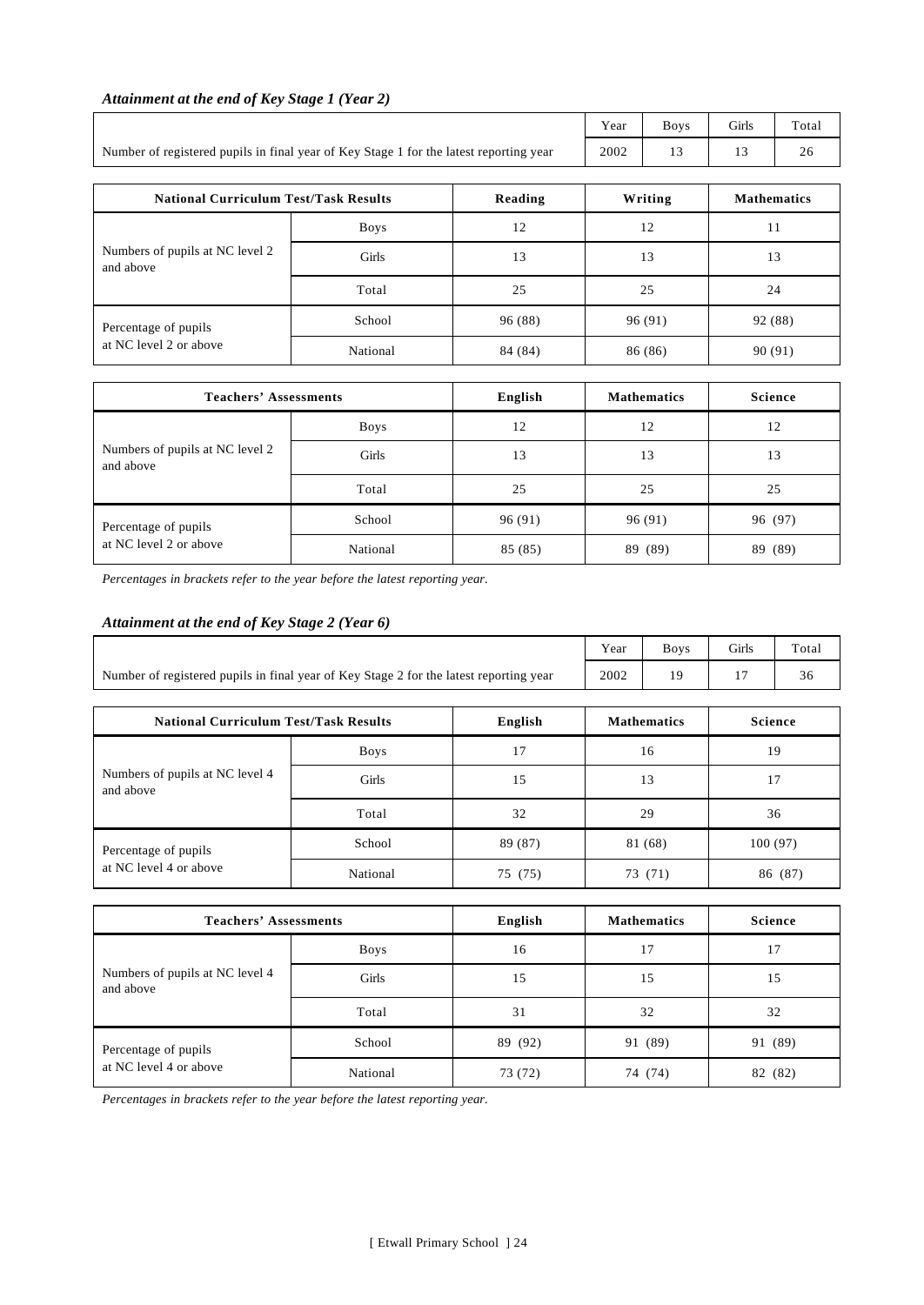## *Ethnic background of pupils* **Exclusions in the last school year**

| <b>Categories used in the Annual School Census</b>  | No of pupils<br>on roll | <b>Number of</b><br>fixed period<br>exclusions | Number of<br>permanent<br>exclusions |
|-----------------------------------------------------|-------------------------|------------------------------------------------|--------------------------------------|
| White - British                                     | 196                     | $\Omega$                                       | $\mathbf{0}$                         |
| White $-$ Irish                                     | $\overline{0}$          | $\Omega$                                       | $\mathbf{0}$                         |
| White - any other White background                  | $\mathbf{0}$            | $\Omega$                                       | $\mathbf{0}$                         |
| Mixed – White and Black Caribbean                   | $\overline{0}$          | $\Omega$                                       | $\mathbf{0}$                         |
| Mixed - White and Black African                     | $\overline{0}$          | $\Omega$                                       | $\overline{0}$                       |
| Mixed – White and Asian                             | 3                       | $\Omega$                                       | $\overline{0}$                       |
| Mixed - any other mixed background                  | $\Omega$                | $\Omega$                                       | $\Omega$                             |
| Asian or Asian British - Indian                     | $\mathbf{1}$            | $\Omega$                                       | $\overline{0}$                       |
| Asian or Asian British - Pakistani                  | $\overline{0}$          | $\Omega$                                       | $\overline{0}$                       |
| Asian or Asian British - Bangladeshi                | $\overline{0}$          | $\theta$                                       | $\overline{0}$                       |
| Asian or Asian British - any other Asian background | $\overline{0}$          | $\Omega$                                       | $\overline{0}$                       |
| Black or Black British - Caribbean                  | 1                       | $\Omega$                                       | $\theta$                             |
| Black or Black British - African                    | $\Omega$                | $\Omega$                                       | $\theta$                             |
| Black or Black British - any other Black background | $\Omega$                | $\Omega$                                       | $\Omega$                             |
| Chinese                                             | $\Omega$                | 0                                              | $\overline{0}$                       |
| Any other ethnic group                              | $\Omega$                | $\Omega$                                       | $\theta$                             |
| No ethnic group recorded                            | $\Omega$                | $\Omega$                                       | $\Omega$                             |

*The table refers to pupils of compulsory school age only. It gives the number of exclusions, which may be different from the number of pupils excluded.*

#### **Qualified teachers and classes: YR – Y6**

| Total number of qualified teachers (FTE) |      | Financial year | 2001 |
|------------------------------------------|------|----------------|------|
| Number of pupils per qualified teacher   | 28.6 |                |      |
| Average class size                       | 28.6 |                |      |

### **Education support staff: YR-Y6**

| Total number of education support staff |    |
|-----------------------------------------|----|
| Total aggregate hours worked per week   | 85 |

*FTE means full-time equivalent.*

#### *Teachers and classes Financial information*

| Total number of qualified teachers (FTE)      | 8    | Financial year                             | 2001/02 |
|-----------------------------------------------|------|--------------------------------------------|---------|
| Number of pupils per qualified teacher        | 28.6 |                                            |         |
| Average class size                            | 28.6 |                                            |         |
| Education support staff: YR-Y6                |      | Total income                               | 449480  |
| Total number of education support staff       | 6    | Total expenditure                          | 445148  |
| Total aggregate hours worked per week         | 85   | Expenditure per pupil                      | 2140    |
| Qualified teachers and support staff: nursery |      | Balance brought forward from previous year | 1022    |
|                                               |      | Balance carried forward to next year       | 5318    |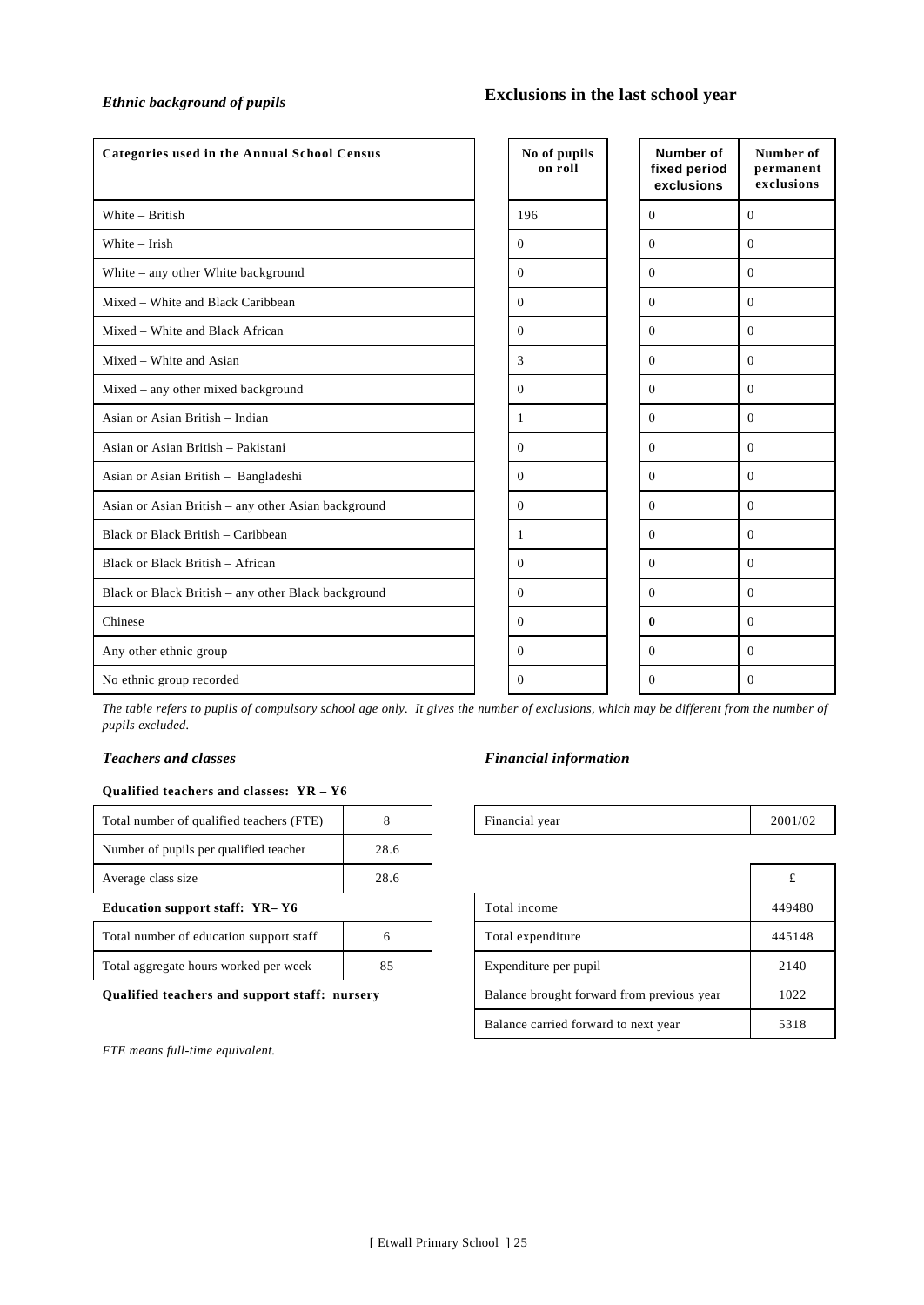#### *Recruitment of teachers*

| Number of teachers who left the school during the last two years     |  |  |
|----------------------------------------------------------------------|--|--|
| Number of teachers appointed to the school during the last two years |  |  |
|                                                                      |  |  |
| Total number of vacant teaching posts (FTE)                          |  |  |

| Number of vacancies filled by teachers on temporary contract of a term or more (FTE)                           |  |
|----------------------------------------------------------------------------------------------------------------|--|
| Number of unfilled vacancies or vacancies filled by teachers on temporary contract of less than one term (FTE) |  |

*FTE means full-time equivalent.*

## *Results of the survey of parents and carers*

#### **Questionnaire return rate**

| Number of questionnaires sent out | 200 |
|-----------------------------------|-----|
| Number of questionnaires returned | 68  |

My child likes school.

My child is making good progress in school.

Behaviour in the school is good.

My child gets the right amount of work to do at home.

The teaching is good.

I am kept well informed about how my child is getting on.

I would feel comfortable about approaching the school with questions or a problem.

The school expects my child to work hard and achieve his or her best.

The school works closely with parents.

The school is well led and managed.

The school is helping my child become mature and responsible.

The school provides an interesting range of activities outside lessons.

| Strongly<br>agree | Tend to<br>agree | Tend to<br>disagree | Strongly<br>disagree | Don't<br>know    |
|-------------------|------------------|---------------------|----------------------|------------------|
| 69                | 24               | 6                   | $\,1$                | $\overline{0}$   |
| 56                | 38               | $\boldsymbol{0}$    | $\overline{4}$       | $\mathbf{2}$     |
| 57                | 39               | $\boldsymbol{0}$    | $\mathbf{1}$         | 3                |
| 40                | 46               | 13                  | $\mathbf{1}$         | $\boldsymbol{0}$ |
| 57                | 37               | $\overline{4}$      | $\boldsymbol{0}$     | $\overline{2}$   |
| 37                | 39               | 21                  | $\mathbf{2}$         | $\mathbf{1}$     |
| $72\,$            | $22\,$           | $\overline{2}$      | $\mathbf{1}$         | 3                |
| 65                | 32               | $\mathbf 1$         | $\overline{c}$       | $\overline{0}$   |
| 43                | 38               | 16                  | $\overline{0}$       | 3                |
| 54                | 37               | 9                   | $\boldsymbol{0}$     | $\boldsymbol{0}$ |
| 63                | 31               | 3                   | $\boldsymbol{0}$     | 3                |
| 39                | $26\,$           | 25                  | 3                    | $\sqrt{ }$       |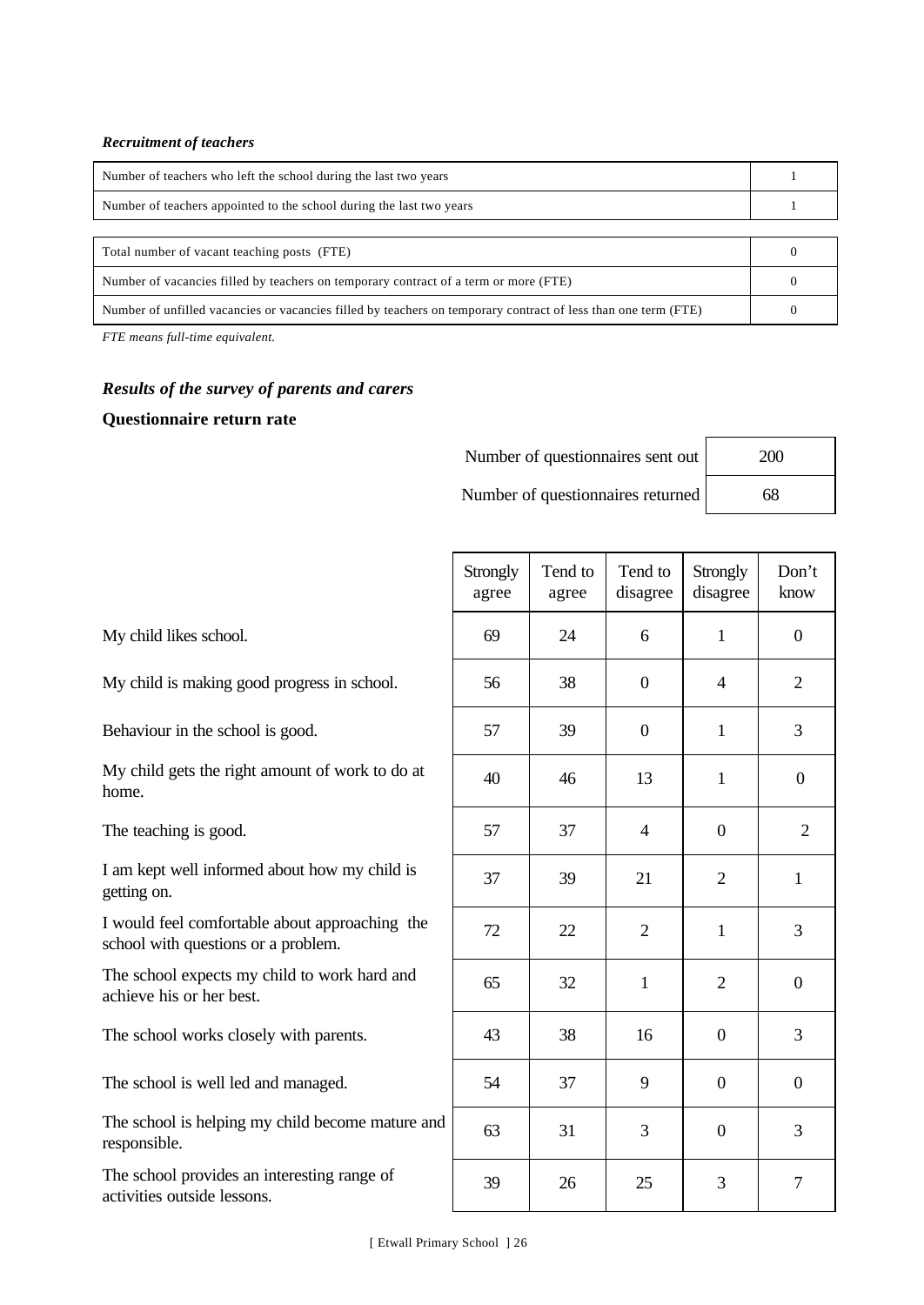*Percentages are rounded to the nearest integer and may not total 100.*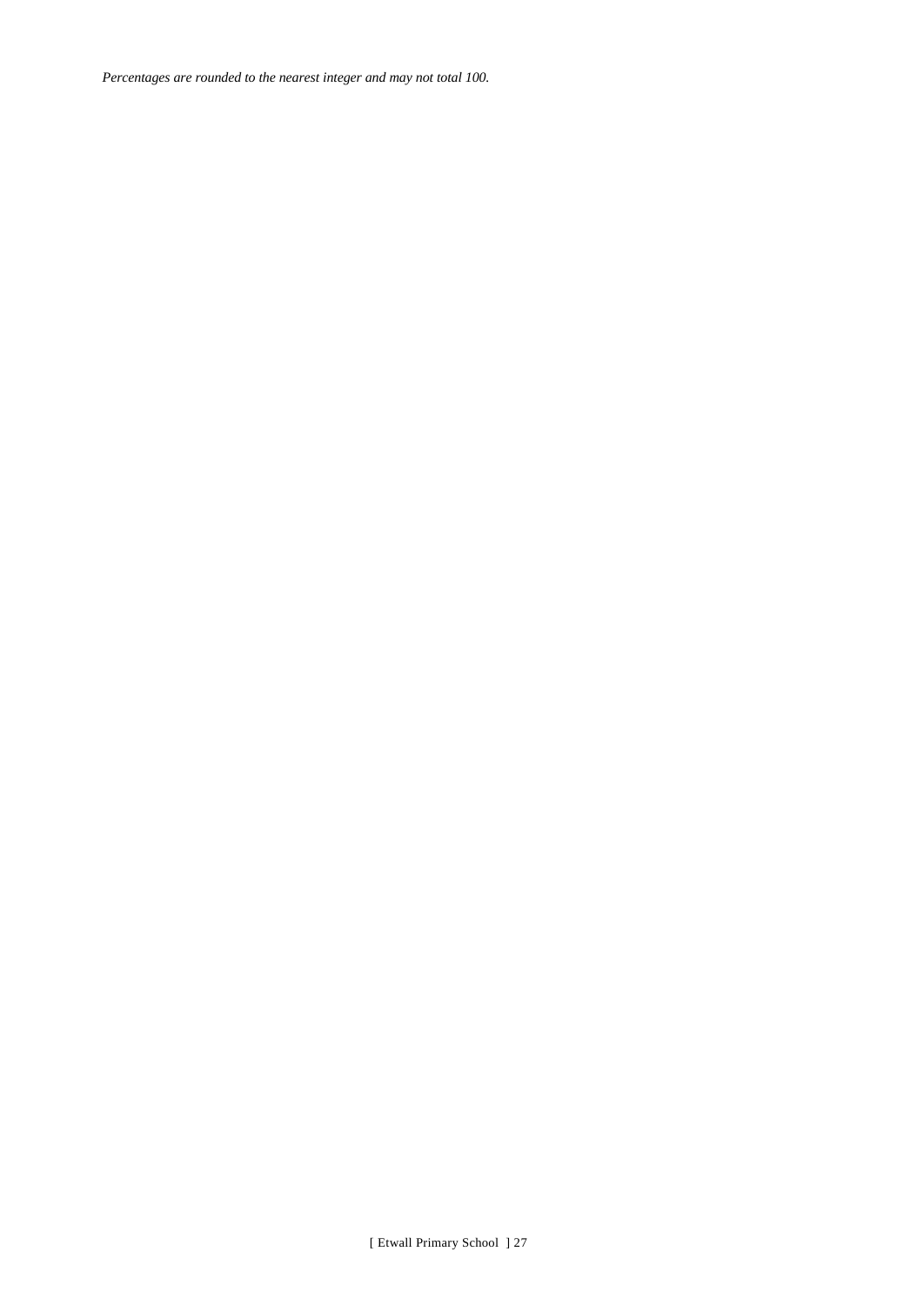## **PART D: THE STANDARDS AND QUALITY OF TEACHING IN AREAS OF THE CURRICULUM, SUBJECTS AND COURSES**

### **AREAS OF LEARNING FOR CHILDREN IN THE FOUNDATION STAGE**

74. Children are admitted to the Reception class in September and January depending on the date of their fifth

birthday. At the time of the inspection 12 children had been in school for only one week and the teaching and organisation of activities were geared towards helping these children to settle into school routines. Overall provision is good and children follow a stimulating programme of work using the six areas of learning recommended nationally.

75. The individual assessment carried out as children start school shows a wide range of abilities. Overall attainment is above average especially in personal and social skills and mathematics. Early reading and writing skills are closer to the level expected for children of this age with more having standards lower than normally seen. In response to good teaching and effective support from classroom assistants, children make good progress during their time in the Reception class. Many are working at levels higher than expected for their age and achievement is good. Children with special educational needs are supported well and make good progress. Sensitive support enables the children with formal statements to make very good progress and they play a full part in all activities.

76. The overall quality of teaching is good and leads to effective learning. A strength in the teaching is the teamwork between adults which leads to children benefiting from working in small groups. Staff have a good knowledge of the needs of this age range and know when to offer help and when to stand back and encourage independence. This is helping all to settle happily as they know help is available if needed. Assessment procedures are an integral part of activities, however informal, and this enables the teacher to plan tasks to match the children's needs and this promotes learning. Planning is linked to the national guidelines for this age so that a variety of activities is experienced. Occasionally, too many activities are provided and planning does not focus clearly enough on what specific skills are to be taught. This leads to the desire to produce a good finished product and over rides the need to allow children to explore for themselves.

#### **Personal, social and emotional development**

77. Children arrive cheerfully and the youngest ones are already leaving their carers willingly. Teaching and learning are good and many opportunities are planned to encourage accepting responsibilities and leading an activity. Older children are very good at organising themselves when playing small games. They decide for themselves who is to go first and follow the rules, showing a good understanding of fair play. Children appreciate the organisational systems in place. For example, they know that only four children are allowed in the role-play corner and sort out any disputes themselves. At the end of each session, children tidy away and help each other. Many have already established friendships but are willing to invite other children into their group. All staff model good manners and when taking the register pupils are welcomed and *please* and *thank you* used and children respond likewise. On the rare occasion when a child misbehaves, this is dealt with in a quiet way with an explanation of how this affects others and so children learn what is acceptable behaviour. At the time of the inspection children were at the very early stages of dressing and undressing for physical education and swimming and many needed adult help. They are more confident managing their own personal hygiene. Many children exceed the level expected for their age and achievement is good.

#### **Communication, language and literacy**

78. Many are confident speakers. They enjoy talking about their experiences and explaining what they are doing. The older children are achieving high standards in listening attentively to adults and understanding the need to take turns in conversations. Teaching and learning are good. Letters and their sounds are taught effectively through action rhymes and a puppet. Children enjoy these sessions and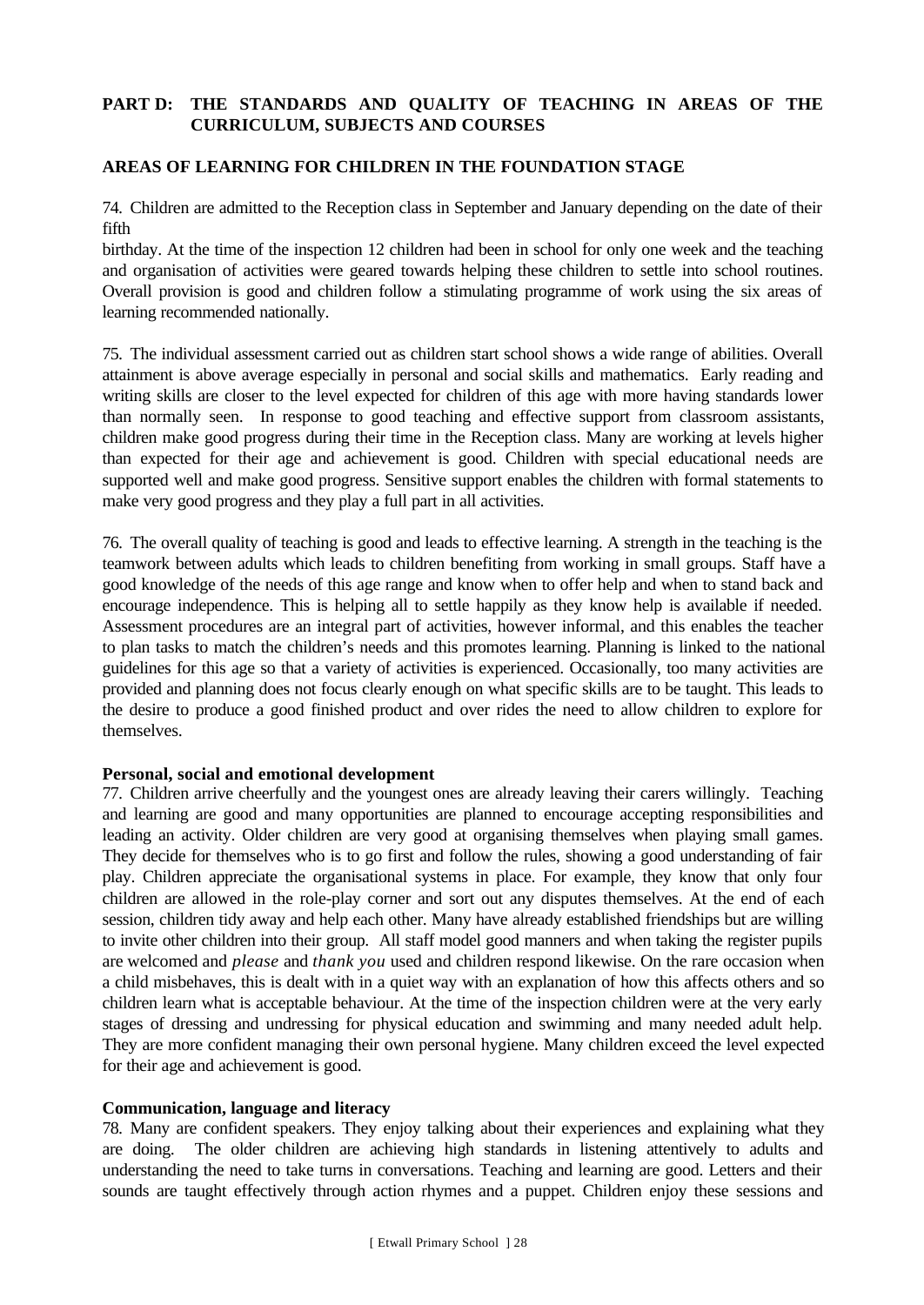many show a good understanding of most letters and their corresponding sound. They eagerly collect items beginning with a given letter for Bird, the puppet, to identify. Considering the starting point of many pupils overall achievement is good and they reach the early learning goal for this area of learning by the time they leave the Reception class. Children know how to handle a book and are making good use of the pictures to tell the story to a friend. Higher attaining children are starting to recognise familiar words although few are reading simple sentences unaided. Parents are very supportive hearing their children read at home on a regular basis. Children are beginning to write their name unaided and starting to use random letters in their writing. A few lack confidence when writing and do not clearly understand writing goes from left to right. Their letter formation is at a very early stage of development. When working in a small group with the teacher, too much emphasis is placed on accuracy of spelling and this leads to some copying and rubbing out errors, rather than children gaining in confidence to attempt new words.

#### **Mathematical development**

79. Limited evidence was available to make a judgement on standards in this area of learning because most of the work is done practically. A review of the work of the pupils currently in Year 1 shows the average and higher attaining children made good progress and exceeded the early learning goal when they left the Reception class. Many are carrying out simple calculations using addition and subtraction with numbers up to 20. They calculate a missing number mentally with the help of a number line. Lower attaining pupils reach the early learning goal and solve simple problems with numbers up to 10. Children currently in the Reception class match items correctly according to size and colour. They count confidently to 10 and the older ones beyond 10. Children recognise and name familiar shapes. Teaching and learning are good. The organisation of the day means all children have time devoted to a number task led by the teacher. During the inspection this was a game using large numerals on the carpet and successfully consolidated number recognition and the idea of more and less. The last inspection identified a weakness in forming numerals correctly. Children have painted numerals but little evidence was available to show this problem has been fully tackled and there was a lack of numerals on display in the main classroom to prompt children.

#### **Knowledge and understanding of the world**

80. Learning is good because teaching is effective in organising a variety of activities to stimulate children's interest in the world around them. Children make good progress and exceed the level expected for their age in this area of learning. Every morning a child goes outside with an adult to observe the weather. This observation is shared with the rest of the class and they decide how this will affect what they will need to wear at playtime. Children have a natural curiosity and develop confidence in construction because tasks are available that allow children to work independently. For example, two pupils produced wheeled vehicles and others worked as a group building a tall tower. Teaching is good because a member of staff is usually at hand to extend children's learning. This was effective when the tower of bricks started to wobble and, with prompting the children came up with a way to make it stronger. Children take a great interest in naming different materials and were eager to search for wooden items in the playground. Through sharing the story of *Rosie's walk* children plot Rosie's walk on a plan and then discuss their journeys to school. In a topic about favourite festivals children learnt about Diwali. Numeracy skills were promoted in this work as children represented their work on a block graph. The teacher plans a small group session to teach children how to follow a new program on the computer. This is effective and children know how to select items on a screen to dress a teddy bear. In other sessions information and communication technology is underused to extend children's skills.

#### **Physical development**

81. Overall progress is good especially in swimming. Children reach the level expected for their age in their physical development and exceed it in swimming because they have a weekly swimming lesson. Teaching in these sessions is good and children have a thoroughly enjoyable time as they play games that develop their confidence in the water. Teaching of movement is satisfactory. Children confidently hop and run and show a good awareness of their place in relation to the rest of the group. They balance a bean bag on different parts of the body. Children understand the effect exercise has on the body because the teacher encourages them to feel how fast their heart is beating after they have warmed up. The over reliance on the commercial tape in dance slowed the pace of learning with lengthy times of inactivity that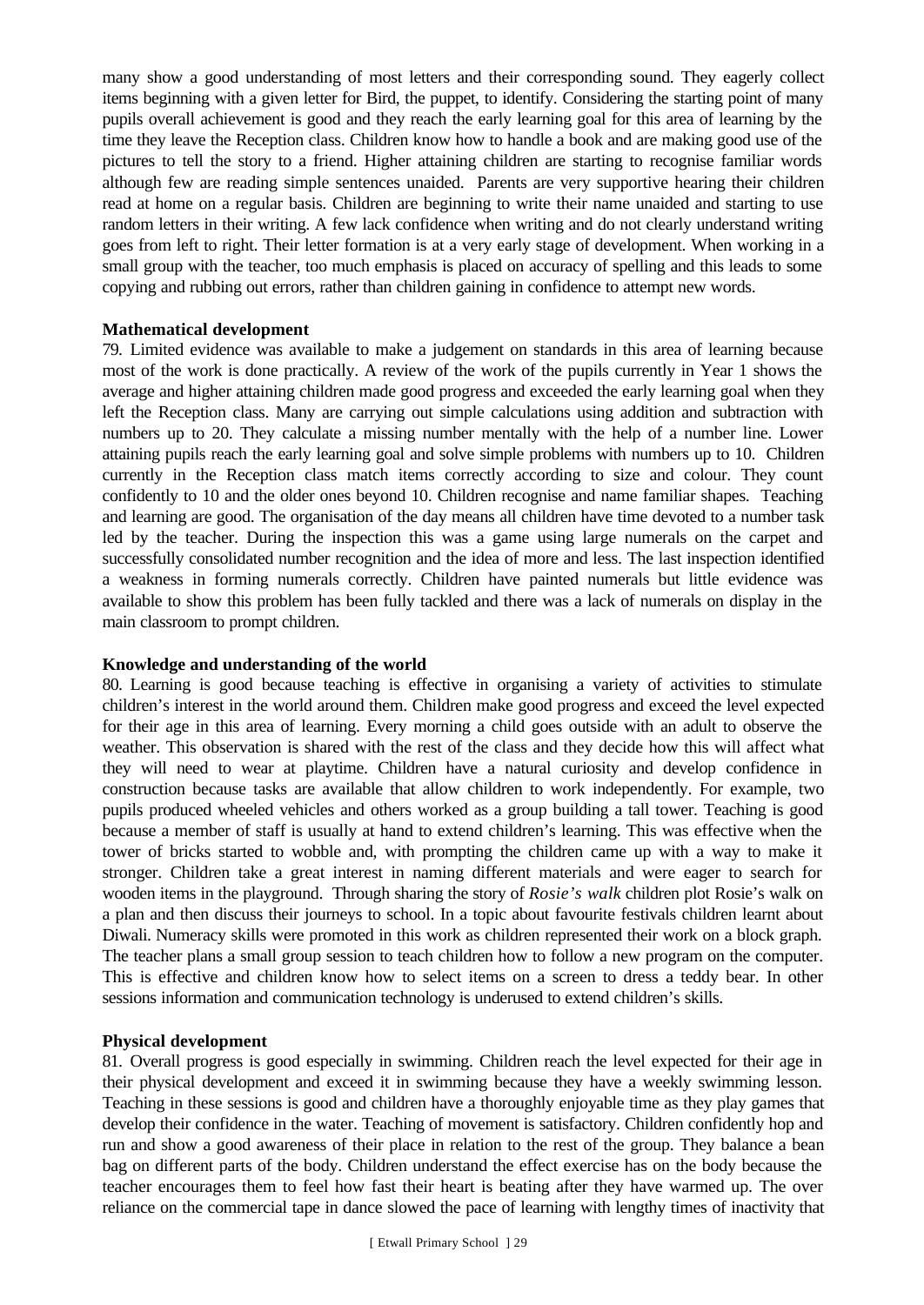led to a few losing interest. Many skip and clap in time to the music but few are experimenting with their movement because the tasks are too directed by the teacher for the children to use their own imagination. Sensitive support for children with physical difficulties enables them to play a full part in all physical activities including swimming. The school still lacks wheeled vehicles to develop children's skills of pushing, pulling and steering. This means children miss the opportunity to develop their co-ordination in suitably challenging activities. Children use tools such as, glues brushes and scissors, well because they have regular opportunities to practise these skills.

### **Creative development**

82. Progress is satisfactory and children are working at the level expected for their age. Children explore a range of media. When making patterns using fabric, they are encouraged to feel and describe the texture of the material. They enjoy making these pictures and most explain the reasons for their choices. Others focus more on finishing the task and extend their cutting and joining skills. Teaching and learning are satisfactory. A few tasks are too repetitive and not sufficiently challenging. For example, the collage made by sticking fabrics on a paper plate. This over-direction inhibits children's opportunities to use their imagination. Creativity is more evident in the pictures to represent cold, where children have mixed shades of blue. Children enjoy playing in the house and take on different characters and this leads to some imaginative conversation and role-play**.** However, the area is not organised very well with too much equipment, for example three telephones, and some items not very clean. This makes the area less attractive and a few children were confused and thought it was still a farm because of the pictures on the wall.

## **ENGLISH**

83. Current standards in Years 2 and 6 are now well above average in all aspects of the subject and achievement is now good. This represents a very good improvement in standards since the last inspection. This has been brought about by:

- the clear and concentrated focus on writing in subjects across the curriculum throughout the school;
- an improvement in teaching through regular monitoring of lessons;
- the very good assessment procedures now in place;
- the introduction of effective initiatives for teaching grammar and spelling;
- the decision to provide an additional teacher to provide strong challenge to higher attaining pupils in Year 6, successfully doubling the proportion of pupils working at the higher level;
- the high level of classroom assistants providing good support for lower attaining pupils and those with special educational needs so that they make good progress. Close monitoring of progress ensures work is set to the targets set for these pupils and enables them to learn effectively in all lessons.

84. The results of national tests at the end of Year 2 in 2002 were well above average in reading and writing when compared to all schools nationally. When compared to similar schools, pupils are doing very well and test results in writing were above average and reading was well above average. Test results in writing show that the number of pupils reaching above average levels was in the top five per cent in the country. Test results at the end of Year 6 were average in comparison with all schools, but well below the average of similar schools. While a high proportion of pupils reached the expected level, far fewer pupils than would be expected attained the higher level and this held down the school's overall performance. Targets for 2003 are challenging. The school has tackled the weakness in the 2002 results by providing more help for the higher attaining pupils and the school is now well placed to reach these targets.

## **Standards in speaking and listening**

85. Pupils in Year 2 listen attentively to the teacher and to each other. Their response to questions shows they have understood the explanation of what they have to do and can explain this in their own words. For example, they explain that they have to read the story carefully before answering the comprehension questions. They are confident when explaining their ideas, and are eager to share their comments.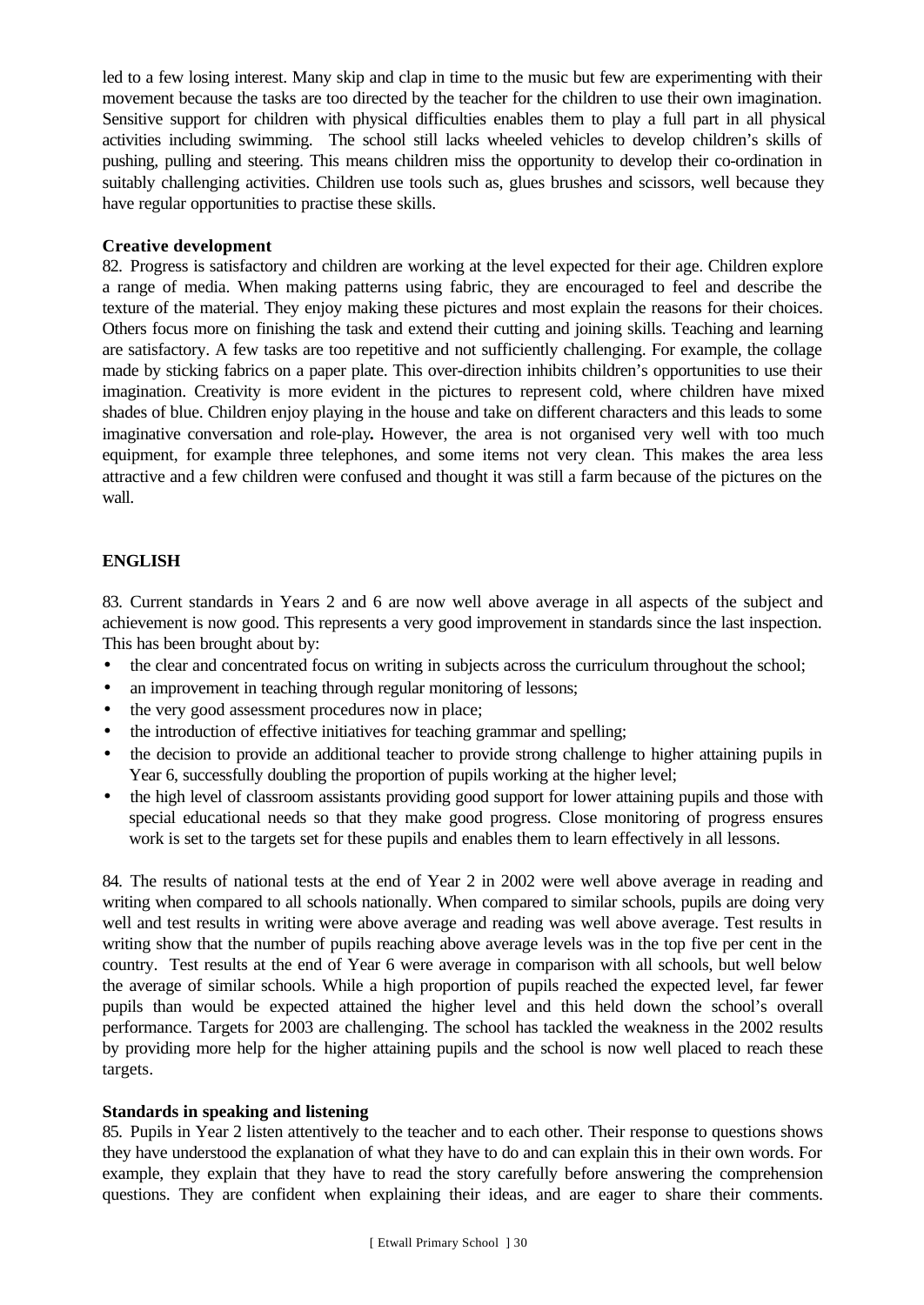Vocabulary is imaginative, as when deciding on interesting adjectives, such as greedy or violent to improve their sentences. Pupils are articulate, polite and interested when listening to others. Lower attaining pupils are less confident, but listen well to instructions and offer ideas, particularly in small groups. Good opportunities for speaking and listening throughout the school enable pupils to continue to make good progress and maintain high standards by the age of eleven. In a well-organised debate, pupils in Year 6 demonstrate a good understanding of the need to adopt a more formal language. For example, they link their arguments well using phrases such as, *only people who* and *many believe that.* Pupils are skilled in countering opposing views. They listen closely to each other as pupils present arguments in support of their opinions and are thoughtful when summarising to provide a balanced view. Teaching challenges pupils' skills of using language to explain and pupils are routinely required to justify their suggestions. This includes sharing ideas with a partner or the class. For example, in Year 6, pupils had to justify the way they had arranged a given list of clauses. They did this confidently and pupils listened well and offered precise, constructive criticism.

#### **Standards in reading**

86. Reading is well above average throughout the school. All pupils in Year 2 read as well as expected for their age and over half of the pupils are reading at a higher level. Pupils read accurately and with expression and are making good use of their secure knowledge of letters and sounds to tackle unfamiliar words. Higher attaining pupils are confident when explaining their preferences in choosing stories and use books successfully to gain information for their own work, for example in finding out about The Gunpowder Plot. Pupils develop their skills and a love of reading through regular opportunities to read to an adult and to themselves. Lower attaining pupils read slightly less fluently but are interested in the stories. For example, one pupil was eager to find out how the mangle, which was pictured in her book, was used. Pupils in Year 6 are very confident readers. Higher attaining pupils have a very sophisticated understanding of a range of texts and discuss their preference showing a good knowledge of authors. For example, one pupil contrasts the magic in the Harry Potter books with the fantasy of Downspell by C.McNish. Most pupils show very good understanding of what they have read by summarising the main issues comprehensively but concisely. Lower attaining pupils show sound understanding of what they have read and correct their own mistakes. Pupils have a good range of books from which to choose, with a good variety to appeal to both boys and girls. Some use the Internet to find information, but the use of the school library to develop research skills in depth is limited.

#### **Standards in writing**

87. There has been a clear and concerted focus on writing throughout the school, including using opportunities for writing in other subjects. For example, pupils in Year 1 write their own captions for the artefacts on display and pupils in Year 5 and Year 6, write letters home describing their journey to the countryside as evacuees. By the age of seven, pupils are very good writers for their age. Writing is legible and well formed and pupils are making good progress in joining their letters. Most pupils in Year 2 are secure in using capital letters and full stops. Regular words are usually spelled correctly and the spelling of less familiar words usually shows a good attempt making effective use of their knowledge of letters and their sounds. Good progress is shown in the range of writing completed; including the retelling of *Mamba and the Crocodile Bird*, a newspaper report of The Gunpowder Plot with interesting headlines such as, *Sick Death for Guy Fawkes*! Higher attaining pupils write concise and well ordered instructions for brushing their teeth and lower attaining pupils make a good contribution to a class anthology of Autumn poems. By the age of eleven, pupils are using a good range of vocabulary in their writing for a wide range of purposes. Handwriting is usually neat and the vast majority have a joined-up, legible style. Writing is well punctuated, spelling is reasonably accurate and they are secure in their use of paragraphs. The writing of higher attaining pupils is descriptive and creative. For example, when writing the Cinderella story from the viewpoint of an ugly sister, one pupil observes that Cinderella *looks strangely familiar.* They show good awareness of the different affects of writing in the first or third person. Lower attaining pupils are making good progress through effective support in class and are able to write a passage using capital letters and full stops correctly.

88. Teaching is good and leads to effective learning. Learning is enhanced by the very good attitudes of the pupils who are keen to learn and respond well to the high expectations of the teachers. The very good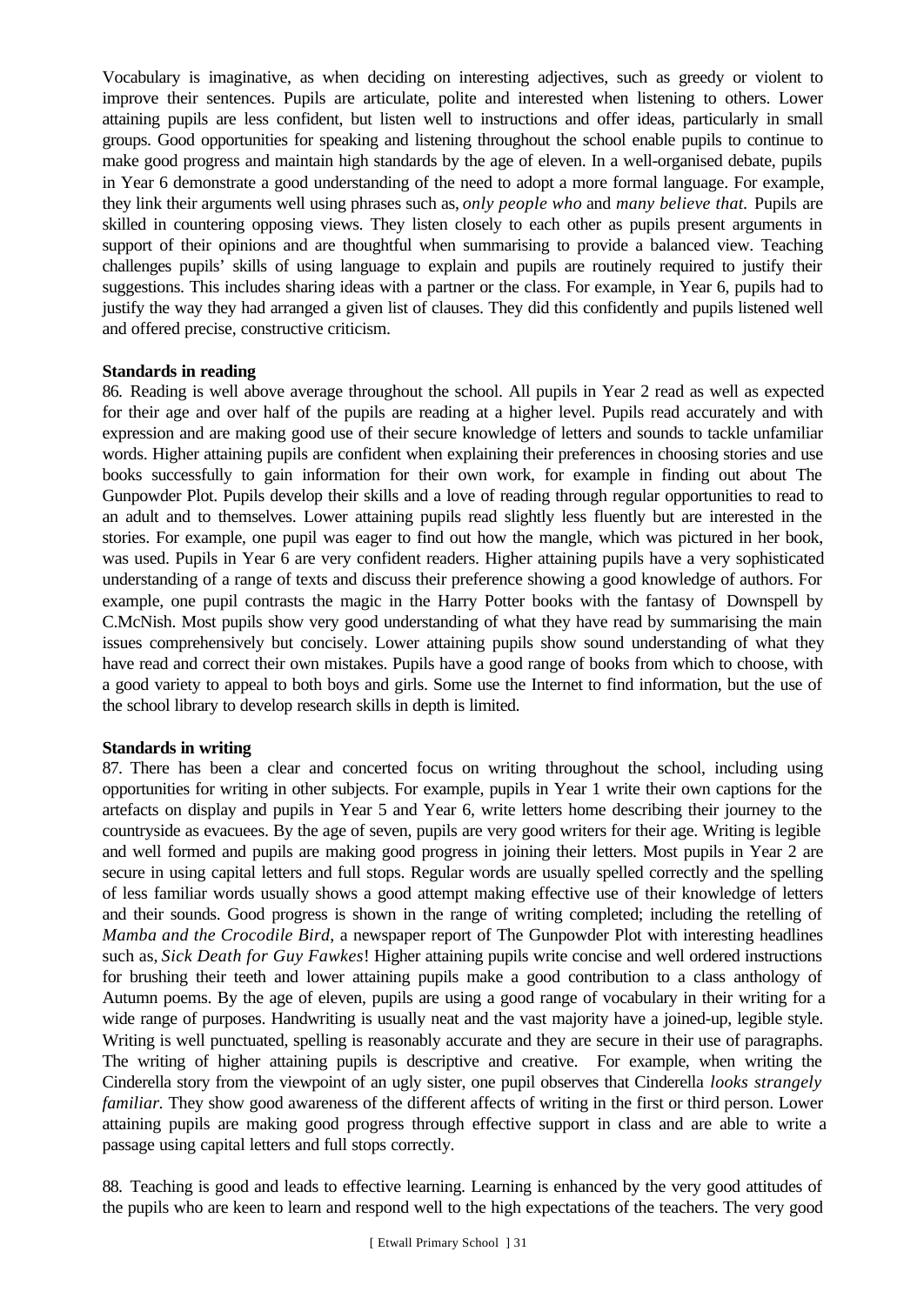standard of presentation in pupils' books is evidence of a pride in their work. Teachers' explanations are clear so pupils understand what is expected of them. This was seen in Year 4 when the teacher gave a clear explanation and demonstration of the use of the apostrophe and as a result pupils' work was completed correctly. The teachers' skilled use of questions promotes speaking and listening skills very well and helps pupils to clarify what they have been taught. This was seen in Year 6 when pupils explained the difference between fact and opinion when composing a balanced argument. Teachers use a good variety of methods to help pupils' understanding and to sustain interest. For example, pupils in Year 1 make rapid progress through playing phonic games, writing their own captions for resources and working with literacy partners to discuss ideas. Basic skills are taught thoroughly and systematically. Pupils have regular spelling lists to learn and these are often given with the additional focus of writing in sentences and so also revise grammar and punctuation. Work is marked promptly and comments included which help pupils to achieve their individual targets. Teaching of higher attaining pupils in Year 6 is very good resulting in very good progress for this group. The local secondary is consulted to check tasks set for gifted pupils are enabling them to work at the correct level for their ability. The focus on challenging these pupils to think for themselves and to develop independence is improving the quality of their writing and has helped raise the proportion of pupils working at the higher level. The effective help from classroom assistants has a significant effect on the good pace of learning for lower attaining pupils and those with special educational needs. Teachers' planning is satisfactory overall, though in some lessons the learning objectives for different groups of pupils are not always clear. Consequently, the focus is on the task rather than pupils' level of understanding and what the pupils need to learn and this reduces the effectiveness of the lesson. For example, both higher attaining and lower attaining pupils in Year 5 had the same task on myths, which was beyond some pupils. Insufficient use is made of information and communication technology to promote learning, for example in drafting, editing and improving pupils' writing.

89. Management of the subject is good. The regular monitoring of lessons by senior staff, working alongside colleagues in their classrooms and the constructive feedback has helped to improve teaching. Resources are sufficient and are carefully organised although a few books are well used and torn. The library is a bright and spacious room with a good variety of books. However, this valuable resource is underused to develop pupils' library and research skills.

## **MATHEMATICS**

90. By the age of seven and 11, overall standards in mathematics are well above average. Overall achievement is good. This represents a very good improvement since the last inspection when attainment at the end of Year 2 was below average when compared with similar schools and well below average at Year 6. This rise in standards is due to:

- better teaching, especially in the quality of explanations and questioning;
- challenging teaching of mental mathematics sessions;
- higher expectations of performance particularly for the average and lower attaining pupils;
- very effective help to raise the attainment levels of those finding difficulty with mathematics;
- good management and the very careful assessment and tracking of pupils' progress followed by very effective organisation of teaching groups of pupils with similar abilities;
- very good help for pupils with special educational needs enables them to make very good progress;
- new mathematics planning guidelines and staff training.

91. The results of the seven and 11-year-olds in the national tests have improved at a faster rate than the national average since the last inspection. In the most recent tests, the overall performance was well above average at age seven and well above average at the higher level. At age 11, the overall performance was above average for both the expected levels and the higher level. The school is successful at raising the standards of achievement of all pupils, consequently, most are on track to achieve at least the expected level and a higher proportion than is normally found is progressing beyond this. The great majority of the current 11-year-olds have a sufficiently good grounding in mathematical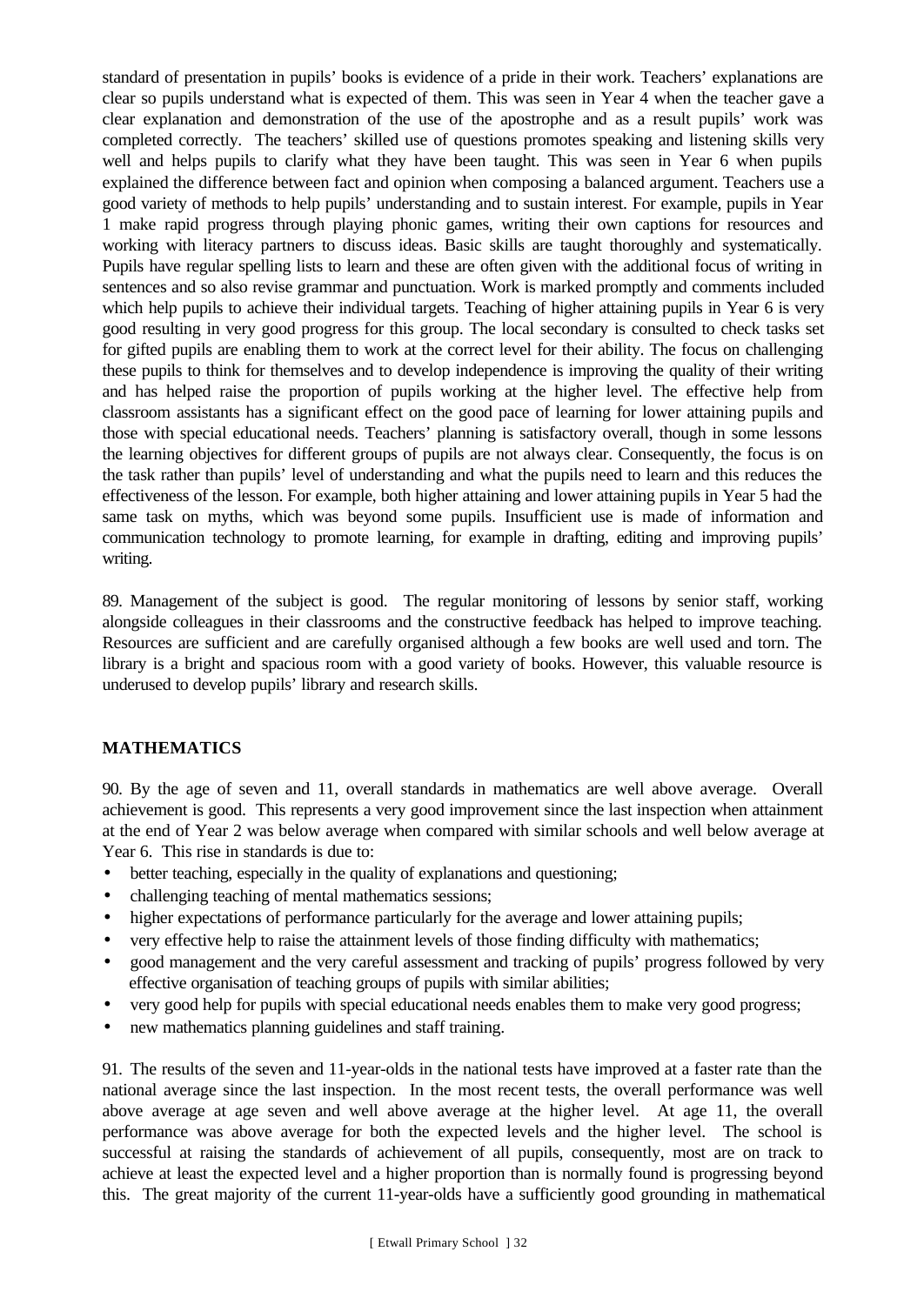skills to achieve the expected level and the percentage demonstrating examples of higher level work is well above that found in most schools. This reflects the success of the assessment procedures that enables the teachers to plan mathematical activities that challenge the pupils. The school is on target to reach the challenging targets set for the 2003 national tests.

92. Many Year 2 pupils are very competent and confident when adding and subtracting tens and units. They solve number related problems, for example realising that they have to add the total numbers in each of two columns of books to find the total, namely  $92+42$  books = 134 books. Most are confident in counting in twos and threes with more able pupils counting in sixes and eights and realising that 8x2=16=2x8. Pupils have a good appreciation of two-dimensional shape patterns and can gather information to present data well in simple bar charts. These skills are used effectively in other subjects so that pupils learn the practical applications of their skills.

93. Pupils in Year 6 have a secure grasp of place value and apply it accurately when multiplying and dividing by ten or 100. They are confident and accurate in mental mathematics because they have good knowledge of multiplication number bonds. Many work confidently with fractions and higher attainers accurately convert fractions into decimals and decimals into percentages. Pupils use their confidence in collecting, presenting and interpreting data well in other subjects, for example to construct line graphs to show the rate of cooling of liquids in science. They show secure knowledge of the qualities of numbers including negative values and square numbers.

94. More able pupils are beginning to recognise general rules and apply this knowledge in other situations. For example, a pupil in Year 6, when involved in the task of measuring the perimeter of the building containing the classroom and staff room, realises that its floor shape is a rectangle and measures the length and width then multiplies by two. She is skilfully applying her knowledge of shape to solve the current problem. Younger pupils demonstrate their confidence and accuracy in mathematics by using number lines to calculate 235+401. They make sensible estimates before they measure distances and are careful to compare their answers to evaluate whether their skills are improving.

95. The differences within various year groups between the attainment of boys and girls are a reflection of individual abilities and not linked to any significant difference relating to gender. A strength of the school's approach is the attention given to improving the basic skills and confidence of pupils who find mathematics difficult. Well-informed classroom assistants support these pupils very well in small groups and by extra teaching in classrooms. Consequently, these pupils make very good progress. Accurate assessments of pupils' progress are used effectively by the school to successfully teach children of the same ability regardless of chronological age. A group of more able Year 4 pupils are regularly taught with Year 5 children. They make very good progress. Numeracy skills make an effective contribution to progress in other subjects. For example, the data handling application of mathematics is used very effectively to examine tables of results from scientific investigations.

96. The overall quality of teaching is good and leads to good learning throughout the school. This is an improvement since the last inspection where many lessons were considered to be satisfactory. The National Numeracy Strategy is well established in the school and teachers are confident in its application. Lessons are well planned and teachers have clear objectives for what they want pupils to be able to do by the end of the session. This helps both teachers and pupils to focus on key ideas and contributes to the good progress made in many lessons and to the effective gains in knowledge and understanding over the course of a unit of work.

97. Most lessons begin with a brisk, practical session in mental mathematics and this captures the pupils' attention and sets the tone for the lesson. Teachers question pupils carefully to revise and extend their learning. In very good lessons, pupils are challenged to explain their calculations and share with others so that they learn the strategies employed. Explanations of new work are often clear and based on teachers' good knowledge of the subject. Often there are very good links between the mental mathematics session and the main part of the lesson. For example, pupils in Year 6 revised their knowledge of metric measurements before they embarked on the practical work of measuring items in the school. In Year 4,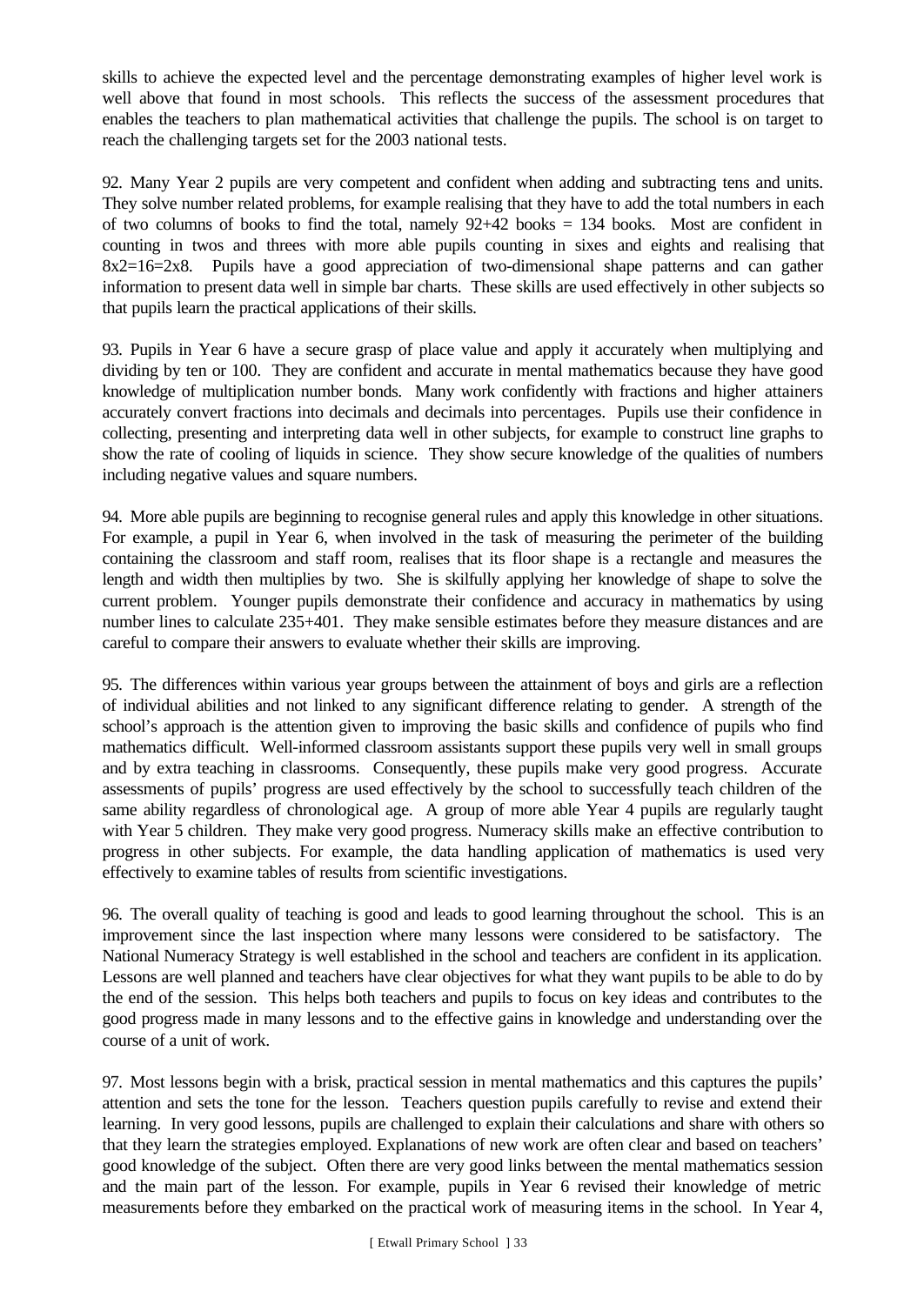children used their white boards to add examples such as 363+9 by adding 10 then subtracting one before they worked with the teacher using their white boards to add 57 and 28 using the same processes.

98. Teachers are fully aware of the full range of abilities and maturity of the pupils and plan their lessons in good detail. Lessons are brisk and pupils quickly receive the information and resources they require and rapidly settle to their work. Occasionally, the more able pupils are not fully challenged. For example, in a lesson seen in Year 5, although harder work was planned for the higher attaining pupils, the task was too easy for many and a more challenging task was not available, for example, to calculate the number of seconds in a day, a week and a month.

99. Where lessons are very good, mental mathematics activities continually challenge pupils and teachers select specific questions for individual children being mindful of their levels of competence and need for challenge. Pupils respond positively and are keen to do well. Visual materials such as charts, number lines and clear white board work support teachers' explanations. Pupils' high levels of concentration are continually held by the use of practical resources, such as tape measures, metre rules and 'click wheels' to help them measure practically and accurately. This makes lessons enjoyable and greatly enhances learning.

100. Management is good. The issues for improvement identified in the previous inspection have been resolved effectively. Information and communication technology is being introduced to support the teaching and learning in mathematics although this needs to be extended. The new scheme of work has helped teachers to plan sequences of lessons and identify clearly what pupils are to learn. Pupils' progress is checked carefully and regularly. Assessments are used throughout the school to place children in attainment groups and tests are analysed thoroughly to see what aspects of the teaching need improvement. The quality of work in the subject is monitored well and leads to good support for colleagues.

## **SCIENCE**

101. Standards attained by the pupils in Year 2 and Year 6 are well above average and overall achievement is good. Standards have improved since the last inspection when they were judged to be well below the national average in the juniors. Improvement has been very good and has been brought about by:

- the introduction of new more challenging materials and a detailed planning guidelines;
- planning greater opportunities for pupils to undertake practical investigative work;
- the organisation of training to improve the confidence and skills of teachers and classroom assistants;
- the introduction of very good assessment systems to guide teachers to challenge pupils more effectively and give them more information about the progress they are making;
- the subject leader managing the subject well by working alongside teachers and analysing pupils' answers in tests to find which areas need further attention.

102. The latest national test results in 2002 exceed the national average. Almost all pupils in Years 2 reached the level expected for their age and the high proportion exceeding place the school in the top five per cent in the country. A similar picture was seen in Year 6 when standards were well above average and every pupil reached the level expected for their age. This placed the school in the top five per cent in the country. A significant achievement. A very high proportion of these pupils reached levels above the national average. Standards in recent years have exceeded the improvement nationally. The key factor for this improvement has been good teaching and interesting lessons with plenty of practical work which pupils enjoy and remember.

103. Pupils in Year 2 are building up a very good fund of scientific knowledge. Teachers train pupils to sort, classify and organise information to check their earlier predictions and draw up sensible conclusions. Pupils write up their own conclusions without much help and, for example, organise varieties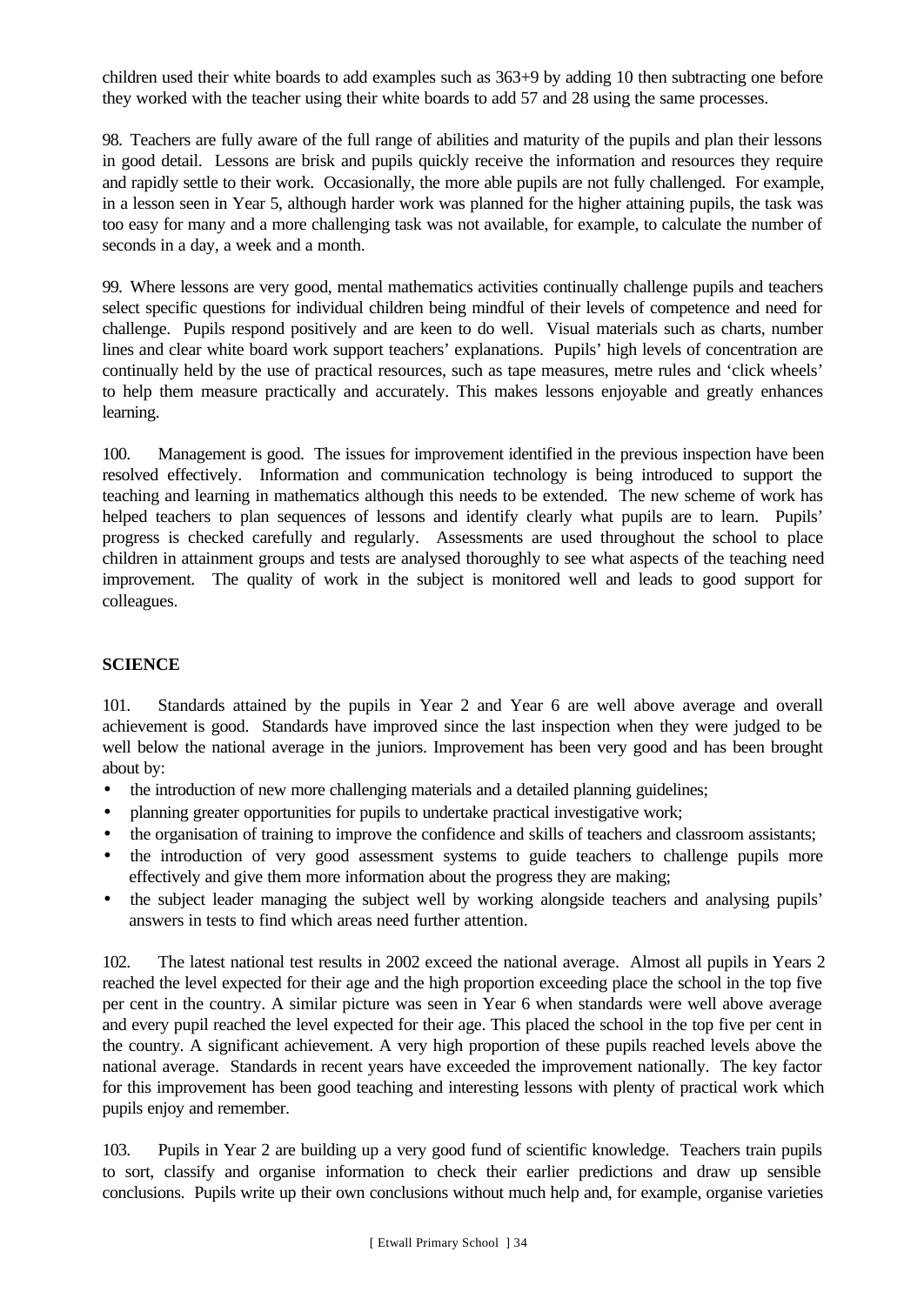of food into categories of cereal, fruit, vegetables, dairy produce, fish and meat. Pupils sketch and label accurately to complete diagrams to show the human life cycle. A good range of activities is planned to involve them in investigations and pupils use their senses well to make accurate observations.

104. Pupils in Year 6 have a very good knowledge of scientific facts. Teachers introduce this knowledge thoroughly and bring science to life with practical experiments. Pupils' skills in carrying out investigations and predicting outcomes are often good. Occasionally, teachers are over prescriptive and pupils do not have enough time to think for themselves and make decisions. Many pupils show very good ability to work together, handle equipment carefully and present their findings accurately. Teachers insist on a high standard of recording and careful marking to check terminology and the accuracy of scientific facts and processes effectively supports this. The oldest pupils show a very good ability to reason before they make predictions or set up fair tests. A group of pupils was observed discussing how to separate salt from water once it had been dissolved. They considered filtration but reflected that only the undissolved salt would be left lodged on the filter paper. Very good intervention by the teacher and the use of questioning challenged the pupils to consider the idea of evaporation.

105. Teachers take great care to see that the less able pupils and those with special educational needs take a full part in the lessons. They make sure that everybody is included in the discussions and give support where it is required. Teaching assistants make an important contribution to this support. These pupils made very good progress in science and almost all of them reach the expected level by the time they are 11 years old.

106. The quality of teaching and learning is good and there are several strengths to the teaching. Teachers know their subject and explain it clearly. They prepare lessons well and ask good questions to make pupils think. Activities are enjoyable, well organised and teachers often make good links with everyday situations. Where teaching is very good, this was seen in the lesson in Year 5 on solids, liquids and gases and evaporation, pupils are given time to think things through and solve problems in their own way. For example, they relate the various qualities of solids, liquids and gases to everyday situations, *that air fills a room and occupies available space* and *water takes the shape of the container it is poured into.* Pupils are challenged to predict which container will be best to speed up evaporation and what overall is the best situation in the classroom to set up evaporation experiments. Pupils respond confidently to the challenges set in science lessons. They use equipment sensibly and safely and often work well together in small groups, sharing out the tasks to complete their work.

107. The main weakness in teaching is that occasionally teachers do not give enough responsibility to the pupils to organise and carry out their own experiments this restricts learning because pupils are following the teachers' instructions to complete an investigation rather than coming up with their own ideas. When teaching seen was unsatisfactory it was linked to a lack of understanding of the task to be taught. Sometimes the pace of learning is slow for the youngest pupils and too much time is spent listening to the teacher. This prevents them from having enough time to complete their practical activities. They do not measure out their own quantities of powder and water required for the experiment, and this prevents them from developing the relevant investigative skills in the use of equipment.

108. Mathematics is used very effectively to present analytical data following pupils' investigations. However, there are too few opportunities for pupils to support their studies in science with information and communication technology.

109. The subject is effectively managed by a knowledgeable and enthusiastic co-ordinator who has a good understanding of the strengths and areas for development in science. This has resulted in the school making very good progress in its provision and as a result standards have risen considerably.

## **ART AND DESIGN**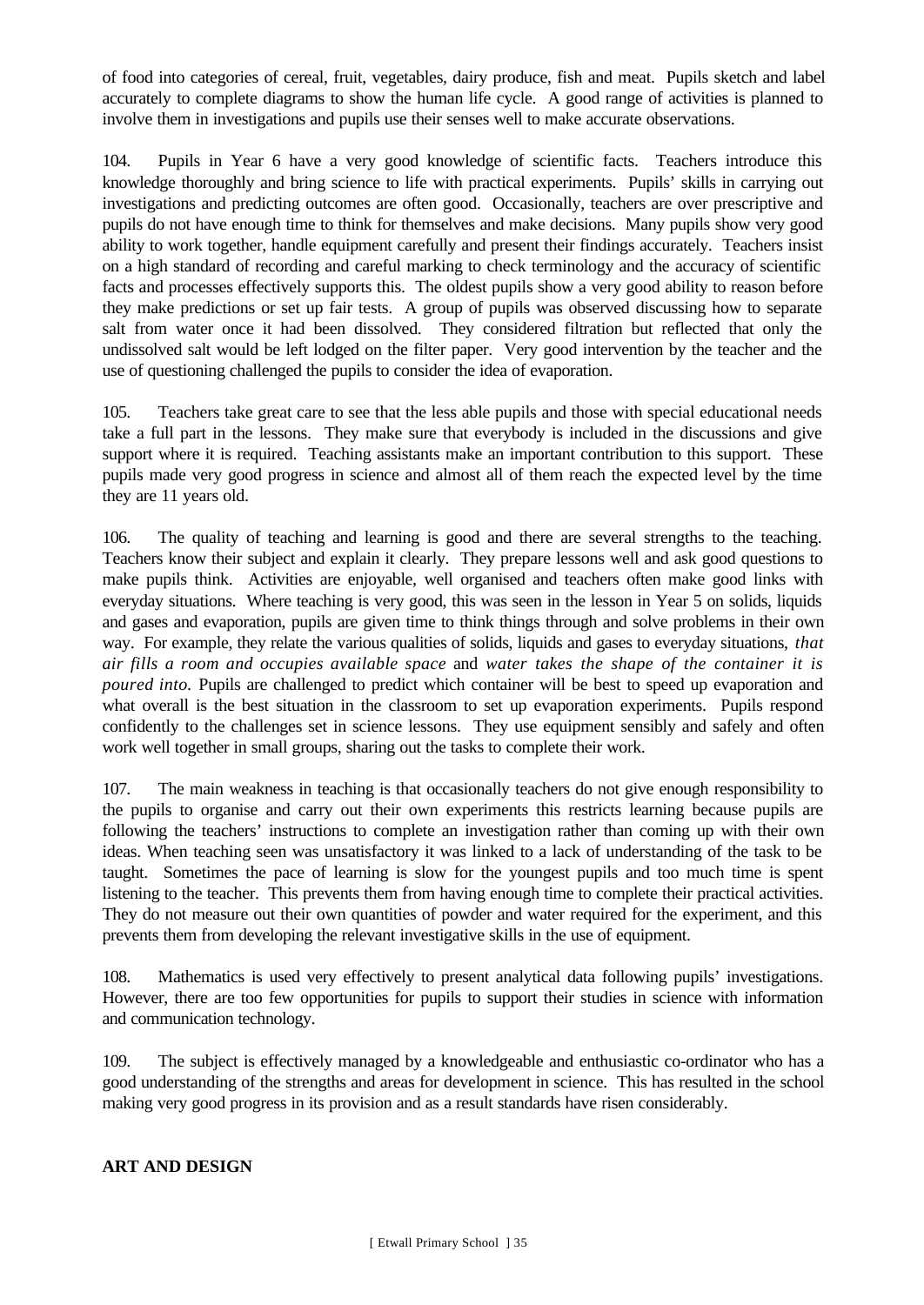110. In Years 2 and 6 standards are at the expected level and achievement is satisfactory. The overall provision for art and design is similar to the time of the last inspection. An identified area for development was to extend pupils' opportunities for creative and expressive arts. This concern has received satisfactory attention with the introduction of more detailed planning guidelines to help teachers prepare a wider range of experiences. As yet these have not led to a significant improvement in standards. Pupils with special educational needs, including those with physical disabilities, often make good progress because they benefit from more individual attention from adults that encourages them and suggests ways they can improve.

111. No teaching was seen in Years 1 and 2 but evidence on display and photographs show pupils experience a satisfactory range of experiences. In Year 2, pupils use cut-out shapes and arrange these to create different patterns on their page. Colours are mixed and many achieve a good flesh tone in their self-portraits. These show close attention to detail and many include freckles and eye lashes. The use clay to make simple coil pots. Pupils use their literacy skills in art and design and work is displayed with their accounts of how they created their pictures. There was no evidence of pupils planning their work or of them learning to be critical and adjust their ideas.

112. In Year 6, pupils show an understanding of planning because sketchbooks are used in Years 3 to 6. This was a weakness in the previous inspection that the school has resolved for the older pupils. In Year 6, pupils took on board the examples of famous still life pictures when planning how to arrange their own items. These ideas were carefully sketched before starting on their paintings. A few pupils are confident with artistic vocabulary and recognise the importance of having a contrasting colour for the background of their pictures. A few are less sure about selecting a suitable brush for painting a background and use small strokes make them too dark by using charcoal, and then find it difficult to outline their still life. Pupils recall the work of famous artists including Picasso and Van Gogh and in Year 4 were articulate about their pictures of bridges in the style of Monet. Pupils enjoy talking about their pictures and often identify areas for improvement but are less sure on how to modify and improve their work.

113. Teaching and learning are satisfactory. Teachers are finding the new planning guidelines helpful and the focus on teaching skills has improved since the last inspection. However, this remains an area needing attention because teachers are not always showing pupils how to transfer these skills to their work. For example, in Year 4, the introduction to a lesson revised shading skills but failed to remind pupils the purpose of shading. Consequently, in their drawings of guitars, pupils were using shading to colour dark sections of their pictures rather than creating the shape of the guitars. Management of pupils is good and based on mutual respect and lessons are often friendly and sociable occasions. Teachers make good use of resources to capture pupils' enthusiasm. This was very effective in Year 4 when the amazing collection of guitars instantly led to a desire to draw. Information and communication technology has been used to create pictures but is not used sufficiently to research evidence to collect in sketchbooks.

114. Management of the subject is satisfactory. The collection of photographs of work is a useful start in monitoring standards but does not provide information on how skills are being taught. Consequently, the action plan for the subject lacks a focus on raising standards. The co-ordinator's knowledge of standards is also hampered by the lack of a whole school system to assess pupils' progress so it is difficult to identify areas requiring attention.

115. The subject makes a good contribution to pupils' social and cultural development. Many lessons include opportunities to work with a partner and share resources and ideas. The art club extends the formal curriculum and social skills are further developed as pupils have the chance to work on large scale collages, including the attractive textile tapestry on display in the school. Limited attention is given to the work from other cultures and this fails to extend pupils' awareness of the richness of art in other countries.

## **DESIGN AND TECHNOLOGY**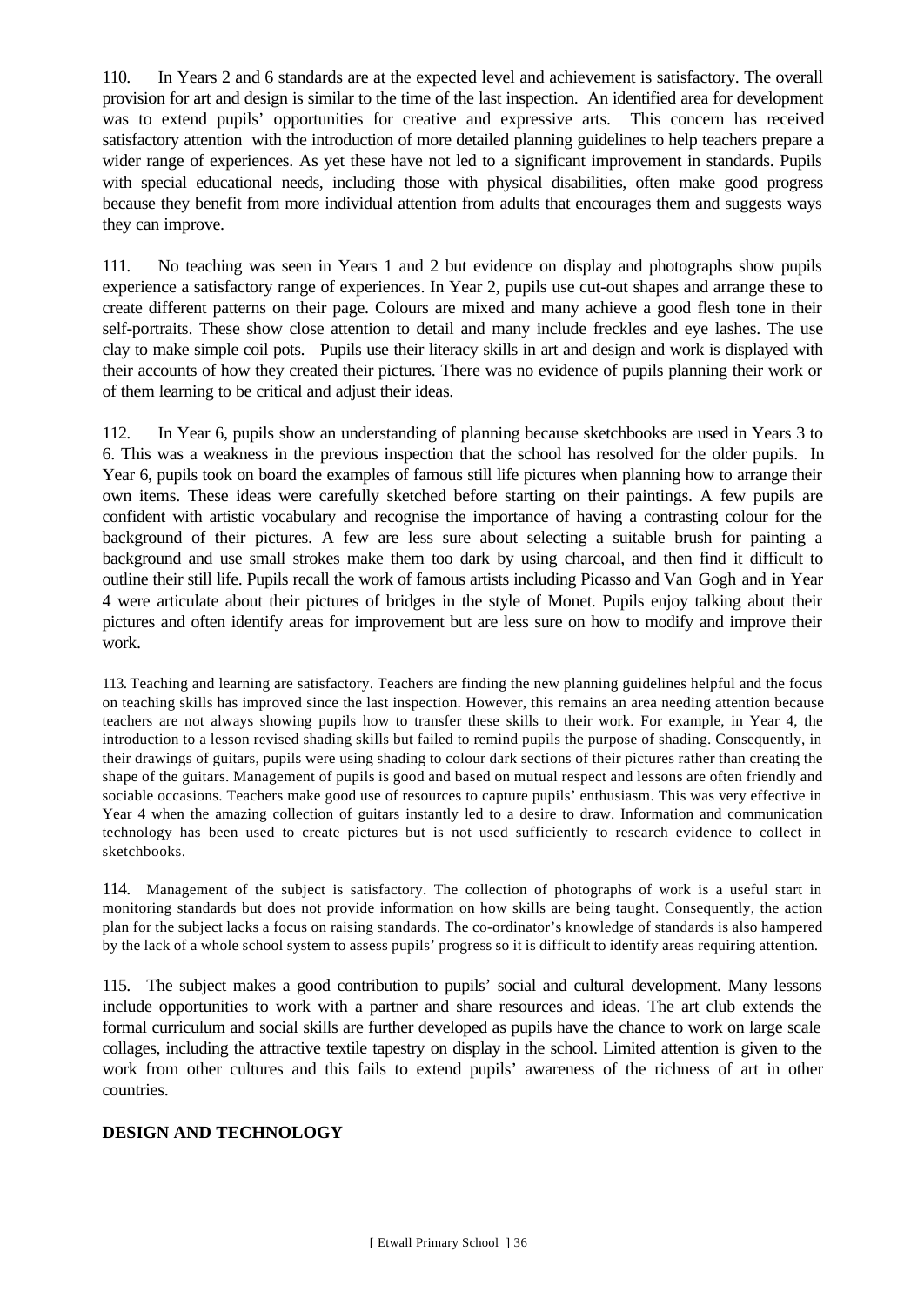116. Standards are broadly average for pupils in Year 2 and pupils of all abilities make satisfactory progress. They are below average for pupils, including those with special educational needs, in Year 6 and progress is unsatisfactory because:

- insufficient work has been completed in the subject;
- teachers' lack of knowledge to develop the investigative aspect of the subject;
- pupils' designs are not sufficiently detailed, researched or revisited;
- evaluations of designs are not completed by pupils routinely or in sufficient depth to enable them to improve their work;
- electrical components are not used in designs to provide moving parts.

117. By the age of seven, pupils have average skills. They can fold card to make a flap and use glue to join two pieces of card. They make a variety of structures using card and discarded material, with some models having batteries to make them light up. They design and make their own biscuits and evaluate these in terms of their taste. However, they do not suggest how their finished products could be improved.

118. By the age of eleven, pupils' attainment is below average. Pupils have used a range of techniques, such as making levers and slides to produce pop up cards. They have also designed and made musical instruments using discarded material as well as components, such as elastic bands and paper fasteners. They follow their initial design but this is not revisited to make adjustments and improvements as the work progresses. They also make shelters using materials that could be found on an island, though evaluation of their effectiveness is insufficient. Pupils in Year 3 taste and evaluate different breads before designing and making their own sandwiches and they evaluate these in terms of taste and appearance. Pupils are encouraged to evaluate their work orally and sometimes in simple written form, but this is not sufficiently detailed or rigorous to influence the finished article. No records are kept of pupils' previous work to enable them to refer back to what had been successful in previous work. They use a limited range of tools and they do not incorporate electrical components to make their products function.

119. Teaching is satisfactory in Year 1 and Year 2 and pupils learn a suitable range of skills and techniques. Teachers focus well on pupils looking at real life products before making their own. This was seen in Year 1 when pupils visited the local playground before being asked to build their own swings. Pupils make satisfactory progress because of the emphasis on practical aspects, such as using construction equipment to make a frame using straws and plasticene. A good feature is the direct teaching of skills such as folding and sticking, though the requirement to sketch their ideas beforehand is less well developed. Good opportunities are taken to develop pupils' literacy skills, as when pupils in Year 2 write simple evaluations of their vanilla creams. However, comments relate to their enjoyment rather than suggestions of how things could be improved.

120. No teaching was observed in the juniors. However, the limited opportunities for pupils to acquire basic skills, and for older pupils to explore increasingly complex designs indicate that teaching and learning are unsatisfactory overall. The emphasis is strongly on the making of the product, and insufficient focus is placed on the design, the suitability of materials used and how things could be made better next time. Some satisfactory teaching and learning were evident in Year 3 in the evaluation of different breads. Also in Year 4 teaching was satisfactory and led to satisfactory learning about designing and making healthy sandwiches and the quality of the levers in the greetings cards. However, evaluations were oral and so not available for reference to help pupils with future work. Expectations of what pupils can do in Years 5 and 6 are too low and the tasks set are insufficiently challenging or rigorous. Therefore, pupils do not achieve as well as they can. There are missed opportunities to develop pupils' information and communication technology skills, for example, by using elements of control technology to make things move.

121. Overall management of the subjects has been ineffective in identifying the aspects in the subject which require attention. The co-ordinator monitors teachers' planning in terms of topics covered, though this has been ineffective in ensuring that the teaching of skills and design have been covered to enable pupils to reach the required standard at eleven. Teachers allocate a National Curriculum level to each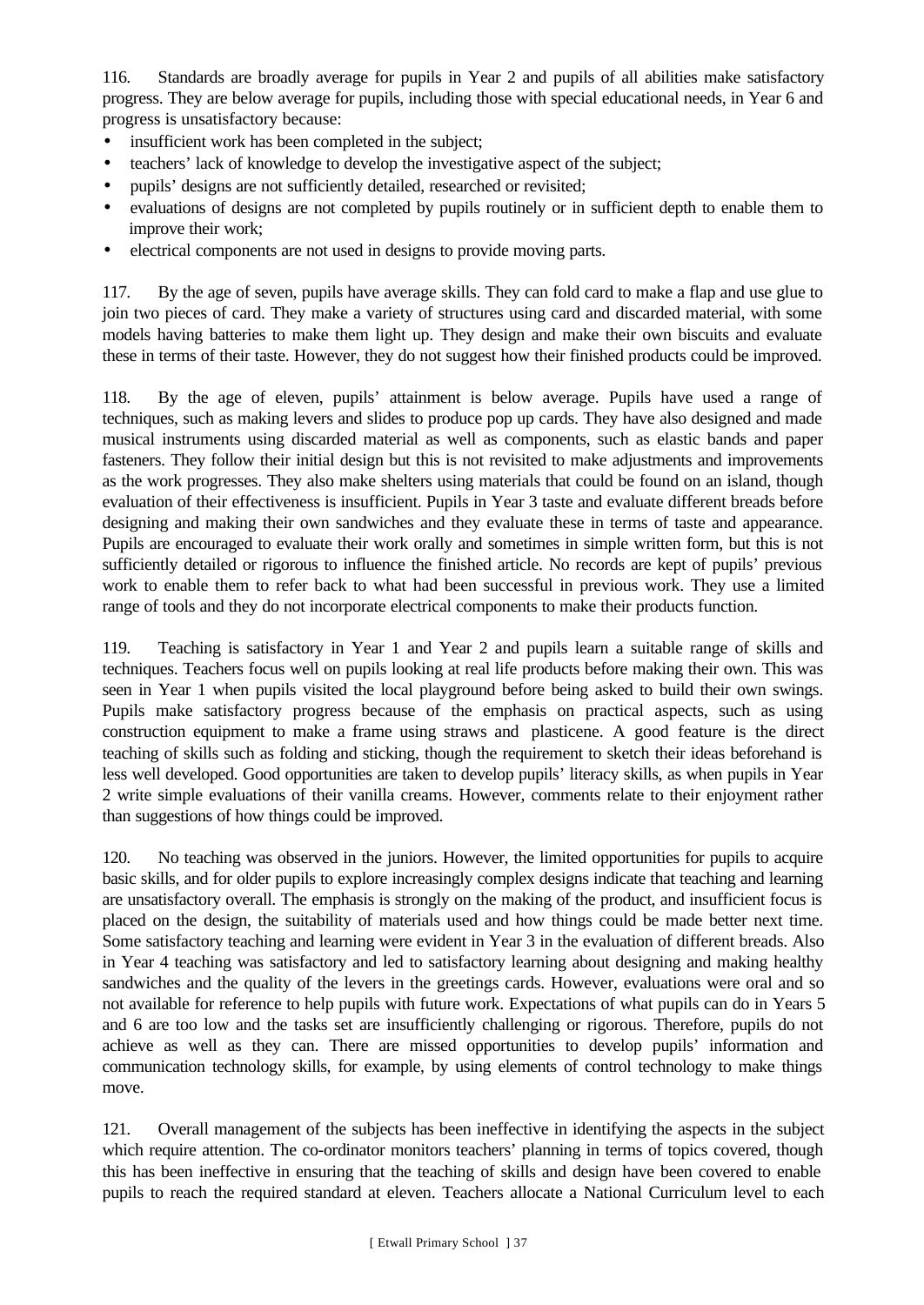pupil at the end of the year, though there is no agreed process for assessing pupils' acquisition of skills regularly or tracking their progress. It is not clear, therefore on what basis the levels have been assigned.

## **GEOGRAPHY**

122. By the age of seven, pupils achieve standards that are broadly average for their age and make satisfactory progress. Pupils with special educational needs are encouraged by teachers to play a full part in lessons and with effective help from classroom assistants make the same progress as their peers. This is similar to the findings of the last inspection. No judgement can be made on standards and teaching for pupils in Years 3 to 6 because there have been no lessons in the subject this year nor is any work available from the previous year. This is because the subject alternates with history in a half yearly cycle. This is a weakness in the planning of the curriculum as the gaps between teaching the subject are too long for pupils to acquire skills systematically or to retain knowledge. This was noted in conversation with pupils in Year 6 who could remember very little of what they had previously learned.

123. Pupils in Year 2, have a sound understanding of the local area as they can recall their route to school and draw a simple map of features they pass. These skills are extended as pupils examine a map of a wider area as they trace Florence Nightingale's journey from England to the Crimea. They study a contrasting area to their village and can pick out features, such as beaches and mountains on an island off the coast of Scotland. They have an awareness of the British Isles and can find both Derby and Scotland. They have not yet had experience of comparing the difference between the physical and human features of the areas, or of considering how people affect their environment.

124. Teaching and learning are satisfactory overall in Years 1 and 2. Pictures and questions are used well to gain pupils' interest. For example, pupils in Year 2 were fascinated by the idea of clouds on mountains and questioned whether y*ou could float on it.* Good opportunities are planned for pupils to develop their literacy skills, as when Year 1 complete good written descriptions of their walk to school in precise order of what they see. The use of computers to enhance learning in the subject is too limited. Visits to a variety of areas are arranged to extend pupils' learning, for example Year 1 look at the local playground whilst Year 5 and Year 6 undertake a residential trip. Lesson plans do not always make it clear what pupils are expected to learn in the lesson.

125. Overall management is satisfactory. Teachers' planning is checked but there has been no opportunity to monitor lessons or pupils' work. The subject has no formal procedures for assessing and recording pupils' progress on a regular basis and identifying the knowledge and skills that have been acquired or need further attention. Consequently, it is difficult for the subject leader to have an informed understanding of the standards being achieved in the subject.

## **HISTORY**

126. Standards are average by the ages of seven and 11, maintaining the standards identified in the last inspection. Progress is satisfactory. Pupils with special educational needs enjoy the practical activities and also make satisfactory progress. A strong feature of the teaching is the opportunities for pupils to develop their literacy skills and historical understanding, through extensive opportunities for writing about events and empathising with people from the past. A less successful element is the planning of the curriculum on a half yearly cycle in Years 3 to Year 6. The long gaps between revisiting the subject impede the progressive teaching and acquisition of skills. For example, the comparing reasons for change across different societies, identifying different sources of information and selecting those most useful for the task.

127. By the age of seven, pupils are developing a sound understanding of the past and how it compares with the modern day. For example, pupils in Year 1 compare flat irons with today's electrical equivalent and look how candlelight differs from electric bulbs. Pupils in Year 2 show a good understanding of some important people from the past as they learn about the works of Florence Nightingale; they also write good newspaper accounts about the execution of Guy Fawkes with the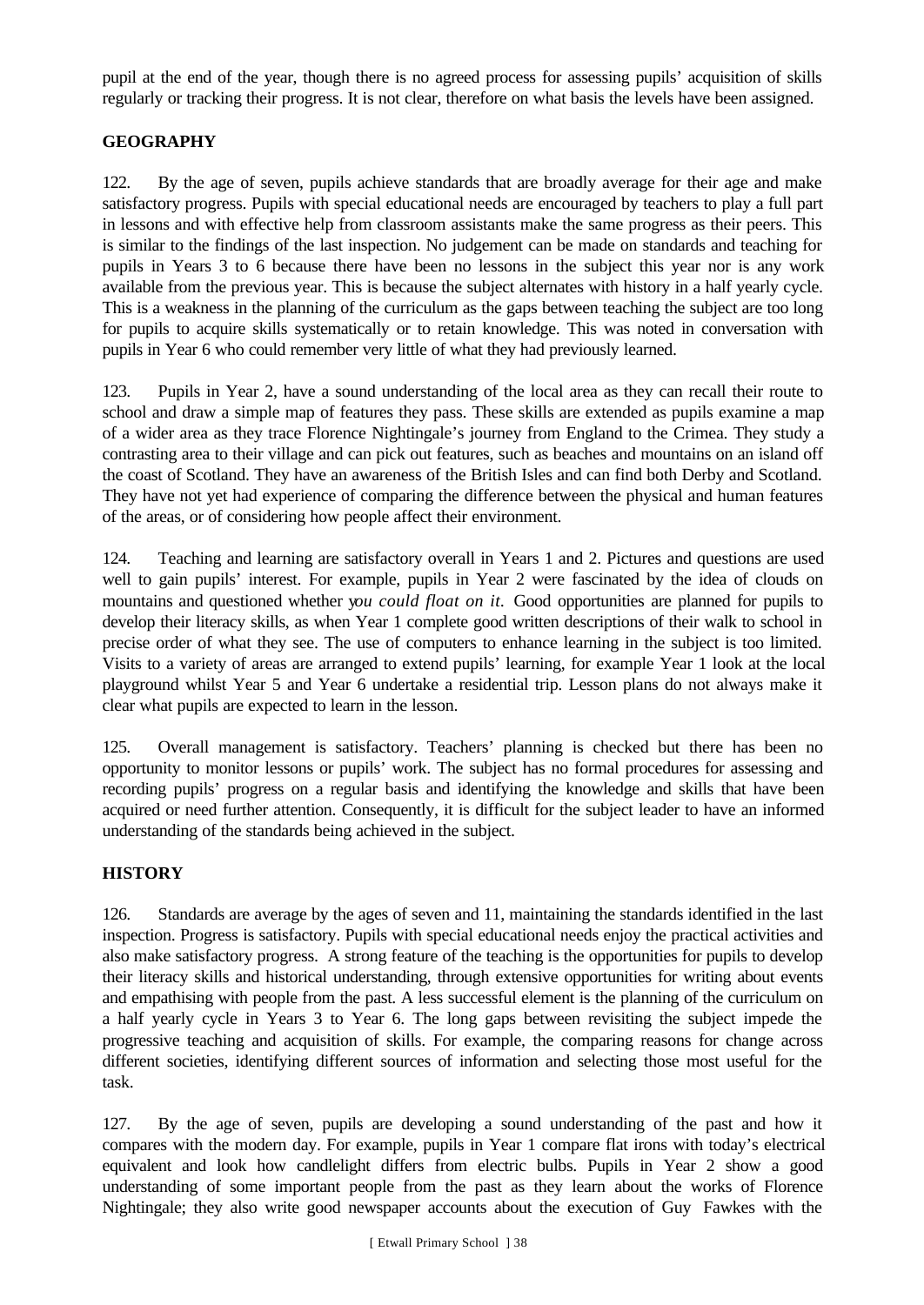headline, *Sick Death for Guy Fawkes.* They make good use of books to find information and answer questions, though opportunities for finding information from other sources are limited.

128. By the age of eleven, pupils have a satisfactory knowledge about people from the past including those of the Ancient Greek civilisation and Tudor Britain. They show a good understanding of life in Britain since the 1930's including the Depression and unemployment as exemplified by the Jarrow marches. The Second World War is covered in some depth and includes the location of the countries at war and the identification of the opposing leaders. Pupils show good empathy with children of the time as they write diary entries saying, *I am so scared in the Anderson shelter.* They show a good understanding of the meaning of evacuation when they write letters in which they pretend to be an evacuee who had just reached their new home and family. Whilst pupils' factual knowledge is good, they have few opportunities to find out about the reasons for change across different periods of history.

129. The quality of teaching is satisfactory overall leading to sound learning. Clear explanations and stories about particular periods in history grasp pupils' interest and enthusiasm to learn more as do visits to places of interest such as the Toy Museum. A good feature is the Egyptian Day held for Year 3 where pupils extend their understanding as they dress in appropriate clothes and experience school and games as they were. There are extensive opportunities for pupils to clarify their understanding through varied requirements to write about what they have learned. Lower attaining pupils and those with special educational needs receive good support form teachers and classroom assistants and through effective use of pictures in the infants to structure their work. Artefacts are used well to enhance learning, such as examining flat irons and "Egyptian" pots, and of videos where adults recall their wartime experiences. Limited use is made of examples of documentation from the past such as census information to identify causes and effects of major events. Older pupils use the Internet to gain information but the school's attractive library is underused for pupils' own research. Teachers make effective use of the new more detailed planning guidelines but lesson plans do not always make it clear what teachers intend pupils to learn in the lessons.

130. The subject is satisfactorily managed. Teachers' plans are monitored for coverage of the curriculum, though there has not been an opportunity to work alongside colleagues to monitor the quality of teaching and learning in lessons. Teachers allocate a National Curriculum level to pupils at the end of each year, though there are no agreed mechanisms for assessing pupils' progress and so teachers do not have an informed view of the pupils' acquisition of historical skills.

## **INFORMATION AND COMMUNICATION TECHNOLOGY**

131. Standards in Year 2 and Year 6 are below those expected. Overall achievement is unsatisfactory. The school has not sustained the satisfactory standards identified in the last inspection because:

- the teaching of the applications of control and data handling is not systematically planned;
- teachers' knowledge to teach some aspects of the subject is insufficient;
- older pupils do not learn how to create multi-media presentations;
- there are no effective procedures for monitoring pupils' progress;
- the school does not meet the minimum ratio of computers to pupils; software to enable children to use their computers to measure temperature is not available.

132. By the age of seven, pupils confidently use word processing satisfactorily to manipulate text to illustrate pictures they have drawn or to write about the weather that they are experiencing. They create good artistic patterns and garden scenes, using the tool-bar facility to choose various operations. New software is used to support learning in English and mathematics. For example, pupils use the data handling application to record and order information collected during an investigation into the local mini-beast population. However, this application is not systematically taught and skills of using computers to handle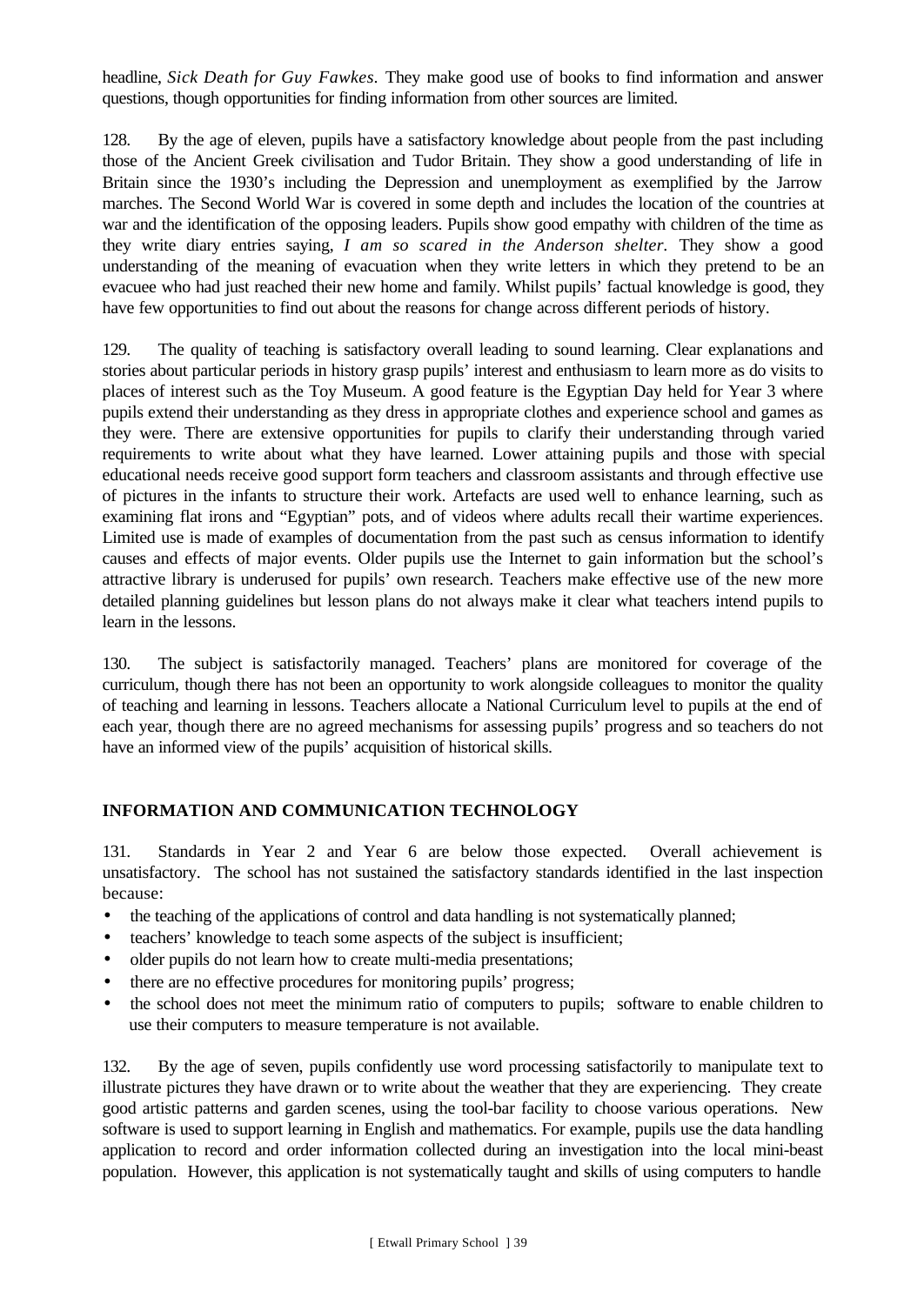information are under developed. Also, pupils do not use programmable toys and direct their movements by entering a whole series of instructions.

133. By the age of 11, pupils have sound word processing skills and present their drafted work in displays around corridors and in the entrance hall. They use the class computers during English and mathematics lessons and confidently 'log on' to various Internet web sites to obtain information relating to their studies. Currently a group of Year 6 pupils is preparing a school magazine publication using computers. Various CD (ROM) software packages are available to access information. However, pupils do not compile spreadsheets or learn about the use of computers to program and control models.

134. All pupils, including those with special educational needs, have sound opportunities to use the computer in English and mathematics lessons but they are not systematically taught new information and control technology skills and are underachieving in this subject.

135. Teaching and learning are unsatisfactory. Not all teachers have a secure knowledge of the skills to be taught. Whilst pupils were observed using computers during the lessons, staff were not observed working with individuals or groups to teach new information and communication technology techniques. The lack of detailed planning guidelines makes it difficult for teachers to know exactly which skills pupils have been taught and what is the next step in their development. When pupils were observed using computers, they confidently set about their tasks, often working independently and concentrating to complete their work. For example, older pupils completed a poster to celebrate the life of Doctor Barnardo, but they did not develop it into a multi-media presentation by incorporating music or the use of graphics to build up the information on the screen.

136. Management of the subject has been ineffective in keeping the school up-to-date with the changes and advancements made in this subject. A new co-ordinator has recently been appointed and a complete audit of resources has been completed. A comprehensive action plan has been written which includes the priority to increase resources. For instance, the purchase of six new computers will bring the school's provision to the minimum recommended ratio of machines to pupils. Software, including sensing devices, has been ordered. Work is progressing to devise an assessment policy and procedure. Each class has Internet access and pupils have opportunities to use E-mail. The school has plans in place to control access to any unsuitable information. Training is supporting individual teachers and initial planning is in place to prepare for the provision of a computer suite.

## **MUSIC**

137. By the time pupils reach Years 2 and 6, the standards they attain are in line with those expected nationally, and they achieve satisfactorily. This was the position at the time of the last inspection. Overall improvement has been satisfactory but has been hampered by the absence of a subject leader following the departure of the previous co-ordinator. Pupils with special educational needs make satisfactory progress and participate fully in lessons.

138. Pupils in Year 2 benefit from their teacher's musical talents and especially enjoy singing. In a joint session, including pupils from Reception class to Year 2, pupils sing tunefully showing a sense of melody. They keep in time with each other and the piano accompaniment when singing *In windy weather.* Most pupils in Year 2 know the names of simple percussion instruments and maintain a rhythm as they accompany the class singing *Etwall School has an infant band.* Pupils understand that symbols can represent sounds. In Year 1, pupils listen attentively to music and a poem and describe their feelings and thoughts. Some lessons are short and this prevents teachers encouraging pupils to evaluate their work and suggest how to make their performance better.

139. In Years 3 to 6, teachers have taken on board the responsibility for teaching music that has previously been taught by a specialist. This is a steep learning curve for some teachers but the new planning guidelines are providing useful support. In Year 6, pupils clap and count beats in a bar and enjoy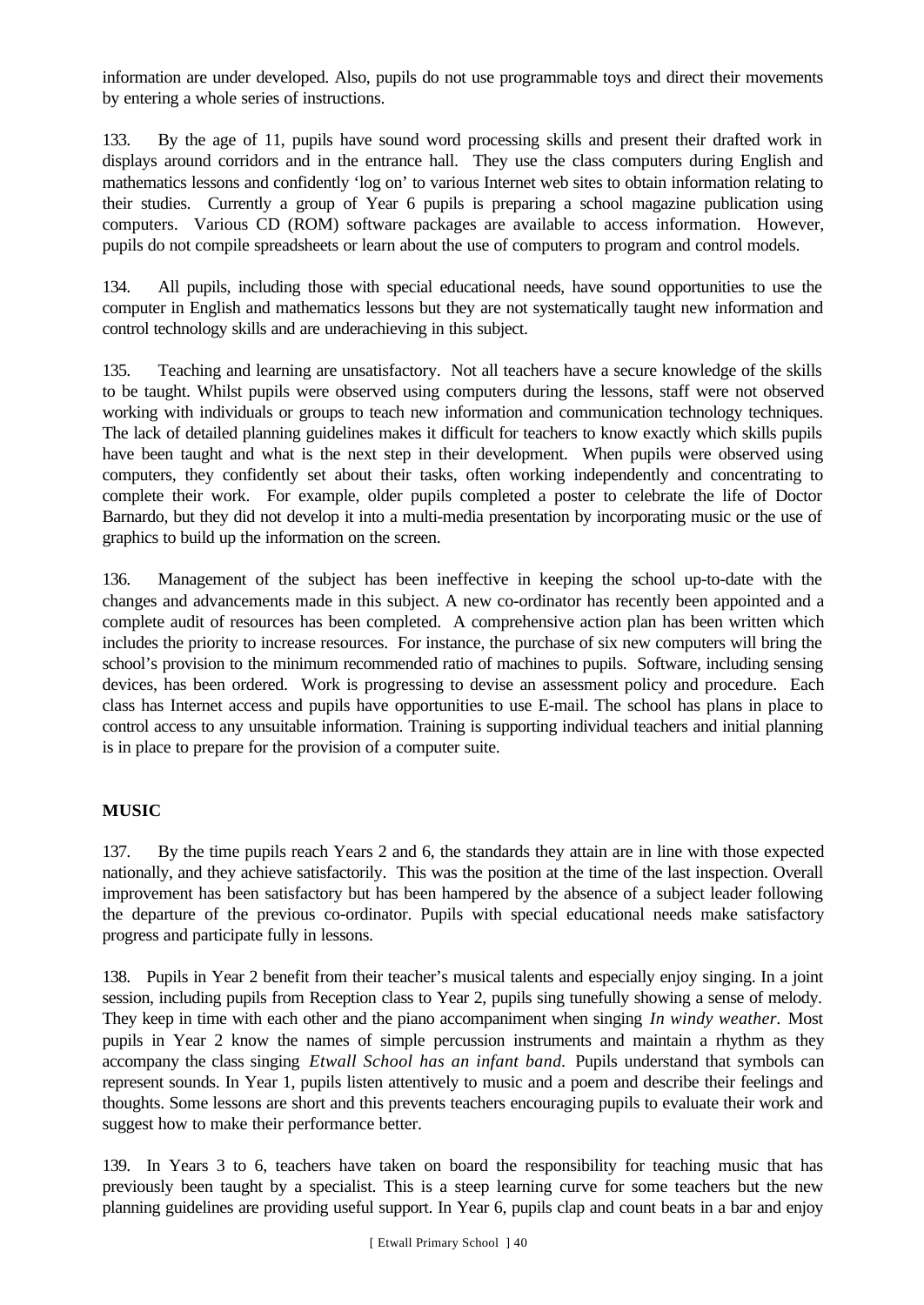composing simple patterns maintaining a given rhythm. These are recorded using musical notation and then lyrics are added that successfully fit the music. Pupils enjoy performing for their peers who listen and often successfully identify the number of beats being played. Pupils work in groups and are beginning to share their ideas and suggest how they can improve. Their ability to evaluate the work of others is less apparent and a few find it difficult to express their opinions of the performance of other groups. Teachers extend pupils' cultural knowledge by the use of Indian music and Jamaican Reggae. Pupils listen attentively and recognise the repeating pattern and many can identify the instruments being played.

140. Teaching and learning are satisfactory. Teaching was better in Years 1 and 2 because teachers are more confident in their musical knowledge. In the lessons seen in Years 5 and 6 teachers rely heavily on the guidelines from the commercial scheme of work and this leads to some lack of challenge and an inability to extend pupils' understanding of musical terminology. Teachers make lessons interesting by including opportunities for pupils to play instruments or sing and pupils enjoy music. Management of lessons is good. As a result, pupils make music in a purposeful and sometimes noisy atmosphere but come promptly back to attention when requested.

141. Currently, the headteacher is managing the subject until a replacement is appointed. This is being done in a satisfactory way and has maintained the standards identified in the last inspection. New planning guidelines have been very effective in supporting teachers as they come to grips with teaching music. The school lacks a formal system to assess progress and so it is difficult for the school to have a clear picture of standards being achieved. Visiting musicians extend the formal curriculum and school productions often include singing and playing musical instruments. Pupils have limited knowledge of famous composers, although in assembly reference is made to the music being played, which effectively sets the scene for these occasions.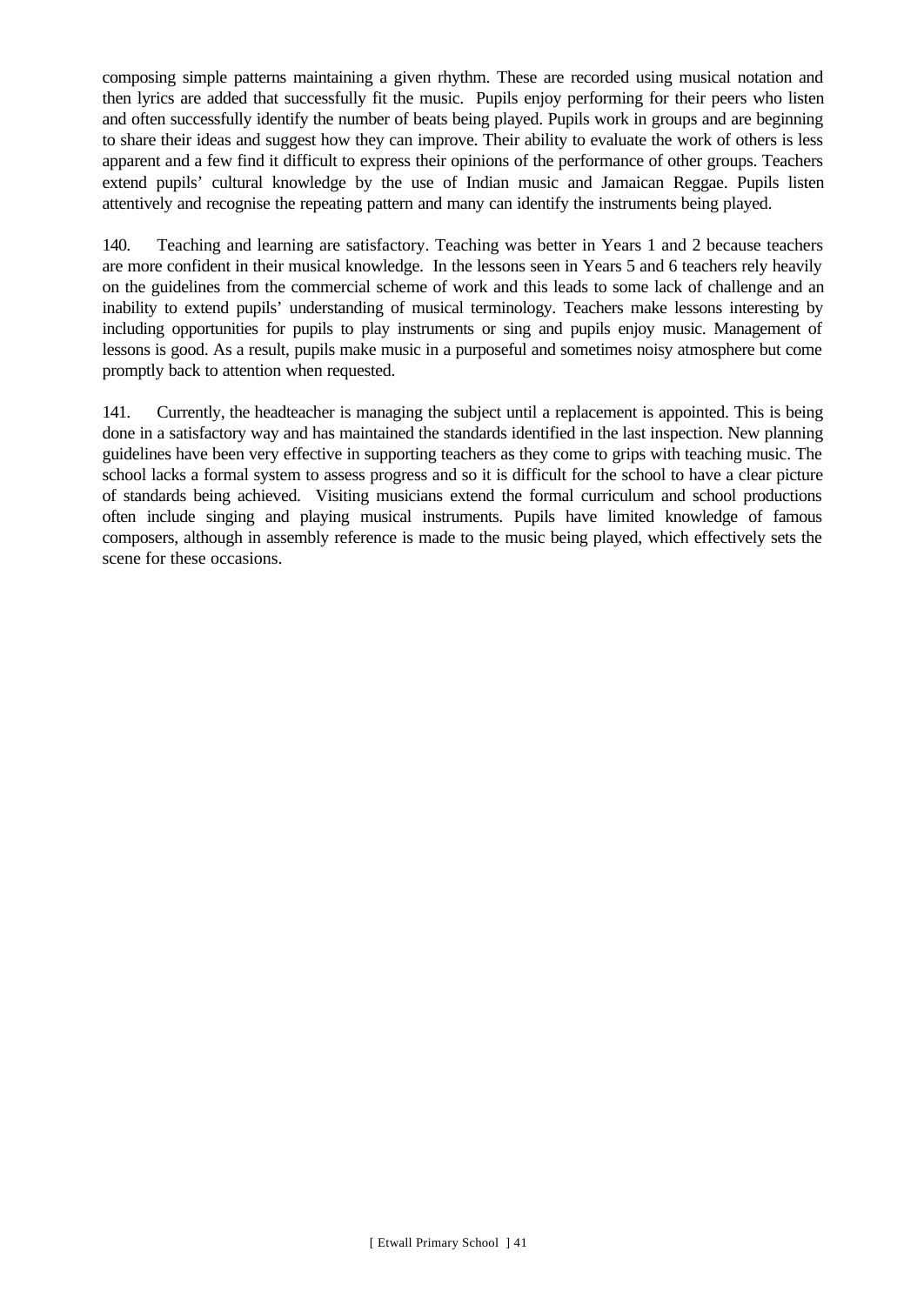## **PHYSICAL EDUCATION**

142. During the inspection it was only possible to see gymnastics and swimming lessons. In gymnastics, pupils reach the level expected for their age in Year 2 and exceed this level by Year 6. Achievement is satisfactory in Years 1 and 2 and good in Years 3 to 6. This is an improvement since the last inspection and has been brought about by more challenging teaching in the juniors. Swimming remains a strength in the school and the school makes good use of the swimming pool. There is no difference in the attainment of pupils with special educational needs who play a full an active part in all aspects of the curriculum.

143. In Year 2 pupils move confidently making good use of space as they twist and swerve to avoid each other. They show imagination as they make different shapes as they jump and turn. Many find different ways to move by pushing, sliding and rolling. Simple movements are combined to make a short sequence. As yet, pupils are not giving much thought to planning their work because the teacher often gives too much direction and does not encourage the pupils to come up with their own ideas. The emphasis on safety means pupils know how to consider each other as they work and they appreciate exercise is good for them.

144. Pupils in Year 6 show good co-ordination as they move and many give close attention to their performance. In response to the challenge to find different ways to balance using a partner, pupils work hard and produce some imaginative work. They plan together, and after trying ideas out, adjust their movements respecting the opinions of their partner. The more agile pupils produce some high quality work, including counter balance, and show an awareness of the shapes they are making as they combine their actions. In response to teachers' questions they make perceptive comments identifying how other pupils might improve their work. For example, one pupil suggested the balance would be firmer if the pupils used a wider base. Pupils have a detailed knowledge of the effect of exercise on the body.

145. Pupils start swimming in the school pool in the Reception class and have expert tuition on a weekly basis until Year 5. In Years 5 and 6 pupils use the pool at the nearby secondary school which is a more suitable size and depth. Consequently, standards in swimming are high and the great majority can swim 25 metres in Year 6. Many are very confident swimmers being skilful in a range of strokes and life saving techniques.

146. Teaching and learning are good overall. It is especially good in swimming and pupils enjoy these lessons as well as extending their skills. The overall quality of teaching of gymnastics is satisfactory in the infants and good in the juniors. Consequently, learning improves as pupils progress through the school. Teaching is better in the juniors because the pace of lessons is brisk and tasks are more exciting. Although some tasks are challenging in the infants too long is taken on explanations and pupils start to lose interest. Management and organisation of lessons are good and teachers include opportunities for warming up and cooling down and lessons run smoothly. Teachers include demonstrations to clarify what is expected as well as to celebrate good work. This is effective in extending learning but teachers do not allow pupils chance to refine and improve their own work following these demonstrations.

147. The subject is soundly managed. The introduction of new planning guidelines is having a positive effect on teachers' confidence. However, teachers' lesson plans are brief and what is to be learned is not always clear. In addition, pupils are not always clear about the purpose of their tasks. The lack of assessment procedures and opportunities to monitor lessons mean the co-ordinator has no informed picture of standards and areas for development.

148. Teachers give generously of their time to extend the formal curriculum with a gym club and netball and football teams. Football and hockey coaches provide training and the school takes part in a local cricket tournament. Talented pupils are helped to further their skills through contact with Derby Football Club. All of these activities make a significant contribution to pupils' moral and social development.